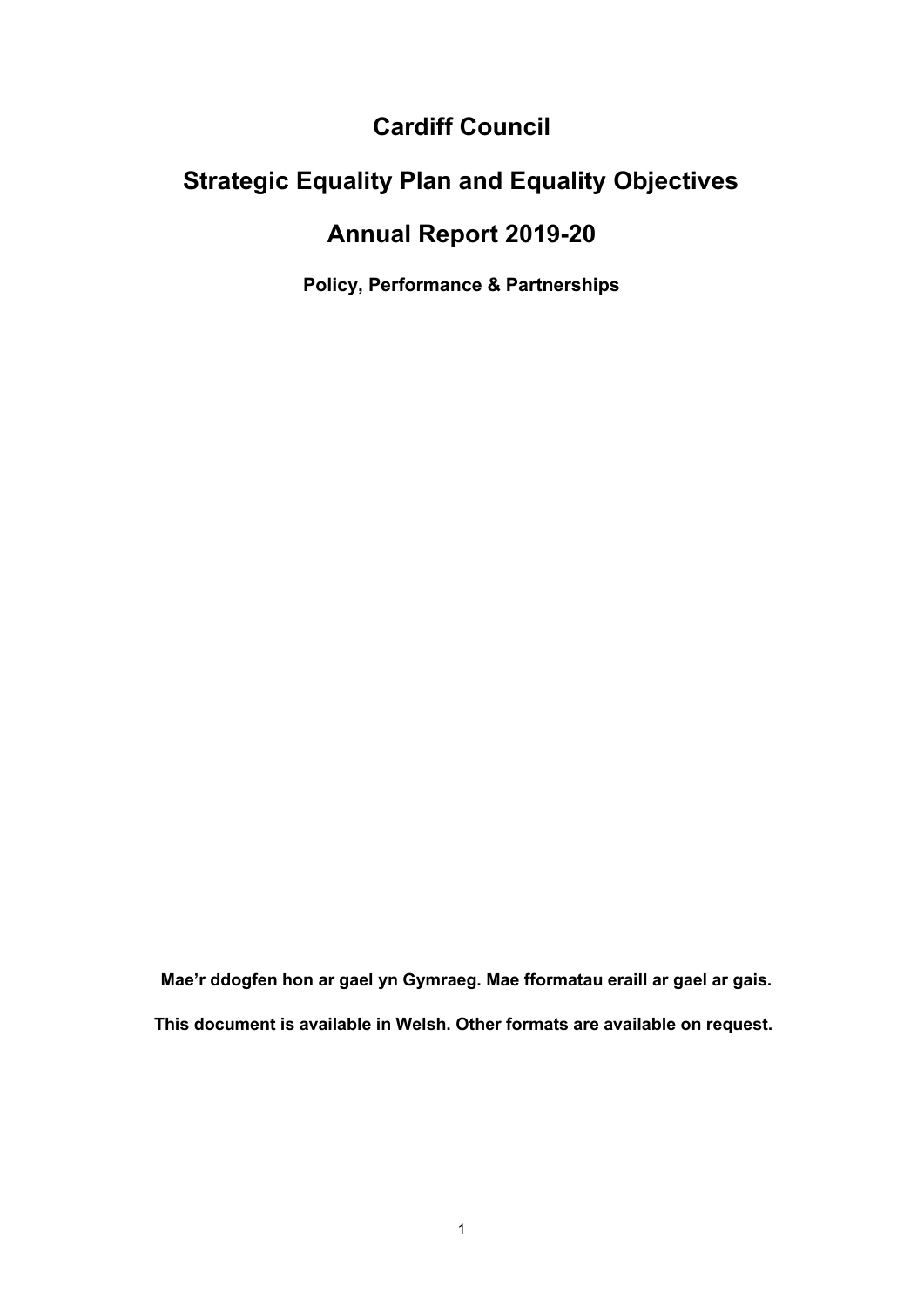### **Contents**

| <b>Forward</b>                                                                                                                         | 3                       |
|----------------------------------------------------------------------------------------------------------------------------------------|-------------------------|
| <b>Introduction</b>                                                                                                                    | $\overline{\mathbf{4}}$ |
| <b>Strategic Equality Plan and Equality Objectives 2016-2020</b>                                                                       | 5                       |
| Equality Objective 1: Meet our specific equality duties and build equality<br>into everything we do                                    | 6                       |
| Equality Objective 2: Support wider access to Council information and<br>environments and participation in Council services            | 11                      |
| Equality Objective 3: Support wider citizen consultation and engagement<br>with the Council and the decisions it makes                 | 15                      |
| Equality Objective 4: Support people to challenge unfair treatment                                                                     | 17                      |
| Equality Objective 5: Provide support to those who may experience<br>barriers to achieving their full potential                        | 20                      |
| Equality Objective 6: Address identified pay gaps around protected<br>characteristics in our workforce                                 | 25                      |
| <b>Equality Objective 7: Build strong and cohesive communities where</b><br>people feel safe and able to celebrate Cardiff's diversity | 27                      |

**Appendix 1: Employee Diversity Report 2021**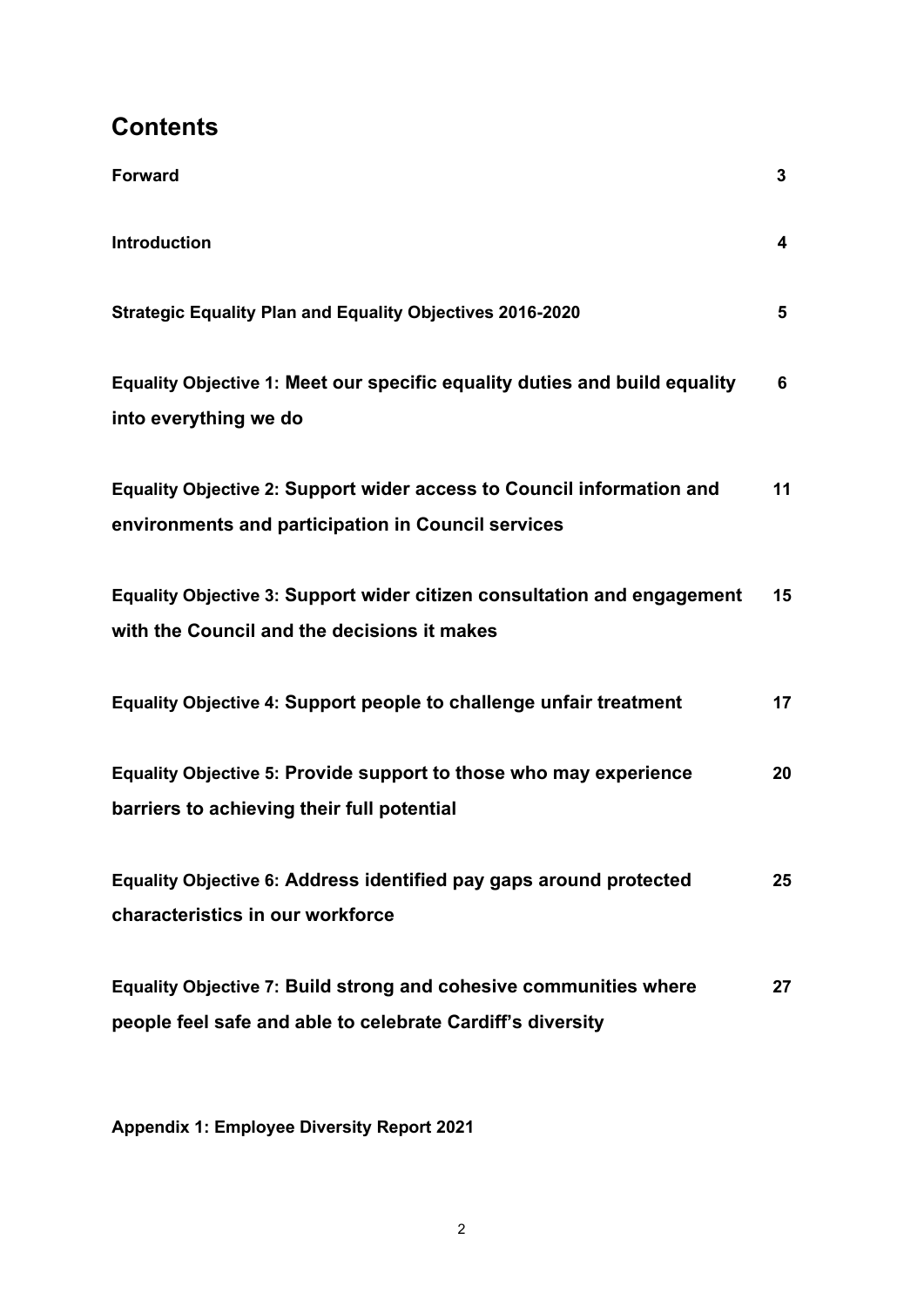#### **Foreword by Cabinet Member for Finance, Modernisation and Performance**

As the Cabinet Member with responsibility for Cardiff Council's Equalities portfolio I am pleased to introduce the progress report on the Council's Strategic Equality Plan for 2016-2020. This report sets out the Council's equality objectives for this period and provides analysis on our action to deliver them. This report covers the period 1st April 2019 to 31<sup>st</sup> October 2020 and is the fourth and final Annual Report on our Equality Objectives and Strategic Equality Plan for 2016-2020. At the end of this report, we also provide the Council's workforce profile and gender and ethnicity pay gaps for 2021.

In ordinary times, our Annual Reports provide an update against a twelve-month period, however due to pandemic, local authorities were given special dispensation to delay the production of their new Strategic Equality Plans by six months. We chose to take the opportunity to delay the production of our new Strategic Equality Objectives, which have now been published in our new [Equality and Inclusion](https://www.cardiff.gov.uk/ENG/Your-Council/Strategies-plans-and-policies/Equality-diversity-and-cohesion/Strategic-Equality-Plan-and-Policies/Documents/Equality%20Inclusion%20Strategy%202020%202024.pdf)  [Strategy 2020-2024,](https://www.cardiff.gov.uk/ENG/Your-Council/Strategies-plans-and-policies/Equality-diversity-and-cohesion/Strategic-Equality-Plan-and-Policies/Documents/Equality%20Inclusion%20Strategy%202020%202024.pdf) to ensure that they reflected the new landscape created by COVID-19. With clear evidence of the pandemic's disproportionate impact on particular population groups, we were keen to ensure our new objectives were focused on and responsive to the impact of the pandemic and the recovery challenges it presented our city. As a result of this we are reporting on the period 31<sup>st</sup> March until 31<sup>st</sup> October in this final report against our previous Strategic Equality Plan.

The purpose of our Strategic Equality Plan is to set out our commitment and objectives to advance equality in our city, both through action focusing internally on our own organisation and our role as a major employer, but also in the broader sense of the Council's place-making role.

During this reporting period, public services faced unprecedented challenges in supporting the response to the COVID-19 pandemic. This report covers both prepandemic activity to deliver our objectives and early response work at the onset of the pandemic to ensure critical safety nets for vulnerable residents. Councils have been at the forefront of pandemic response, moving at pace and using innovative approaches to support communities and keep services running. The Covid-19 pandemic has exposed the extent of structural inequality across Cardiff and Wales and has led to a redoubling of our efforts to tackle the causes of inequality.

Our new Equality and Inclusion Strategy 2020-2024, published in October 2020, takes our equality work further, integrating our equality objectives into all major aspects of our Capital Ambition Strategy and Corporate Plan. This provides a robust framework for future delivery and will ensure relentless focus on the things which matter most in delivering meaningful change to create a more equal city.

#### Cllr Chris Weaver

Cabinet Member for Finance, Modernisation & Performance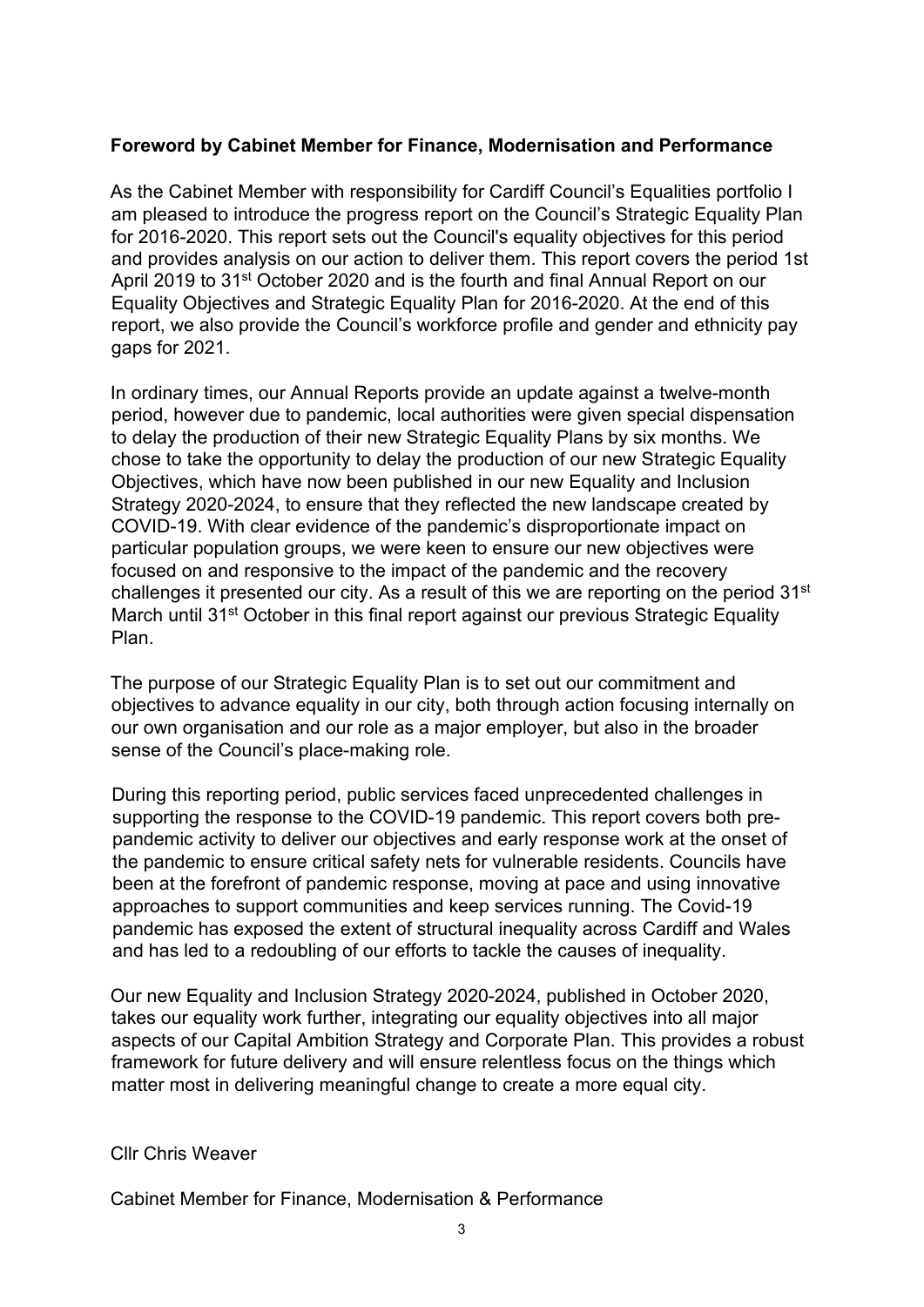### **Introduction**

This report concludes our Strategic Equality Plan 2016 -2020 and due to the Coronavirus pandemic, this report covers the period April 2019 – October 2020.

Our Strategic Equality Plan 2016-20 contained seven Equality Objectives which were developed following a programme of consultation and engagement events held with citizens and representatives from protected characteristic groups. Participants had the opportunity to provide their views and help shape the equality objectives we set for the four year period.

This report outlines the progress the Council has made in achieving these objectives during this reporting period, as required by the Specific Duties of the Equality Act 2010. Attached to this report is our Employee Equality Monitoring Data for 2021, which helps to inform our representative workforce efforts and ensures transparency and accountability in meeting this objective.

The Coronavirus pandemic presented us with new, urgent, and complex problems. We have met these challenges through unprecedented joint working across public services and adapting the way we work to ensure continuation of service delivery for our most vulnerable communities.

The impact of the pandemic hit those already living with social and economic disadvantage the hardest. The pandemic has both highlighted and exacerbated the inequalities many of our communities' face. It also meant adapting some Council services to ensure that they could continue to be delivered safely. Council staff have worked above and beyond their roles to ensure our most vulnerable citizens were supported during this time. This report provides a summary of the performance of key activities and projects that the Council has focused on during the reporting period to deliver them and good practice stories that provide an overview of how the Council has worked in partnership with our statutory, voluntary and community partners, and engaged with our residents to deliver equality initiatives that support work on improving service outcomes for diverse communities in the city.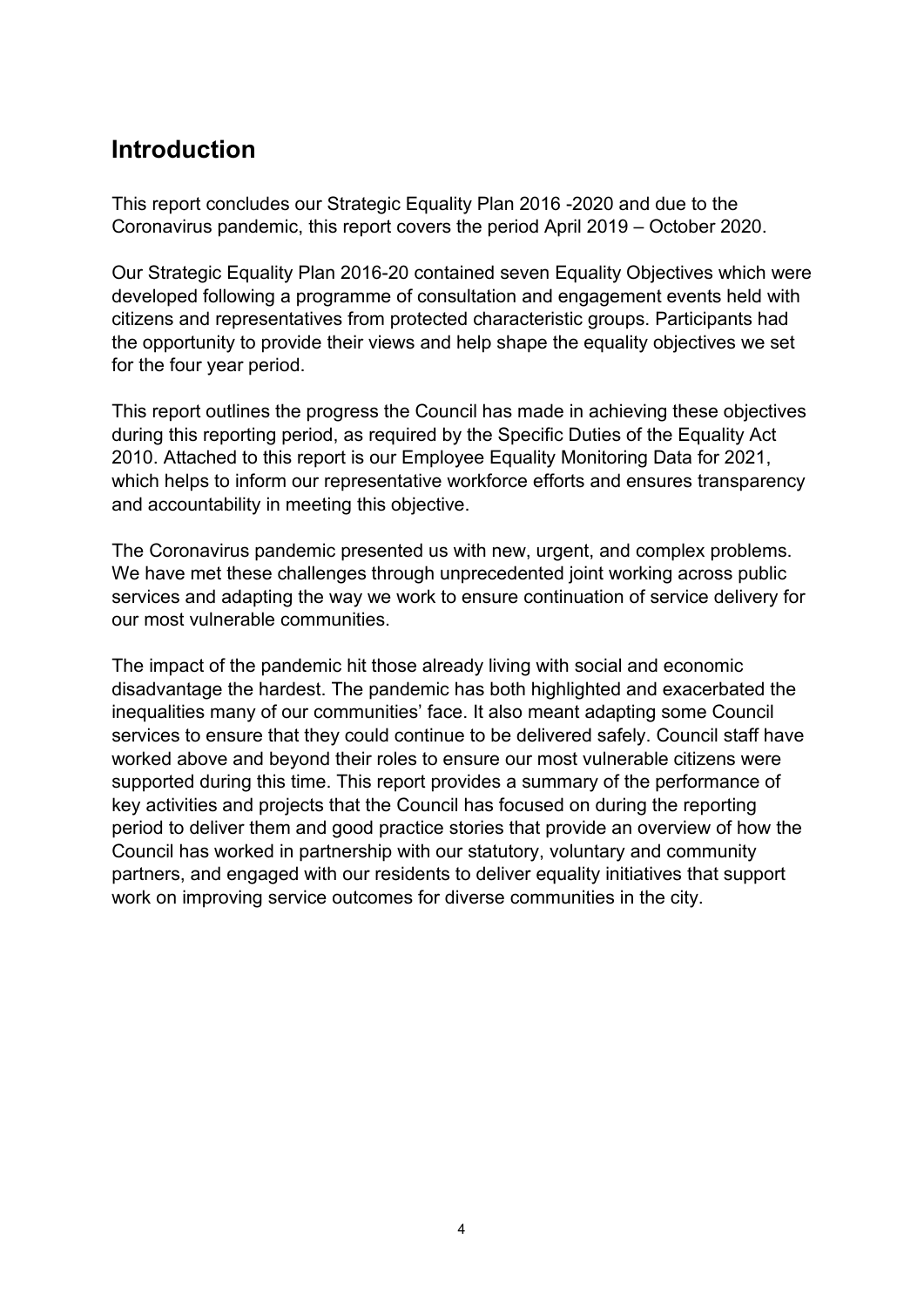#### **Our Equality Objectives for the 2016-2020 period were:**

- 1. Meet our specific equality duties and build equality into everything we do
- 2. Support wider access to Council information and environments and participation in Council services
- 3. Support wider citizen consultation and engagement with the Council and the decisions it makes
- 4. Support people to challenge unfair treatment
- 5. Provide support to those who may experience barriers to achieving their full potential
- 6. Address identified pay gaps around protected characteristics in our workforce
- 7. Build strong and cohesive communities where people feel safe and able to celebrate Cardiff's diversity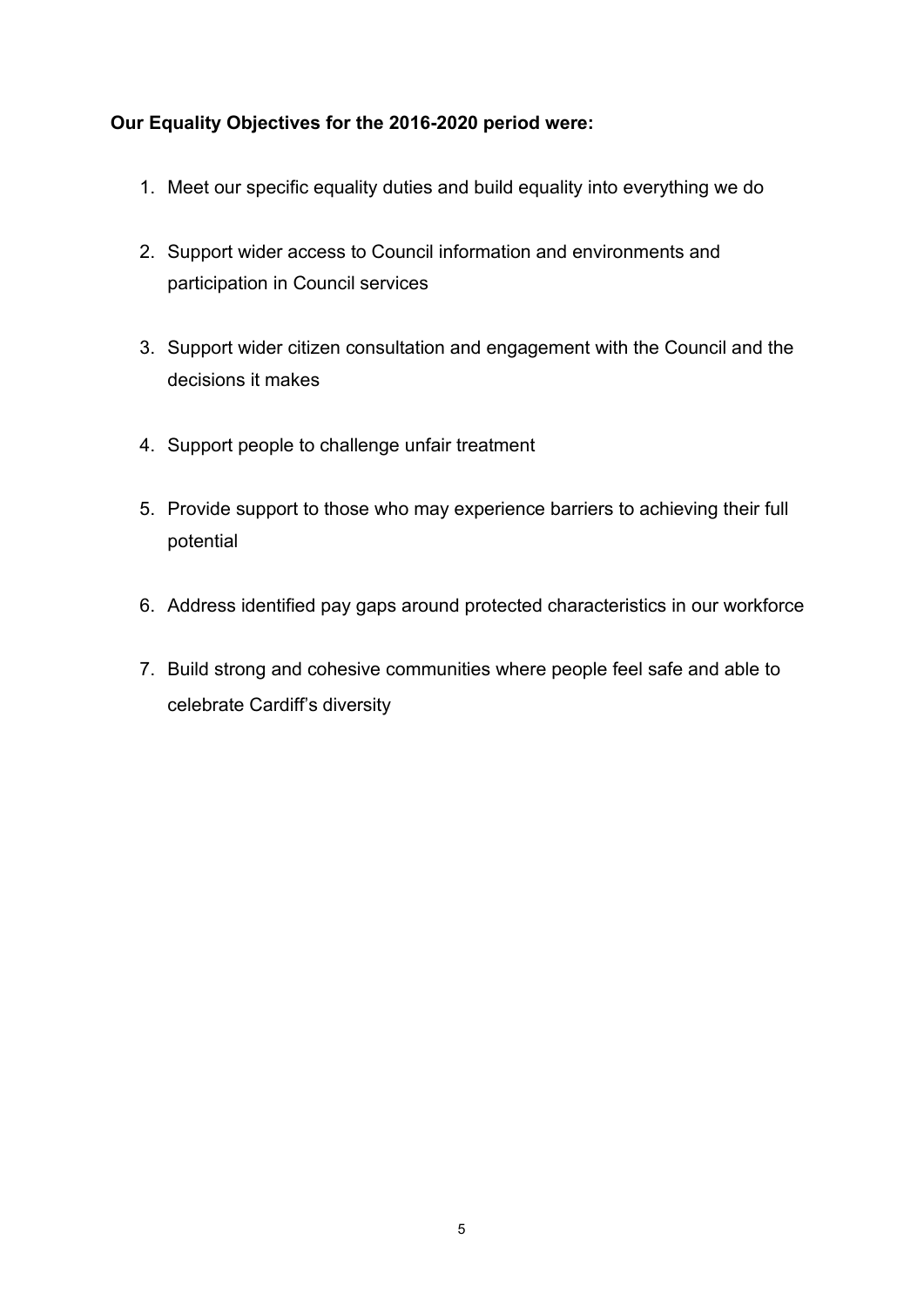## **Progress made against objectives in 2019-20**

#### **Objective 1 – Meet our specific equality duties**

#### **Equality Training**

A range of equality training packages have been commissioned by Cardiff Council Academy and are available to all employees. They include:

- British Sign Language (Levels  $1 2$ )
- Deaf Awareness
- Disability and Equality
- Equality Awareness
- Equality Impact Assessment Training
- Sexual Orientation and Gender Identity Workshop
- Visual Impairment Awareness

All of the training is available through a regular programme which is promoted to all Council staff and subject to regular review and evaluation to ensure it is up to date and useful to employees.

We also provided bespoke Equality training session to particular service areas, such as our Procurement Team and dedicated training sessions for schools and the education workforce.

#### **Policy Work**

- In collaboration with out LGBT+ Network, we promoted our Sexual Orientation Policy. The policy reinforces our commitment to ending prejudice and discrimination on the grounds of sexual orientation or identity.
- Work also continued to improve our position on Stonewall's Workplace Equality Index.
- We promoted our Violence against Women, Domestic Abuse and Sexual Violence Policy to ensure all employees are aware of and can recognise signs of domestic abuse and sexual violence. Awareness of the policy was communicated to all employees via electronic messaging, team meetings, and the Women's Network. In addition to this, all employees were required to complete an e-learning module: Women, Domestic Abuse and Sexual Violence.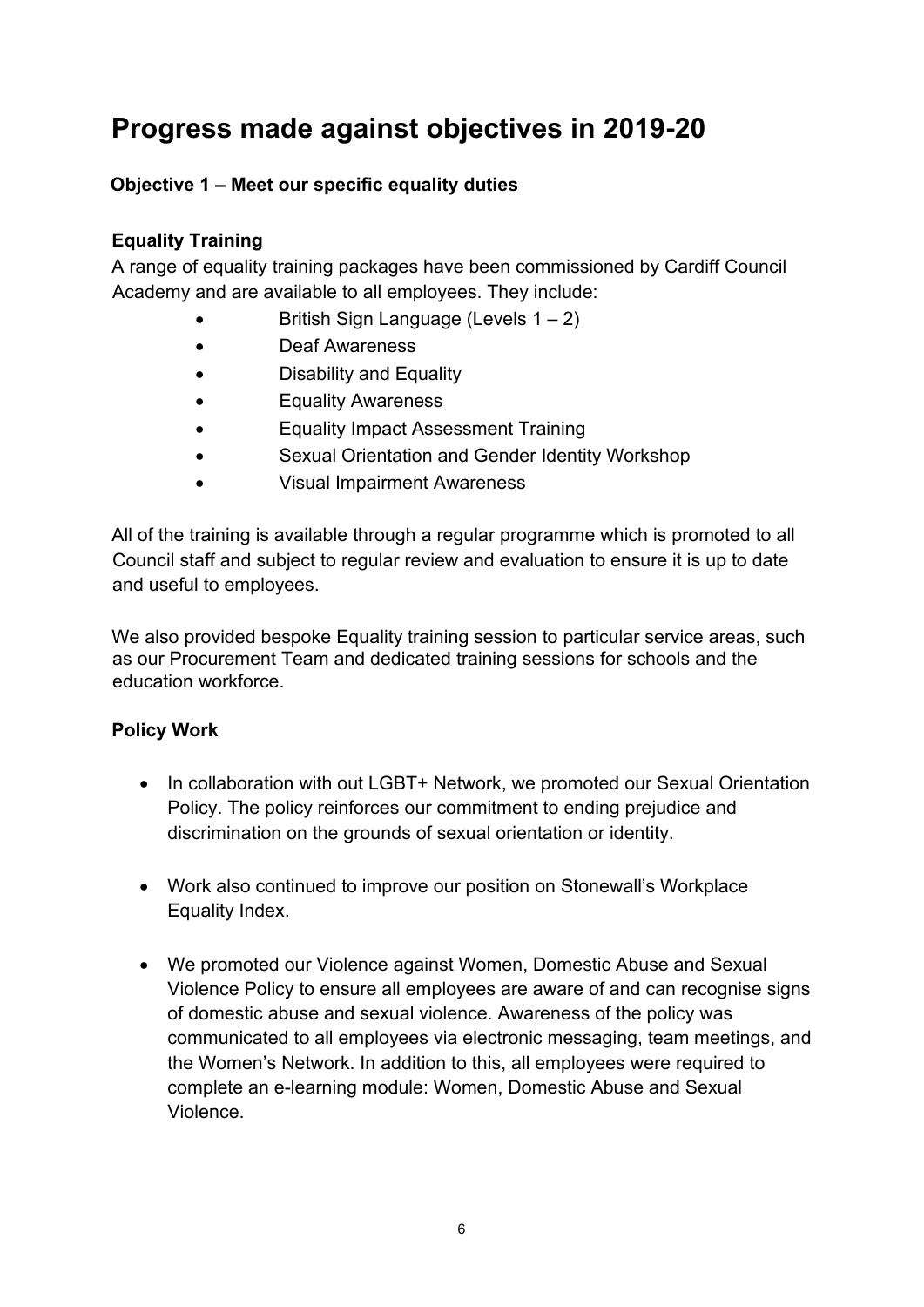#### **Developing our new Strategic Equality Plan 'Equality and Inclusion Strategy 2020-2024'**

In preparation for our new Equality and Inclusion Plan (2020-24), we carried out an internal evaluation of our Strategic Equality Plan for the 2016-20 period to enable a comprehensive review of our objectives, our achievement to date and understand where we should focus in setting our future priorities.

Establishing our evidence base regarding equality in Cardiff was the starting point in the development of our Strategic Equality Objectives for the Equality and Inclusion Strategy 2020-2024. This sought to identify the most significant issues currently facing people with different protected characteristics or experiencing socioeconomic disadvantage in our city.

Our initial draft Strategic Equality Objectives were informed by a comprehensive review of our local, national, and UK-wide evidence base and an assessment of our organisation's work and activities, including our role as a major employer in Cardiff, our service delivery and our policy development.

Our analysis was also informed by reviewing the steps we have already taken to meet our Strategic Equality Objectives 2016-2020 and to meet other specific duties relevant to equality. We also conducted a benchmarking exercise which assessed our current equalities work against the Local Government Association's Equality Framework.[1](#page-6-0)

Evidence and practice review Our proposed Strategic Equality Objectives were developed through a comprehensive evidence review and benchmarking exercise which assessed our current equalities work against the Local Government Association's Equality Framework.

To develop our initial evidence base to inform our proposed objectives, we completed:

- Analysis of equalities legislative requirements
- Analysis of local policy priorities and their contribution to making Cardiff a fairer and more equal city
- Assessment of our current equalities work against the Local Government Association's Equality Framework
- Review of national and local datasets relevant to protected characteristic groups and socioeconomic disadvantage
- Analysis of past Council consultation responses on equalities issues

<span id="page-6-0"></span><sup>1</sup> [Equality Framework for Local Government | Local Government Association](https://www.local.gov.uk/our-support/guidance-and-resources/equality-frameworks/equality-framework-local-government)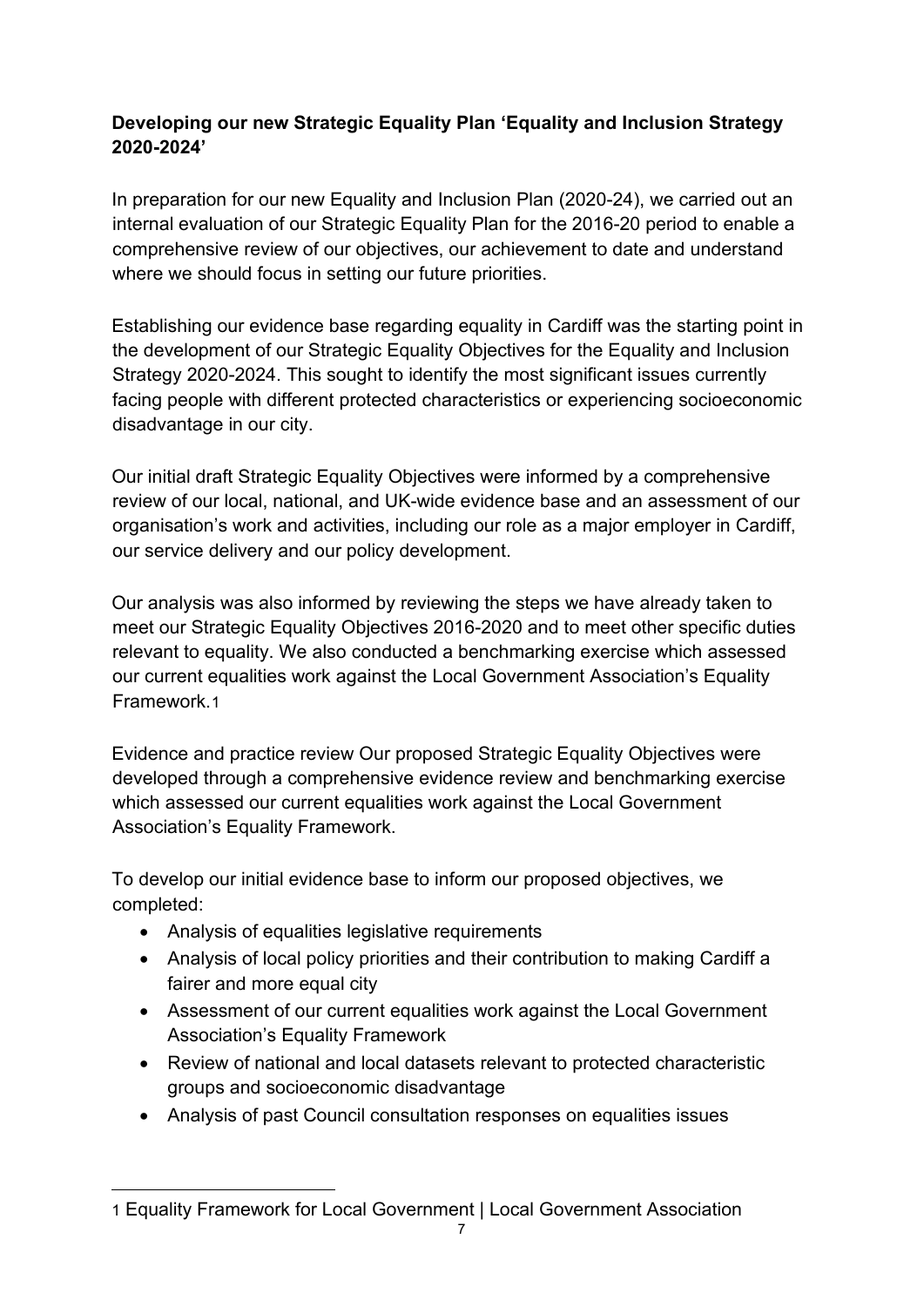- Analysis of our performance against benchmarking equality schemes such as the Stonewall Equality Index
- Review of recent research and publications from representative bodies and advocacy groups representing those with protected characteristics or to address poverty in Wales or the UK

#### **The consultation process**

Cardiff residents, council staff and organisations representing protected characteristic groups and other communities of interest, including those on low incomes, were invited to feed in evidence and ideas regarding our proposed objectives and their delivery.

Consultation exercises included a number of stakeholder focus groups with groups of residents with a range of protected characteristics, the inclusion of our proposed Strategic Equality Objectives in the Fair City Survey 2020 in both hard copy and online survey formats, 1-2-1's with service area's nominated equality leads and the Fair City Seminar, which invited experts on poverty, the Socioeconomic Duty and the Public Sector Equality Duty to engage with council departments and broader stakeholders to contribute to the development of our vision for 2020-2024.

In addition, we consulted with the Corporate Policy Team, including officers responsible for the Council's Corporate Plan and Well-being Plan to ensure continuity and the integration of our equalities duties across key Council and partnership strategies. This ensured that our Equality and Inclusion Strategy 2020 2024 captured major initiatives across directorates and identified their contribution to delivering our equality duties throughout the strategy.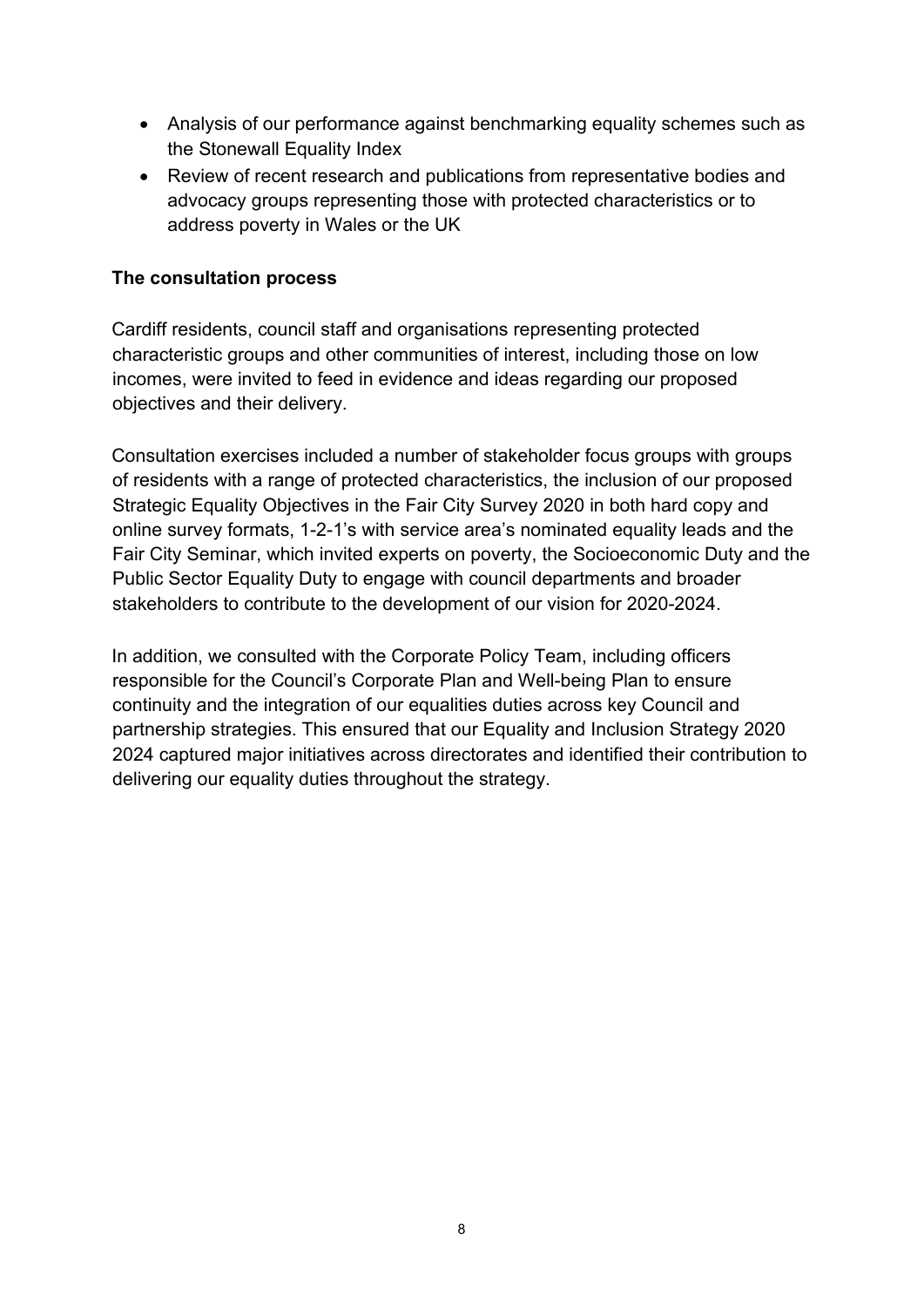#### **Fair City Survey 2020**

The Fair City 2020 survey outlined our proposed Strategic Equality Objectives for 2020-2024 and invited residents' views on priorities for their delivery. This survey was available online, in a bilingual format, during February and March 2020. A dedicated council web page hosted the survey and explained the context for the consultation: www.cardiff.gov.uk/faircitysurvey Print copies of the survey booklet were available in council and partner venues across the city during this period. Promotional posters were displayed across the council's 19 city-wide Hubs and Libraries to raise awareness of the consultation. The survey was promoted to council staff via our 'Staff Information' bulletin, which goes to 8,182 email addresses across the council. A communication campaign was conducted via social media to promote the survey. Cardiff Council's Twitter and Facebook accounts have a combined audience of 89,000 followers (78k Twitter, 11k Facebook).

Targeted fieldwork was undertaken at the following 10 key high street locations across the city: Adamsdown, Butetown, Cathays, Ely, Gabalfa, Grangetown, Pentwyn, Splott, Llanrumney, Trowbridge. These are areas which have an evidenced lower response rate in previous consultations.

All consultation literature and questionnaires were produced by Cardiff Research Centre.

#### **Fair City Seminar**

We delivered an engagement event on January 14th 2020 to consult on our draft Strategic Equality Objectives with nominated equality leads from across the council and external stakeholders representing protected characteristic groups and communities of interest.

The event welcomed expert speakers from Bevan Foundation, the Welsh Government to set the context of the introduction of the Socioeconomic Duty in Wales and Stonewall. Our speakers also supported roundtable discussions regarding our Strategic Equality Objectives and their delivery.

The Seminar welcomed 70 delegates from a range of service areas including social services, housing, economic development and procurement.

#### **Find out more about our consultation process in our [Consultation Report.](https://www.cardiff.gov.uk/ENG/Your-Council/Strategies-plans-and-policies/Equality-diversity-and-cohesion/Strategic-Equality-Plan-and-Policies/Documents/Eng%20Equality%20Inclusion%20Strat%202024%20Appendix%20A.pdf)**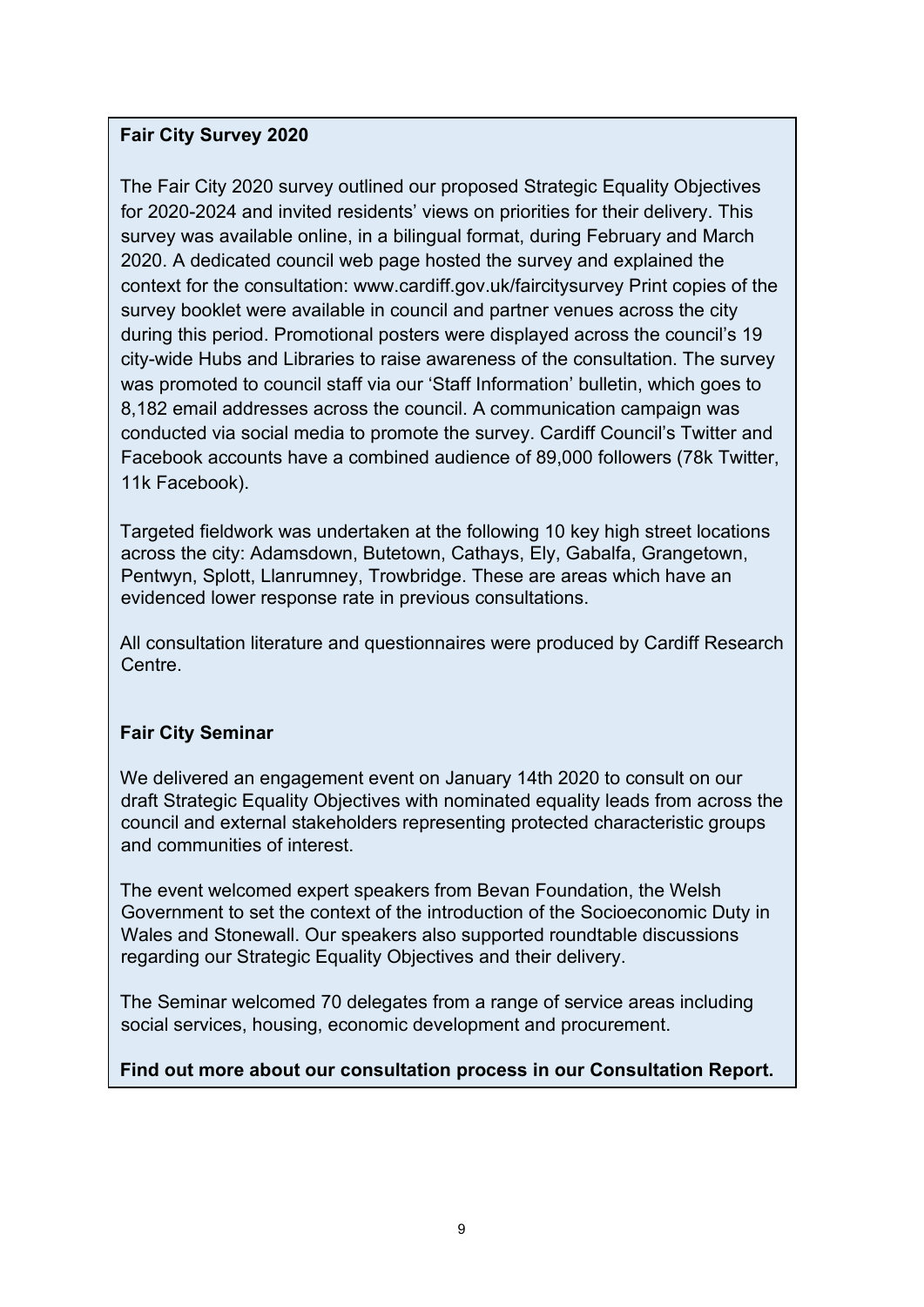#### **Equality Impact Assessments**

Cardiff Council uses Equality Impact Assessments (EIAs) as a way to evaluate our proposals to see whether they have the potential to affect people differently and support our decision-making process.

Their purpose is to identify and address any existing or potential inequalities to make what we do as fair as possible. We provide a robust training programme, awareness raising and 1-2-1 advice to all Council service areas to support them in screening proposals and completing high quality Equality Impact Assessments where they are required.

We relaunched our programme of Equality Impact Assessment training and guidance in 2019 and reached over 100 Council officers during this reporting period. Our training and guidance seek to ensure that the Council's equality analysis is:

- is timely, relevant and used to inform decisions;
- leads to clear actions and measures for success;
- includes methodology for cumulative impact assessments and budget setting;
- considers other relevant groups which are not explicitly protected by the Equality Act 2010

Feedback from our EIA training shows that our workforce has:

- Increased confidence in carrying out Equality Impact Assessments
- Gained a better understanding of equalities groups in Cardiff
- More knowledge of where to find relevant data and evidence
- More insight into how proposals can affect different groups

All of our Budget Saving Proposals and Growth Bid Proposals were also subject to Equality Impact Assessments, with the completed assessments published on the Council website.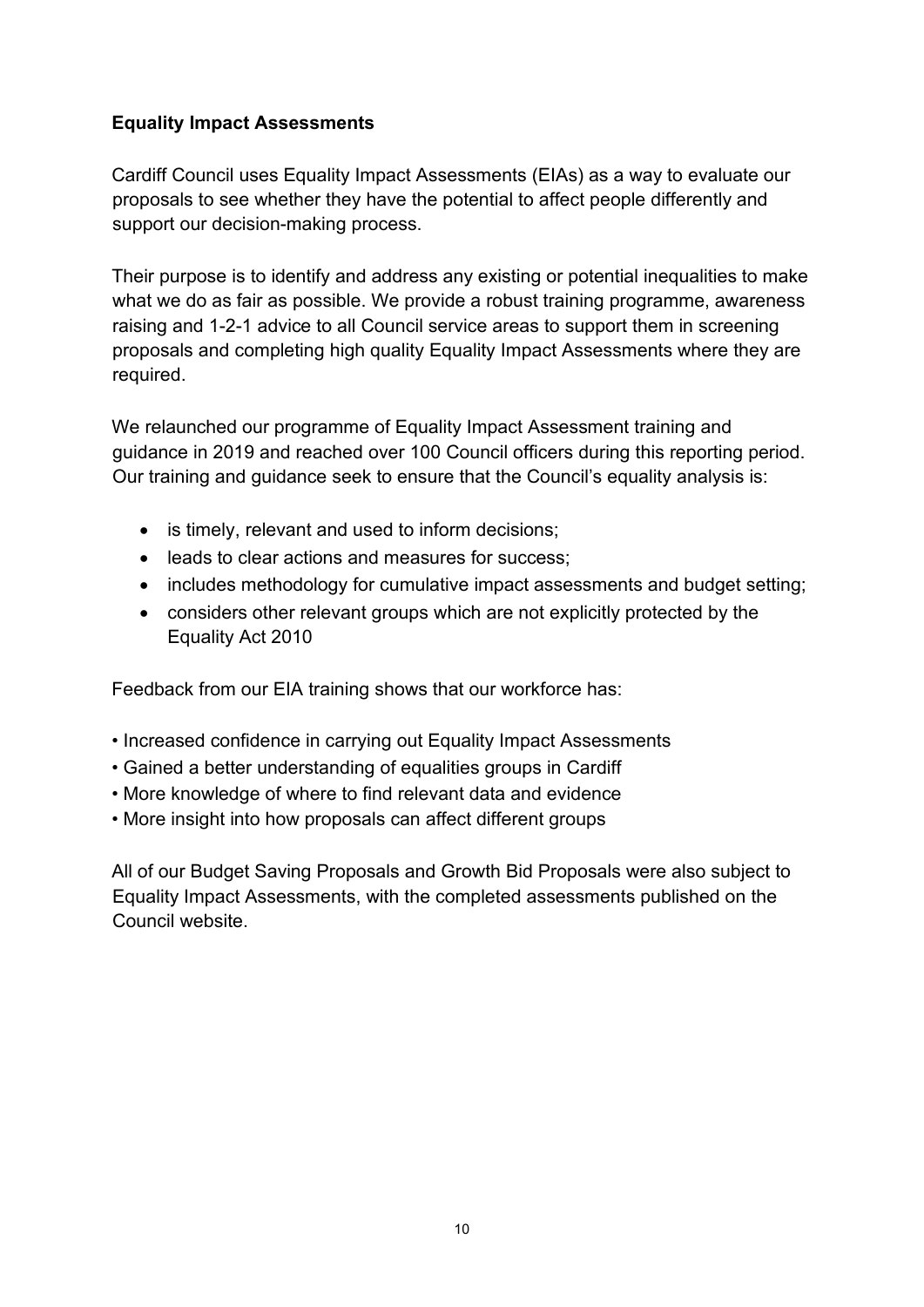#### **Objective 2 – Support wider access to Council information and environments and participation in Council services**

#### **Access to Services**

We continued with our Community Hub Programme with the aim of enabling Cardiff residents to access the services they need in their own local communities.

Hubs provide joined up services and closer working between Cardiff Council and its partners, with each Hub providing a range of core Council services and a number of specialist Council and partner services in the heart of community areas enabling service users greater access to services.

The onset of the pandemic represented an unprecedented challenge for Cardiff Council, affecting almost every aspect of service delivery. The Council have worked tirelessly to ensure the continued delivery of key frontline services for the city's most vulnerable people.

In order to meet the needs of our most vulnerable service users we provided a range of council services at community Hubs, enabling service users to access advice and support tailored to meet local community needs. Due to COVID-19 from March 2020 onwards, HUB services were prioritised to meet the needs of the most vulnerable.

We provided a mobile library service and housebound library service for those unable to access their local library. This service proved invaluable in meeting the needs of those isolating or shielding from COVID-19.

We developed a new Cardiff Family Support and Advice Service as part of Early Help, enabling children, young people and their families to access information, advice and assistance tailored to meet their needs.

We developed our Cardiff Parenting offer to provide a city-wide menu of parenting programmes for families with children 0-18 years Cardiff. Cardiff Parenting deliver a variety of services for Parents and families across Cardiff with crèche facilities available.

These services include:

- Gro Brain
- Parent Nurturing Programme
- Strengthening Families and
- Parents First (Psychology-led 1:1 Parenting support).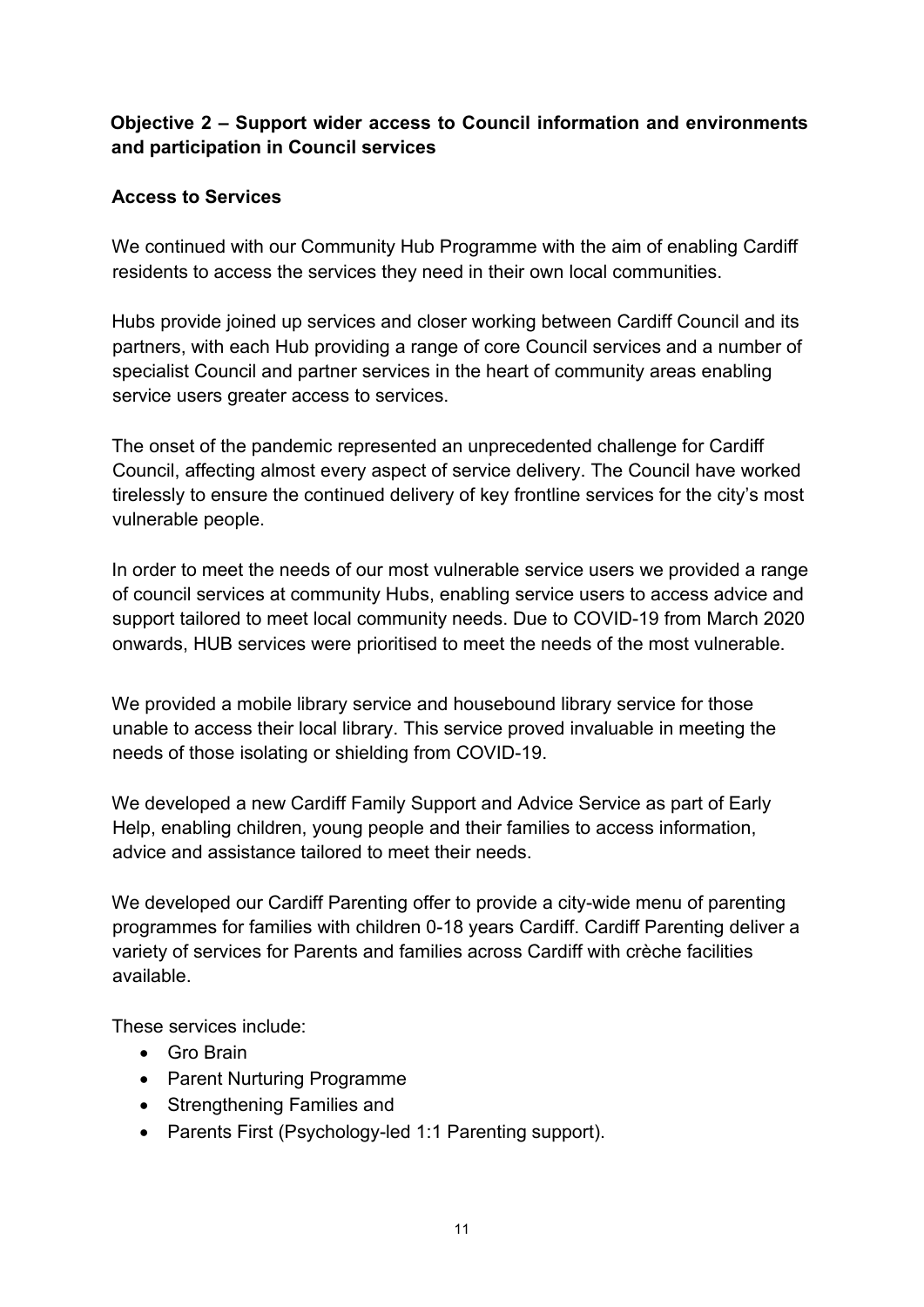We also piloted a new approach to locality working with communities to develop a targeted approach to tackling crime and to empower local people to improve the area in which they live.

We recruited Family Help Disability Advisers to provide specialist support for families with a disabled child or for children with or additional needs and worked with the Health Board to offer Primary Mental Health Specialists to provide support for children and young people with emotional mental health needs. Advisers ensure that families of children and young people with disabilities or additional needs are kept up to date with information that is both relevant and beneficial to them.

#### **Welsh Language Provision**

Cardiff Council, like all other relevant public bodies in Wales, have a statutory duty to comply with the Welsh Language Standards which explain how we should use the Welsh language in different situations. The 'Welsh Language Standards' ensure that the Welsh language is treated no less favourably than English in all Council services.

In order to ensure all areas of the Council are compliant and bilingual, Cardiff Council continues to provide regular information which is communicated to all employees across all directorates through regular staff information emails and via the Council employee intranet site

We also continue to implement the actions identified within our Bilingual Cardiff Language Strategy. The Bilingual Cardiff Strategy includes ambitious and farreaching actions and targets to support the use of Welsh within Cardiff's communities. These actions support Cymraeg 2050 and allow the Council to move closer to its vision of Cardiff as a truly bilingual capital city.

#### **Access to information**

Providing accessible information helps to improve access to services, promote social inclusion and enable people to make more informed choices about things that impact on their lives. The provision of accessible information aids communication with service users, supports effective engagement activity, and can reduce inequalities and barriers, helping people to achieve their full potential.

In this reporting period, we developed a Cardiff Family Support and Advice website as part of Early Help, to include information about the services and the support available for professionals working with families, parents/carers and children and young people

We also produced Child Friendly' versions of strategic documents to inform children and young people of decisions being made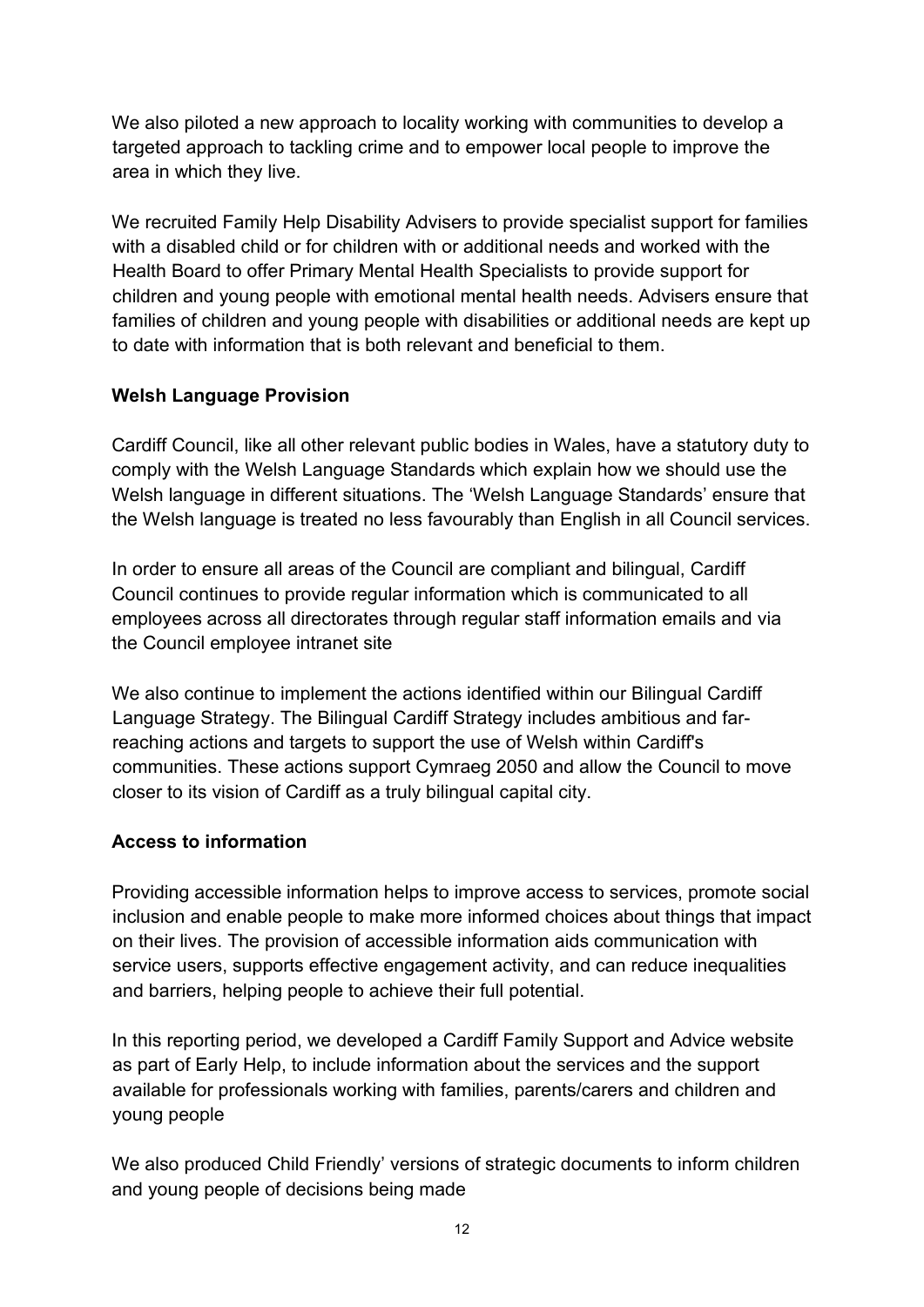We developed and updated the Outdoor Cardiff website to include information about parks and green spaces (including year-round activities).

#### **Physical Access**

Cardiff Council recognises the importance of physical access to buildings and environments in enabling people to engage in day-to-day activities and enabling them to meet their full potential. Making public spaces and facilities physically accessible for disabled people also makes them more accessible for everyone.

To make our environments more accessible, in this reporting period, we carried out adaptations to schools to provide accessible environments for disabled pupils and staff. This work also included Cardiff schools producing Disability Access Plans which look towards ensuring that there is physical access to schools and that pupils have access to the curriculum and information about their education.

This reporting period, we also continued to provide Disabled Facilities Grants to enable disabled people to remain independent within their homes. The Disabled Facilities Grant scheme aims to give individuals better freedom of movement in and around their home by helping toward the cost of adapting homes to meet the needs of disabled occupants.

We also worked in partnership with GLL leisure centres, to provide sessions for disabled people and women-only groups designed to enable all city residents with the opportunity to participate in leisure activities where they can feel comfortable and supported.

Our Building Control Team worked with a range of partners to ensure access considerations were built into work programmes. A number of key projects saw practical completion including Plots 2 and 3 of Central Square for Cardiff University and the BBC, both vital in terms of access to learning and media. Plot 4, the new mixed-use development for the Transport Interchange, Offices and Private Rented Sector units, began in earnest and promises to deliver significant enhancements to the city's transport network, ensuring greater access to public services, employment and enjoyment of the city's cultural and events offer.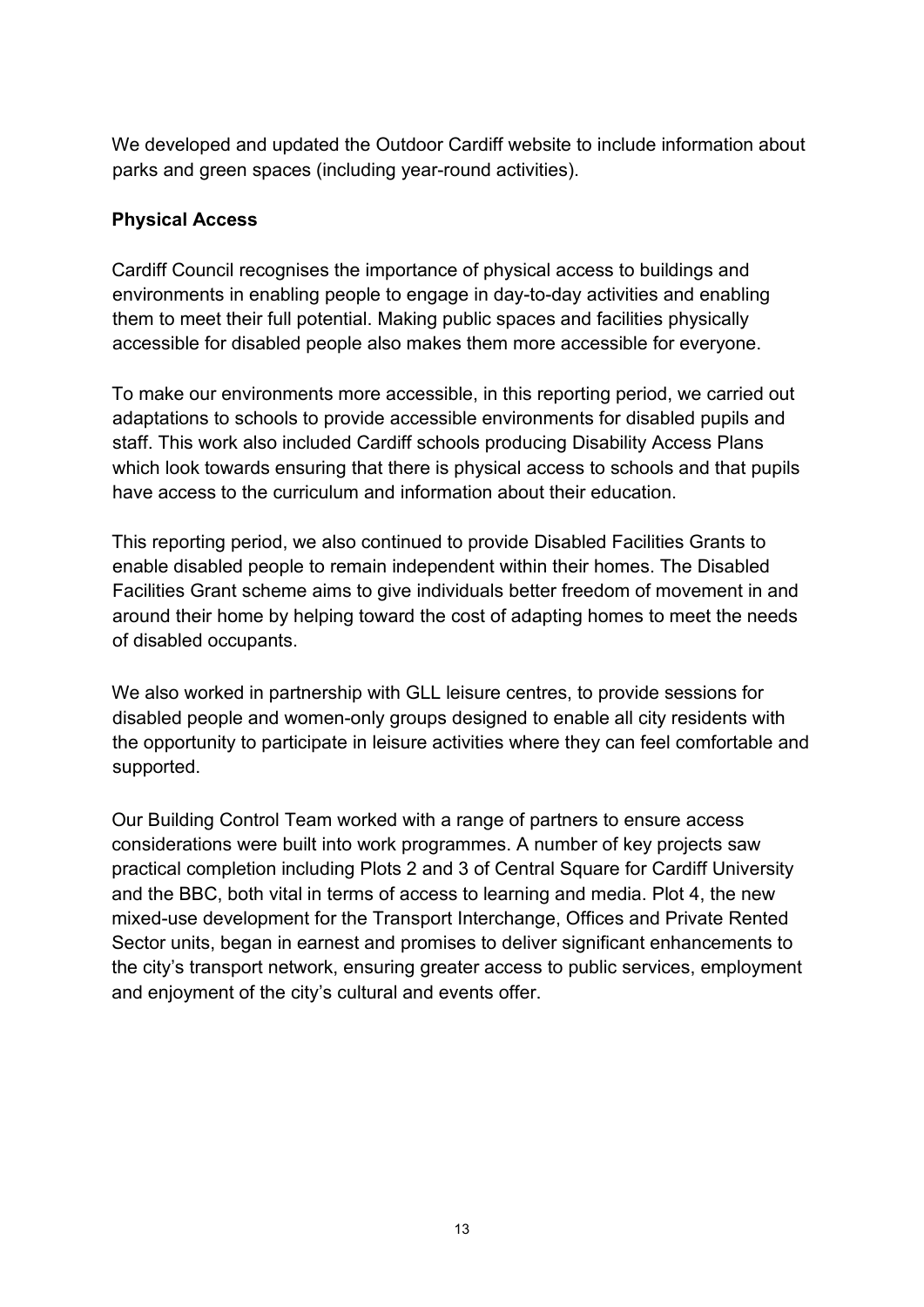#### **Increasing access to democracy**

This reporting period, we provided information to electors on voter registration in preparation for the UK Parliamentary Election and the final European Parliamentary Election.

We ensured our voting processes were accessible as possible, both at polling stations and through postal voting methods, enabling electors to take part in the democratic process.

We also continued to support Cardiff Youth Council to ensure that the voices of younger people were heard as part of our decision-making processes.

Cardiff Youth Council is Cardiff's official network for young people aged 11-25 that supports young people to be advocates for positive change across the city. Throughout this reporting period, the Youth Council continued to meet monthly and worked on priorities set out by young people from across the city with an aim to make Cardiff a better place for young people to live, work and play.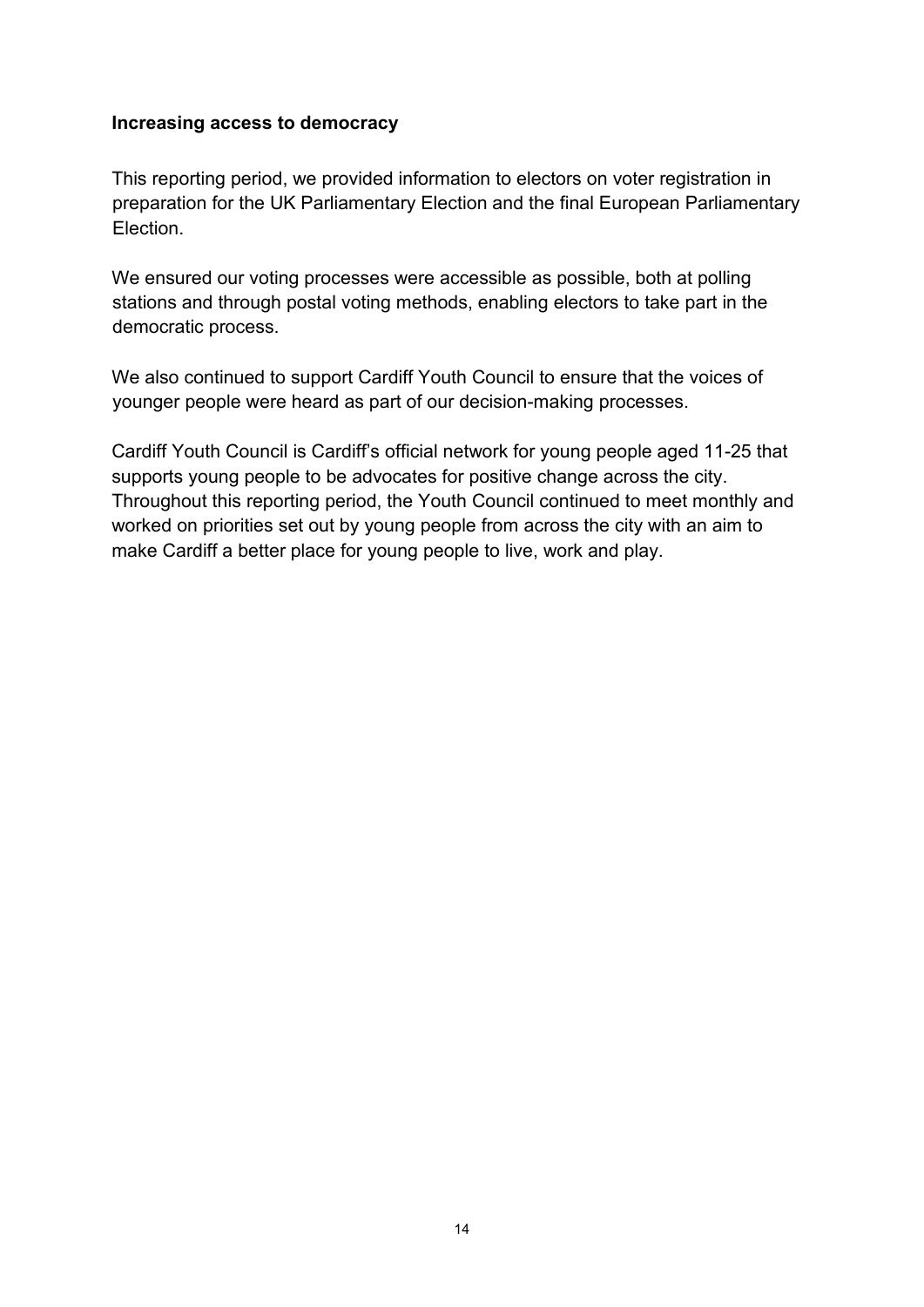#### **Objective 3 – Support wider citizen consultation and engagement with the Council and the decisions it makes**

#### **Citizen Engagement**

Numerous consultation and engagement events were held across the city during this reporting period for a wide range of Council and partnership initiatives. Prior to COVID-19, many events were held in community-based locations allowing good access to local people. We were able to reach people through partners including, Cardiff's Citizens Panel, the Youth Council, Cardiff 50+ Forums, Cardiff Deaf Club and our many Third Sector Partners. We also carried out targeted initiatives to engage with young people, Black, Asian and Ethnic Minority residents and residents of the Southern Arc of Cardiff.

We continued to meet our pledge under the British Deaf Association's, British Sign Language Charter. As part of this commitment we held bi-monthly meetings with the local Deaf community, where people had the opportunity to tell us of their experiences of our services, and offer ideas for improvement

People living and working in Cardiff were invited to voice their views on Council services via our annual Ask Cardiff survey. The data the survey gathers is key in helping to shape our services and learning what people really think, both in terms of positive experiences and where things could be improved.

We worked with our Equality Employee Networks, namely, the Black, Asian and Minority Ethnic Network, the Carers Network, the Disability Network, the LGBT+ Network and the Women's Network, to ensure all networks were able to contribute to Council policy development and relevant standards, e.g., Stonewalls Workplace Equality Index, Disability Confident Employer.

To gain an understanding of our clients' experiences of our Children's Services, we commissioned a Digital Stories project. This enabled our users to give us feedback and have a voice in the shaping of future services and decisions that impact on their lives.

Consultation was carried out in regard to the recommissioning of domiciliary care which provided the opportunity to explore new approaches to delivery with providers. Care Inspectorate Wales (CIW) noted in their annual performance letter that domiciliary care, which is the cornerstone of any system of social care, is well developed in Cardiff with over 50 providers providing care and support.

Our Child Friendly Strategy was launched in 2018, with UNICEF accreditation on track for 2021.

Working with our partners, we continued to make a city where the voices, needs, priorities and rights of children and young people are at the heart of public policies and decisions.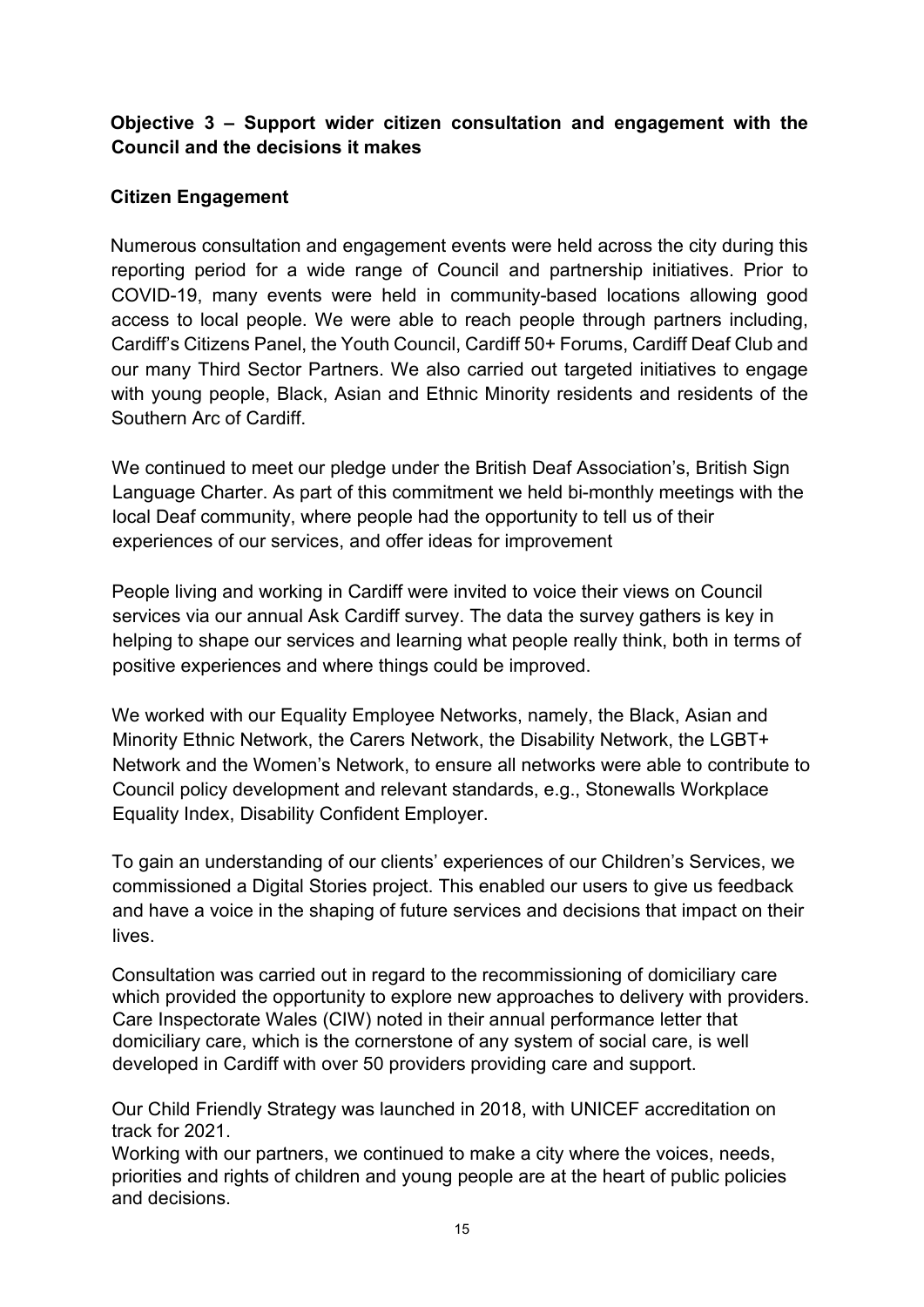#### **Objective 4 – Support people to challenge unfair treatment**

#### **Improving signposting for hate crime support services and encouraging reporting**

Hate crime may be physical or verbal attacks, threats or insults that are motivated by the victim's Age, Disability, Ethnicity, Religious Belief or Non-Belief, Sex or Gender Identity or Sexual Orientation. They can be any criminal action that is perceived by the victim or any other person as being motivated by prejudice and hatred.

In order to help increase the reporting of hate crime and in doing help to reduce incidences we provided information on our website on hate crimes and hate incidents and how these should be reported.

With our public service board partners, we put in place community safety incident reporting arrangements so that partners working in the city's communities can help spot the signs of danger or abuse. Areas of focus to date have been the homeless, safeguarding public spaces including anti-social behaviour, domestic violence and abuse and vulnerable migrant groups.

#### **Employee Training**

We continue to raise awareness of our public sector equality duties across the organisation, in particular the need to have due regard to eliminating unlawful discrimination, promoting equality of opportunity and of promoting good relations.

Our regular Equality Awareness training ensures that these duties are widely understood by all staff and provides clear examples of various types of discrimination, both direct and indirect, along with harassment and victimisation to enable staff to recognise these behaviours and provides guidance on how to report them.

Our Equality Impact Assessment training programme also contributes to awareness across the organisation, ensuring that our policy development processes take into account equality considerations and minimises negative impact for service users.

#### **Advice and Guidance**

Empowering employees to challenge unfair treatment is essential to creating and maintaining a working environment were employees feel able to be themselves. To support this, we provide advice and guidance on challenging unfair treatment to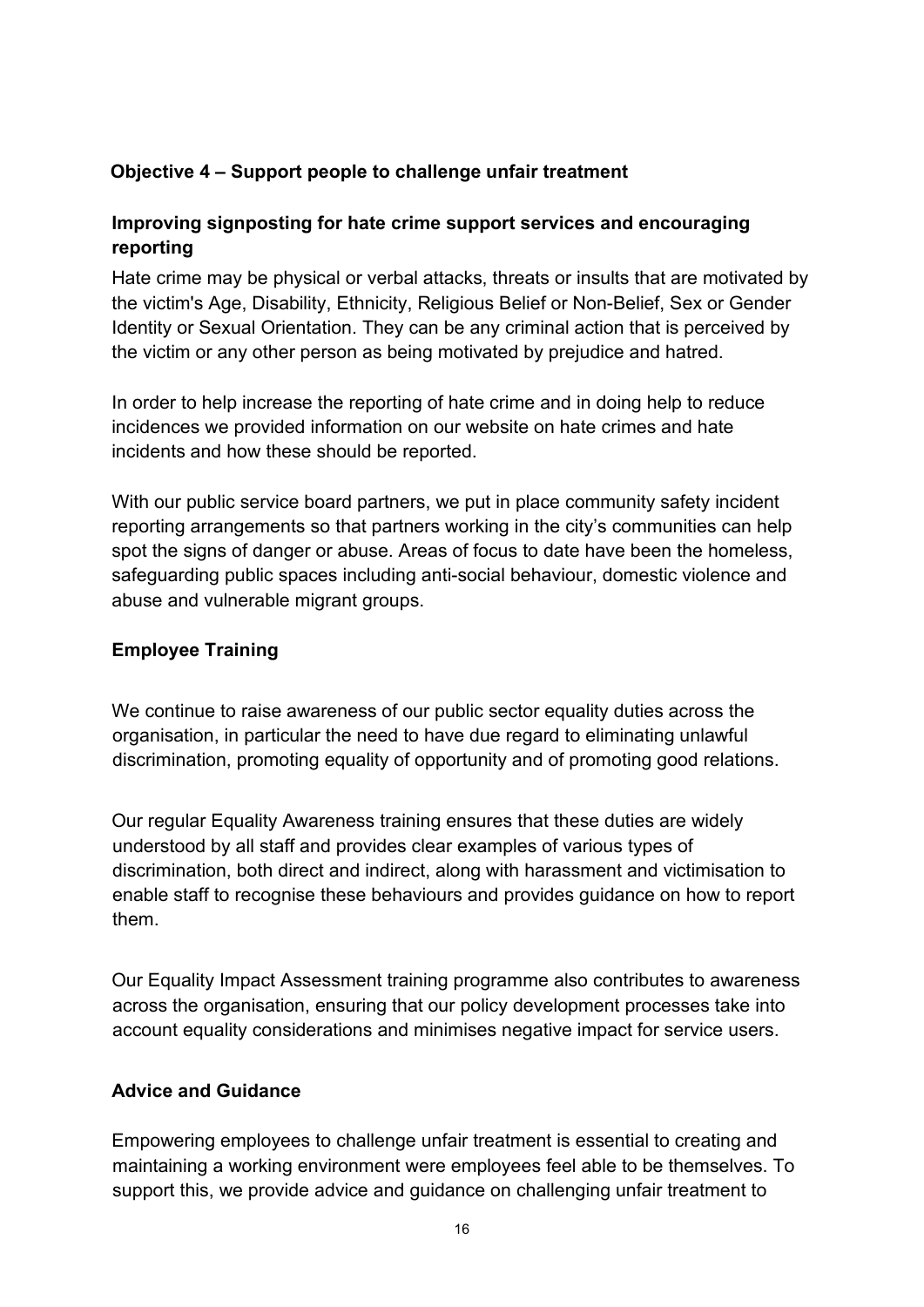employees and service users via multiple channels. This includes responding to telephone enquiries, via our internal intranet site and through the Council's external website.

We also continue to promote our Resolution Policy to employees (which replaced our Grievance and Bullying and Harassment policies) via our internal intranet site.

As part of our Hub services, we hosted a range of advice services within a number of our Community Hubs which can offer advice and support to residents where they feel they have been treated unfairly as e.g. a consumer, an employee or as a client of a public service.

#### **Procurement**

In March 2017, Cardiff Council became the first public body to sign the Welsh Government's Code of Practice: Ethical Employment in Supply Chains.

The Code's 12 commitments include tackling Modern Slavery and Human Trafficking. As part of work towards tackling Modern Slavery we have produced a Modern Slavery Statement. The statement focuses attention on investigating supply chains to ensure there is no involvement with modern slavery.

As part of our commitments, we have encouraged all staff and employees of suppliers and contractors to whistle-blow on unethical employment, exploitation and trafficking.

To raise awareness of our responsibilities, Council employees also participate in Safeguarding Children & Adults Awareness Raising Online Training Module (which includes Modern Slavery).

#### **Race Equality Taskforce**

In response to the Black Lives Matter movement and inequalities encountered by Black Asian and Minority Ethnic communities, Cardiff Council committed to establishing a Race Equality Taskforce to address racial inequality within Cardiff.

During the summer of 2020 a public consultation was undertaken to determine priority areas for Taskforce consideration.

During this timeframe a public appointment process also took place to select members of the taskforce. Membership (via assessment against an advertised person specification) was selected to achieve a balance of representation across a number of sectors: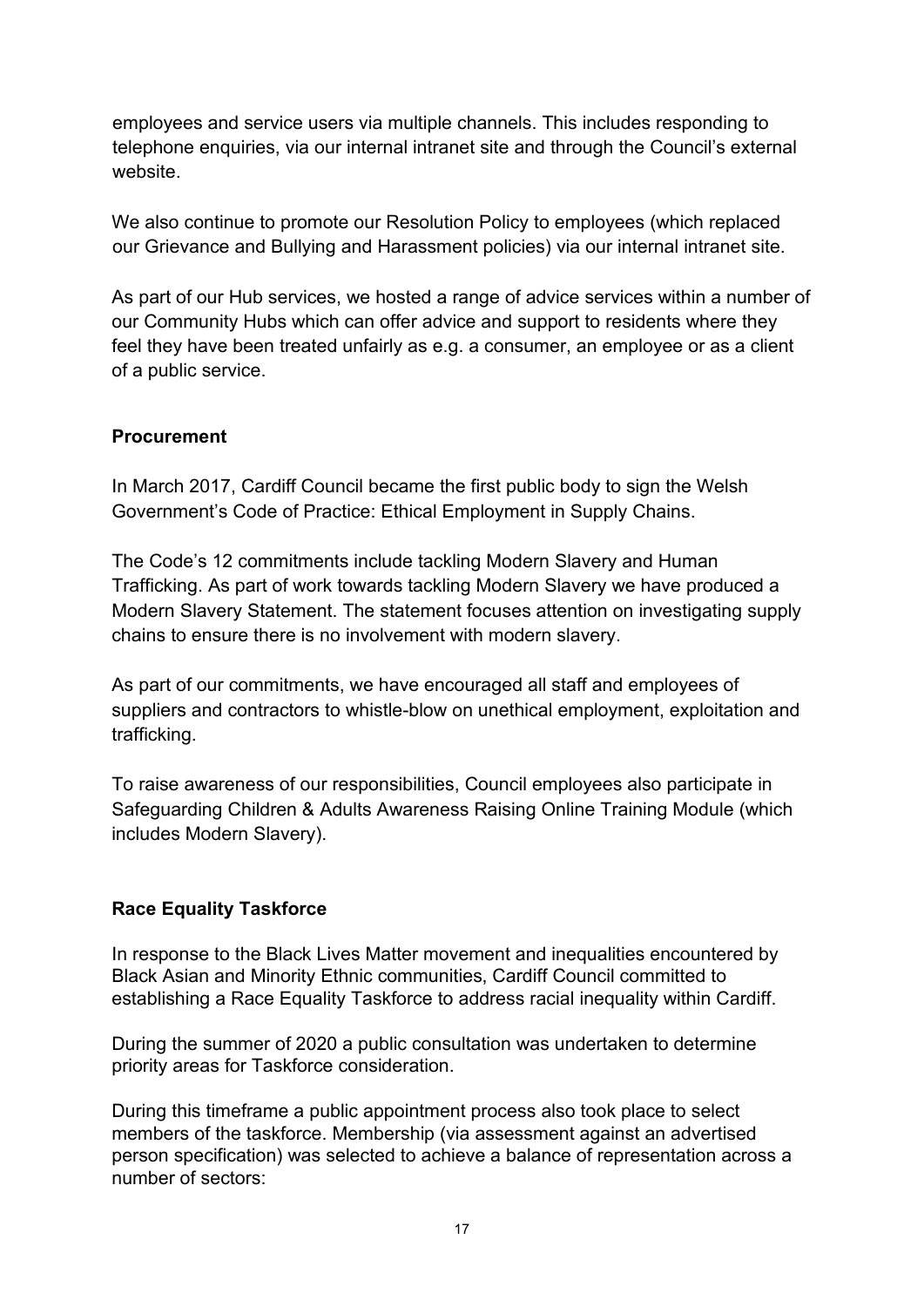- Voluntary Sector and Community
- Organisations
- Public Services
- Major Employers and Small-to-Medium Sized Enterprises (SMEs)
- Culture and the Arts
- Education, including Further and
- Higher Education
- Sport
- Trade Unions Children and Young People

The first meeting of the Taskforce is due to take place following this reporting period.

#### **Objective 5 – Provide support to those who may experience barriers to achieving their full potential**

#### **Young People**

During this reporting period, over 219 local businesses partnered with us to promote the Cardiff Commitment.

The ambition of Cardiff Commitment is to encourage more young people into education, employment, and training, to increase their future opportunities. To date 150 businesses have made specific pledges to support our schools and young people.

Our Junior Corporate Apprentice scheme was promoted to young people aged 16+ across the city. The scheme provides apprenticeships and trainee roles across many Council services and provides young people with the opportunity to gain knowledge of the public sector and workplace experience. The scheme encourages young people to consider the Council as a future employer.

Our Into-Work service assisted with training and work placement opportunities for Children Looked After and young people leaving Council care via the Bright Start Traineeship scheme. The scheme aims to make sure Children Looked After and young people leaving the care system have opportunities to succeed. A range of partners help deliver Bright Start, including the Department of Work and Pensions.

Over 5,000 young people of all ages, from across Cardiff, engaged with us as part of our work towards becoming a Child Friendly City, including a Child Friendly Cardiff and Vale Symposium, involving young people and a range of partners to discuss how to further involve young people in developing a more rights-based approach to services.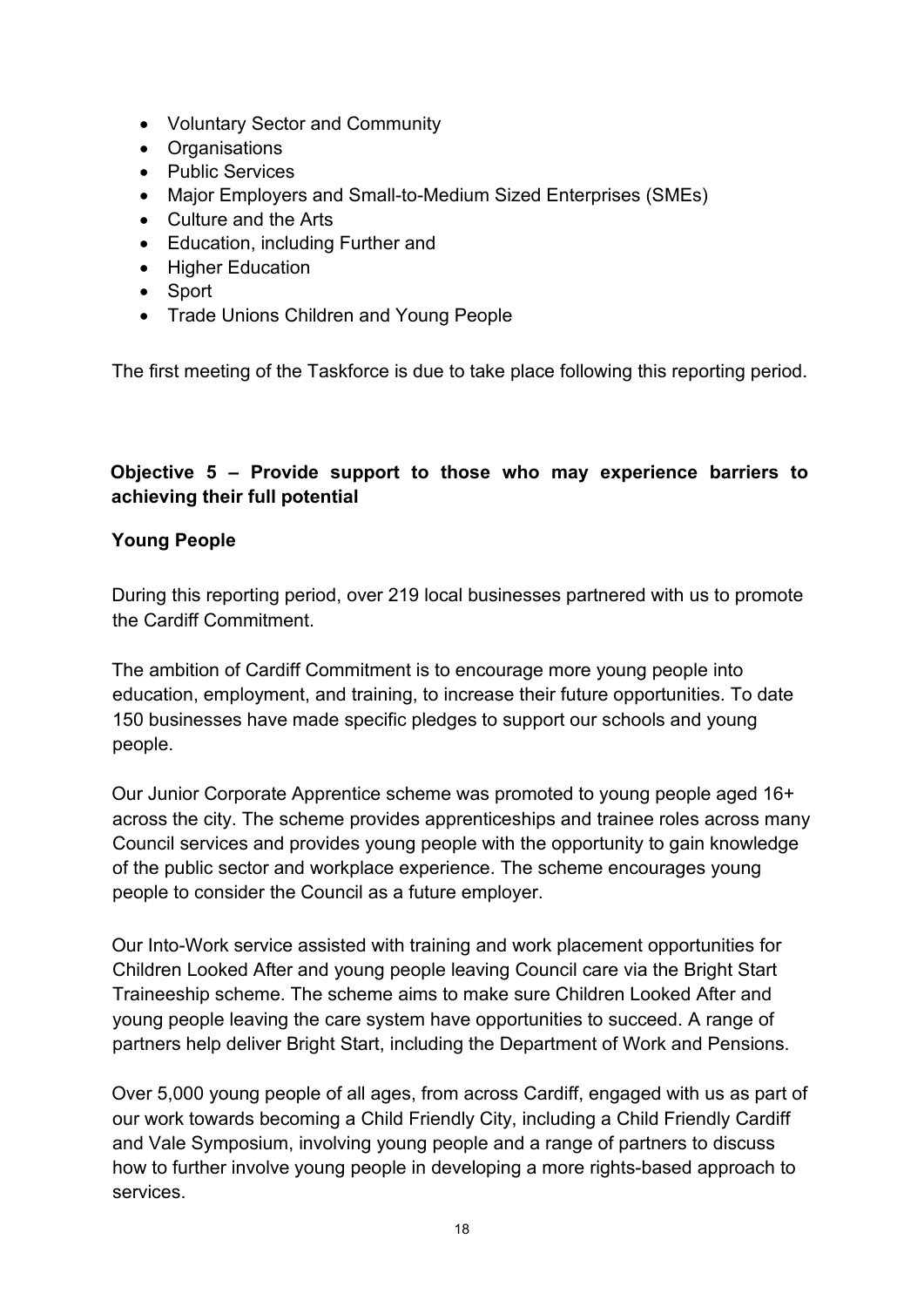Whilst developing a new Children's Home, we engaged with care experienced young people to recruit a management team, made up of both young people and staff. Young people shaped the service with their personal experiences of care and played an essential role in influencing the new centre.

We published our 'Delivering Excellent Outcomes' Strategy, setting out our priorities for supporting children, particularly those who are vulnerable or have entered the care system. A key element of the Strategy is effective local provision, thereby reducing the need for out-of-county placements where outcomes are likely to be less positive.

We promoted the roll out of the 30-hour free Childcare Offer, which provides all eligible working parents living in Cardiff, with 30 hours of government-funded childcare and nursery provision for 3- and 4-year-olds, for up to 48 weeks per year.

A joint Child and Adult Exploitation Strategy has been developed to protect children and adults from the risk of harm and abuse, focusing attention on new and emerging themes of child and adult exploitation such as modern slavery. A key priority will be working with partners to develop an approach to contextual safeguarding, recognising that outside of the family unit the different relationships that young people form in their neighbourhoods, schools and online can lead to exploitation, violence, and abuse.

We worked to support schools and digitally disadvantaged learners, procuring 2,500 MiFi or mini broadband connections for digitally disadvantaged learners, and supplying 1,550 extra devices to supplement the devices already being supplied by schools.

Our Independent Living Services visiting team worked to maximise services and benefits for eligible service users in order to promote living longer and independently within their own homes.

#### **Homelessness**

In July 2020, we launched the **'No Going Back' Strategy**, a new model of homelessness provision, which focuses on the prevention of homelessness. Support for successful move-on for families and individuals is a priority of the strategy.

We rehoused 140 homeless people in the first three weeks of the Covid crisis, providing accommodation where people were safe and could self-isolate or shield from the virus. A total of 182 supported accommodation units were established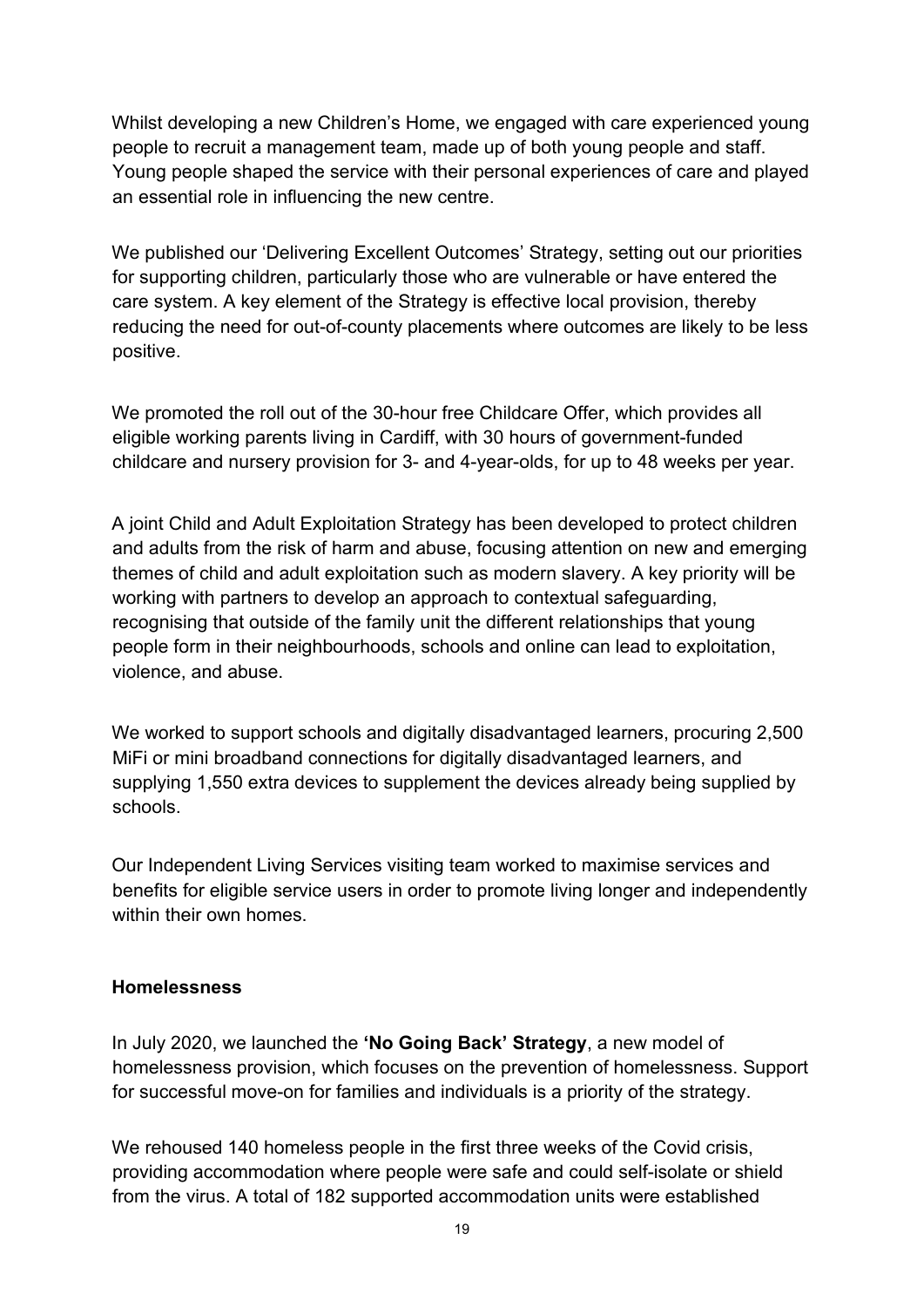during the pandemic, highlighting the need to provide additional long-term accommodation with multi-agency support to meet the needs of single homeless people in Cardiff.

#### **Disability Confident Employer**

We maintained our **Disability Confident Employer** (Level 2 accreditation) status, working to ensure disabled people and those with long-term health conditions have the opportunities to fulfil their potential and realise their aspirations.

#### **Employee Health and Wellbeing**

We promoted our Health and Wellbeing Directory as a one stop shop of support and information services on a wide range of Health and Wellbeing topics and made this available to employees. Health and Wellbeing updates are delivered regularly including advice on home working practices as a result of the Covid-19 pandemic

#### **Living Wage City**

Cardiff gained recognition as a Living Wage City and along with a group of prominent Cardiff employers formed the Living Wage Action Group.

The group launched a 3-year Action Plan to begin making Cardiff, a Living Wage City. Progress so far includes –

- The target of 150 accredited Living Wage employers has been reached
- The total number of workers employed by Cardiff based accredited Living Wage employers has been increased to 48,000
- Over 61,000 people in Cardiff now work for a Living Wage employer
- Cardiff has achieved 43% of the Welsh total of 345 accredited Living Wage employers

#### **Dementia Friendly City**

With our colleagues on the Cardiff Partnership Board, we worked to make Cardiff a Dementia Friendly City where people affected by dementia can continue to prosper and enjoy life.

The Council's Dementia Friendly awareness and engagement programme successfully delivered several high-profile initiatives to raise awareness across the city. City Hall was illuminated on World Alzheimer's Day and Dementia Friendly Cardiff participated in Falls Awareness Week in collaboration with Public Health Wales.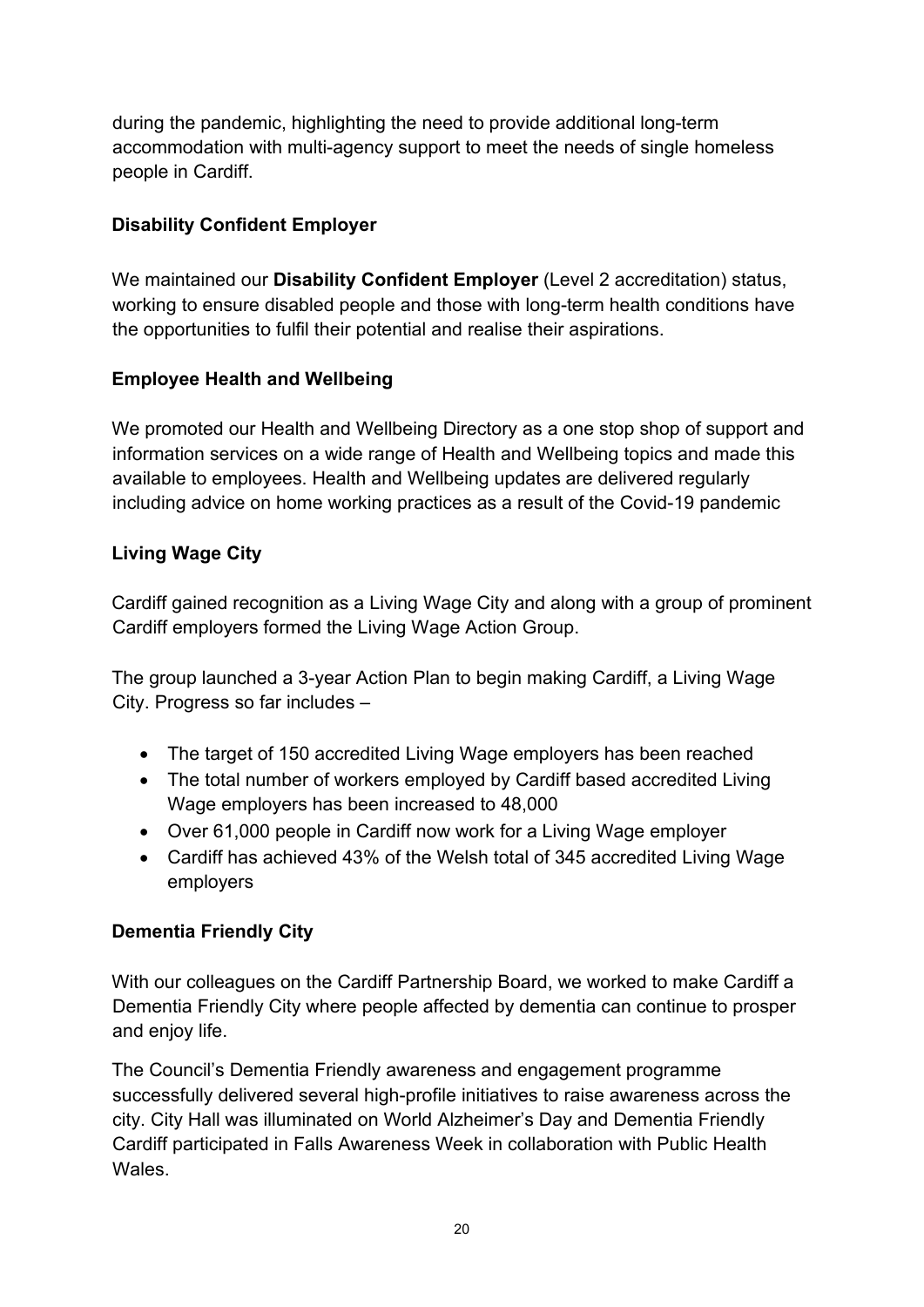The launch of a bilingual Dementia Friends e-learning module saw Cardiff become the first Local Authority in the UK to make Dementia Friends training mandatory across its workforce. This good practice approach has been shared widely with other organisations and Local Authorities, including Welsh Government.

#### **EU Settlement Scheme**

Our Community Cohesion Officers put support in place to assist EU nationals to secure their immigration status through the EU Settlement Scheme following Brexit.

Officers raised awareness of the application process and application deadline along with information on available help and advice.

#### **Clean Air Strategy**

We developed a Clean Air Strategy, to improve air quality and improve health outcomes in all Cardiff's communities. The Strategy aims to reduce the number of journeys made in polluting vehicles in Cardiff, especially short journeys. The strategy promotes cycling, walking, public transport or electric vehicles as alternative modes of transport.

#### **Cardiff Family Advice and Support**

A new Cardiff Family Advice and Support service was launched, offering a range of information, advice and assistance services for children, young people, and their families through a single point of entry. Information and assistance offered includes:

- Family Life
- Child behaviour
- Childcare
- Parental Support
- School Attendance
- Employment, Money and Housing
- Signposting to other services

#### **Joint Commissioning Strategy for Adults with a Learning Disability.**

Cardiff Council, Vale of Glamorgan Council and Cardiff and Vale University Health Board launched a Joint Commissioning Strategy for Adults with a Learning Disability.

The purpose of the strategy is to demonstrate how Cardiff and Vale of Glamorgan Councils and Cardiff and Vale University Health Board will work together to respond to the needs and aspirations of our adults with a learning disability within the context of national legislation and guidance, wider local plans, and available resources.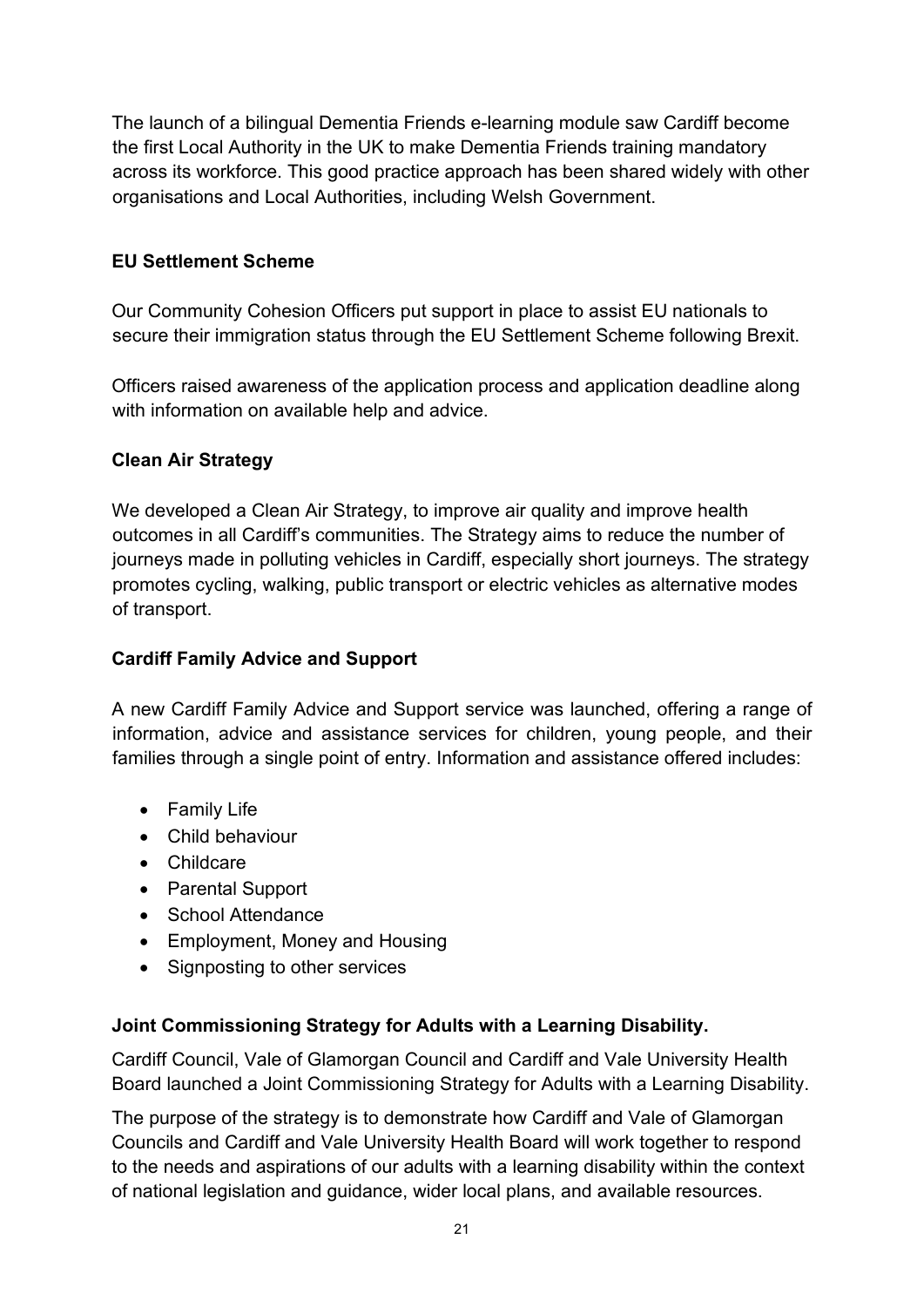All new Hub and Money Advice Officers receive training on a variety of welfare benefits including Universal Credit. Officers gain an understanding of the various components of Universal Credit and how to make and maintain a claim. Officers are kept up to date with legislative changes via e-mail, newsletters and 'Senior Briefs'.

#### **Into-Work Services**

Our Into-Work Services continued to support people into employment and training, in addition to help and advice regarding Welfare Reform and Universal Credit.

Some of our main areas of work during this reporting period included:

- Our Into-Work service continued to support people into employment and training.
- CV writing
- Help with job application forms and covering letters
- Job Search
- 1 to 1 employment support
- Interview techniques
- Online applications for Universal Credit
- Free work skills training
- Funding for childcare, travel & other expenses (subject to eligibility)
- Starting your own business
- Volunteering opportunities
- Work placement opportunities

#### **Older Persons Strategy**

Planning permission was secured for over 100 Care-Ready flats for Older persons in line with our Older Persons Strategy. The Care-Ready flats have been developed to meet the needs of older/ageing people, including provision for future adaptations if required. The flats will complement our work in promoting and sustain independent living.

#### **Telecare Cardiff**

Telecare Cardiff continued to deliver its 24-hour telephonene link to our community alarm and response service allowing people to stay safe and independent in their own home.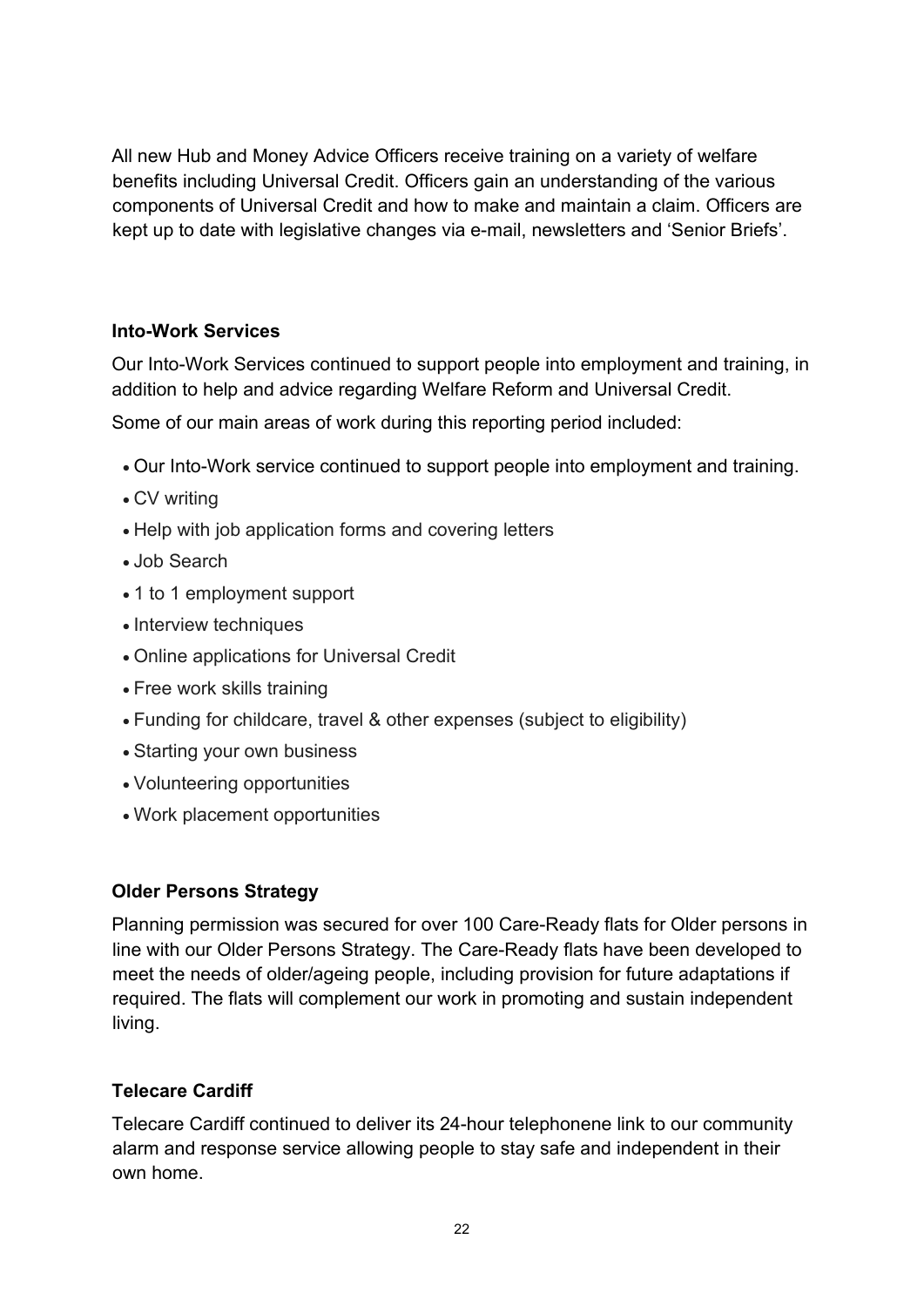As part of the Council's Digital Services, Telecare Cardiff has installed a range of assistive technology whilst delivering a service to over 4,500 customers, providing a lifeline to many people living alone, as well as couples and families.

#### **Objective 6 – Address identified pay gaps around Protected Characteristics in our workforce**

#### **Pay Policy**

Cardiff Council recognises the importance of managing pay fairly and consistently. The decisions that are taken regarding pay are crucial to maintaining equality across the Council which supports the Equal Pay Act 1970 and the Equality Act 2010.

Cardiff has developed a Pay Policy which aims to encourage and enable employees to perform to the best of their ability through the commitment to operate a transparent pay and grading structure.

In order to ensure employees are aware of this policy and of grading structures we promoted our Pay Policy and made this available via our internal intranet and external websites.

#### **Job Evaluation Toolkit**

Cardiff Council has carried out job evaluation process which is designed to deliver equal pay for work of equal value, which is covered in the Equal Pay Act 1970 and more recently in the Equality Act 2010. It supports the establishment of a fair, transparent and equitable grading structure.

In order to enable employees to ensure they are receiving equitable pay we promoted our Job Evaluation Toolkit (which enables all job evaluation related processes to be included within one document) to employees via our intranet site.

#### **Job Opportunities**

Cardiff Council is aware that to have a workforce that is able to meet the current and future needs of its service users there are a number of key areas where it needs to focus:

- A need for the workforce to reflect the wider communities it serves.
- The need to promote the council as a potential employer.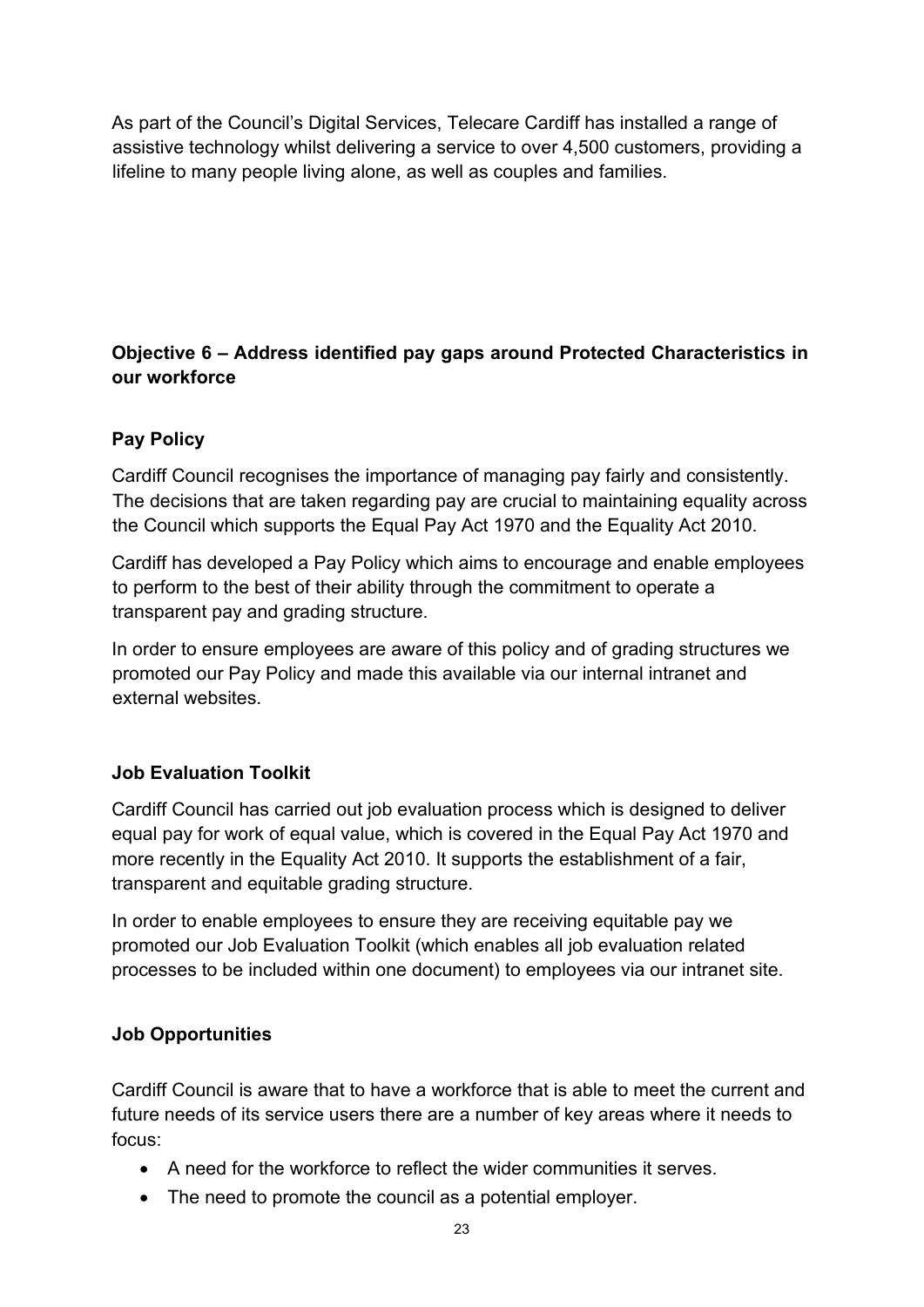- The need to identify and address gaps between the workforce of today and the human resources needs of tomorrow,
- improve the skills of our workforce in order to meet the needs of our customers

In order to achieve these, we advertised our jobs externally, as well as internally, to support our efforts to create a workforce representative of the communities we serve.

We provided a wide range of new paid apprenticeships and training opportunities across the council. We promoted and enhanced apprenticeship qualifications opportunities for all employees in order to promote vocational training.

We updated the living wage for the lowest paid council employees making our entry level job pay scale more competitive.

One of the priorities of the newly established Race Equality Taskforce is focusing on addressing barriers to employment opportunities and promoting progression within the Council.

As part of our commitment towards equality and diversity within the workforce, our newly procured online digital recruitment and selection processes ensures that candidate's details are encrypted which means they remain anonymous until after shortlisting.

#### **Employee Networks**

Cardiff Council has 5 Employee Networks. The Networks provide a vital and valuable resource which supports the Council to fulfil its duties under the Equality Act 2010 to promote equality, eliminate discrimination, harassment and victimisation and promote good relations between different groups.

This reporting period, we continued to work with our networks to identify further support needed for underrepresented groups to progress within the Council.

We also piloted a reverse mentoring scheme between a senior management team officer in collaboration with our LGBT+ Network to continue our efforts to create a welcoming and inclusive organisational culture.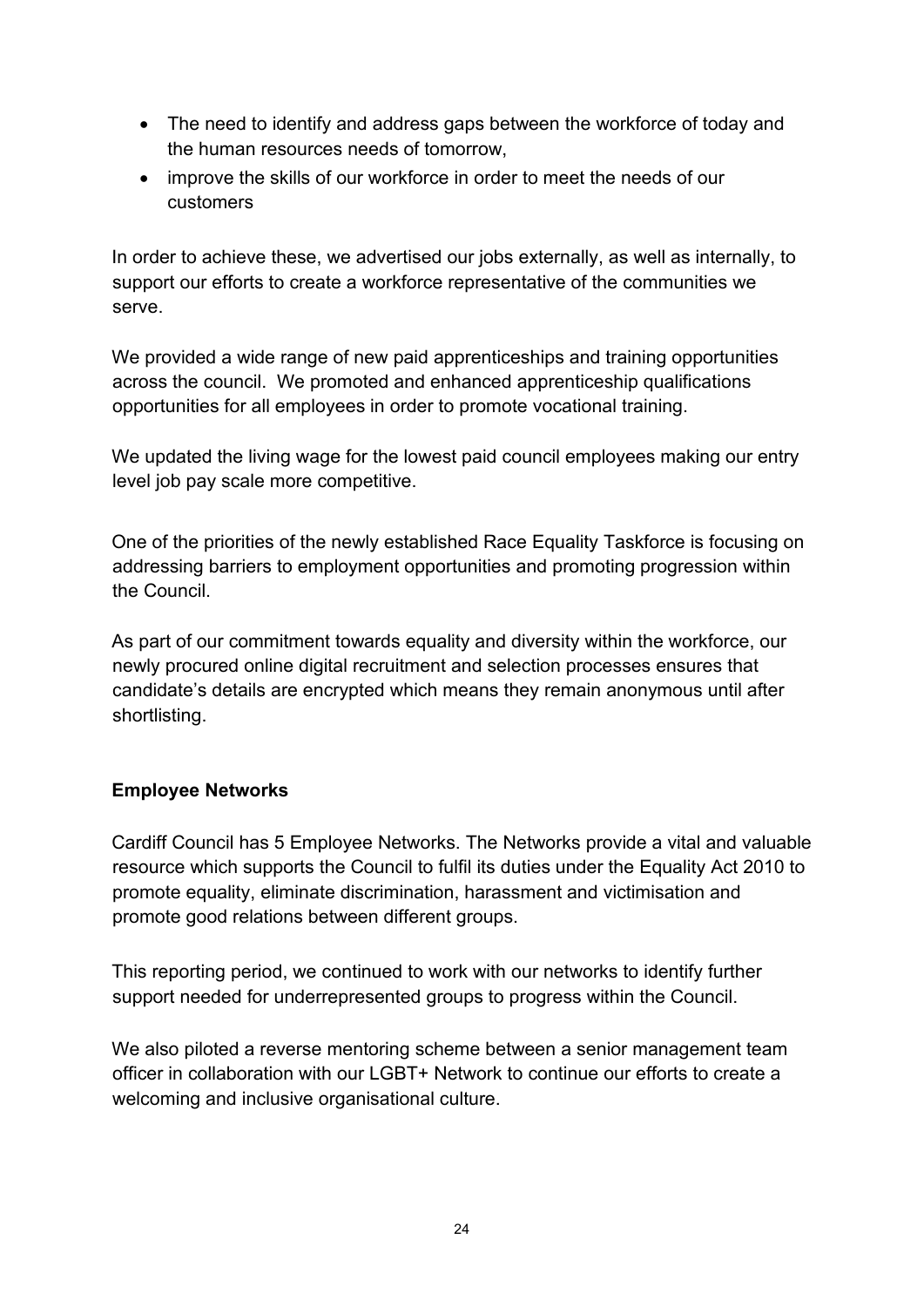#### **Objective 7 – Build strong and cohesive communities where people feel safe and able to celebrate Cardiff's diversity**

#### **Improving Community Cohesion**

Cardiff Council is fully committed to increasing community Cohesion as a way of breaking down barriers, building relationships and bringing communities together. In doing this we aim to build on Cardiff's reputation as being a city in which people from different ethnic, cultural and religious backgrounds live and work together in an atmosphere of mutual respect and understanding. We believe that cohesive communities are communities which are better able to tackle common problems, to provide mutual support and to work together for a positive future.

In order to support increased community cohesion, we continued to implement Welsh Government's National Community Cohesion Strategy and delivery plan, including a range of activities to support residents from different backgrounds to meet through sports, culture and arts and promote the wellbeing of marginalised groups such as refugees and asylum seekers.

In 2019, we hosted an Inclusive Cities Conference, at which Council Leaders of British and European cities discussed how to ensure cities continue to be inclusive and cohesive following EU-Exit.

We worked to maintain our Purple Flag standard which identifies our city centre as an entertaining, diverse and safe night out.

We included questions within our Ask Cardiff Survey asking how safe people feel in their local areas and their perceptions of crime.

We continued our membership of the Stonewall Diversity Champions programme in order to improve our workplace and improved our score on their Workplace Equality Index.

#### **Celebrating Cardiff's Diversity**

Cardiff Council is rightly proud of Cardiff's reputation of being a diverse city where people from a wide range of backgrounds are welcomed and encouraged to be themselves. We believe it is right to celebrate diversity as a way of building community cohesion, creating cultural awareness, encouraging unity, eliminating, discrimination and overcoming stereotypes.

In order to achieve this, we promoted a number of events to our employees via our internal intranet, these included:

- International Women's Day
- LGBT+ History Month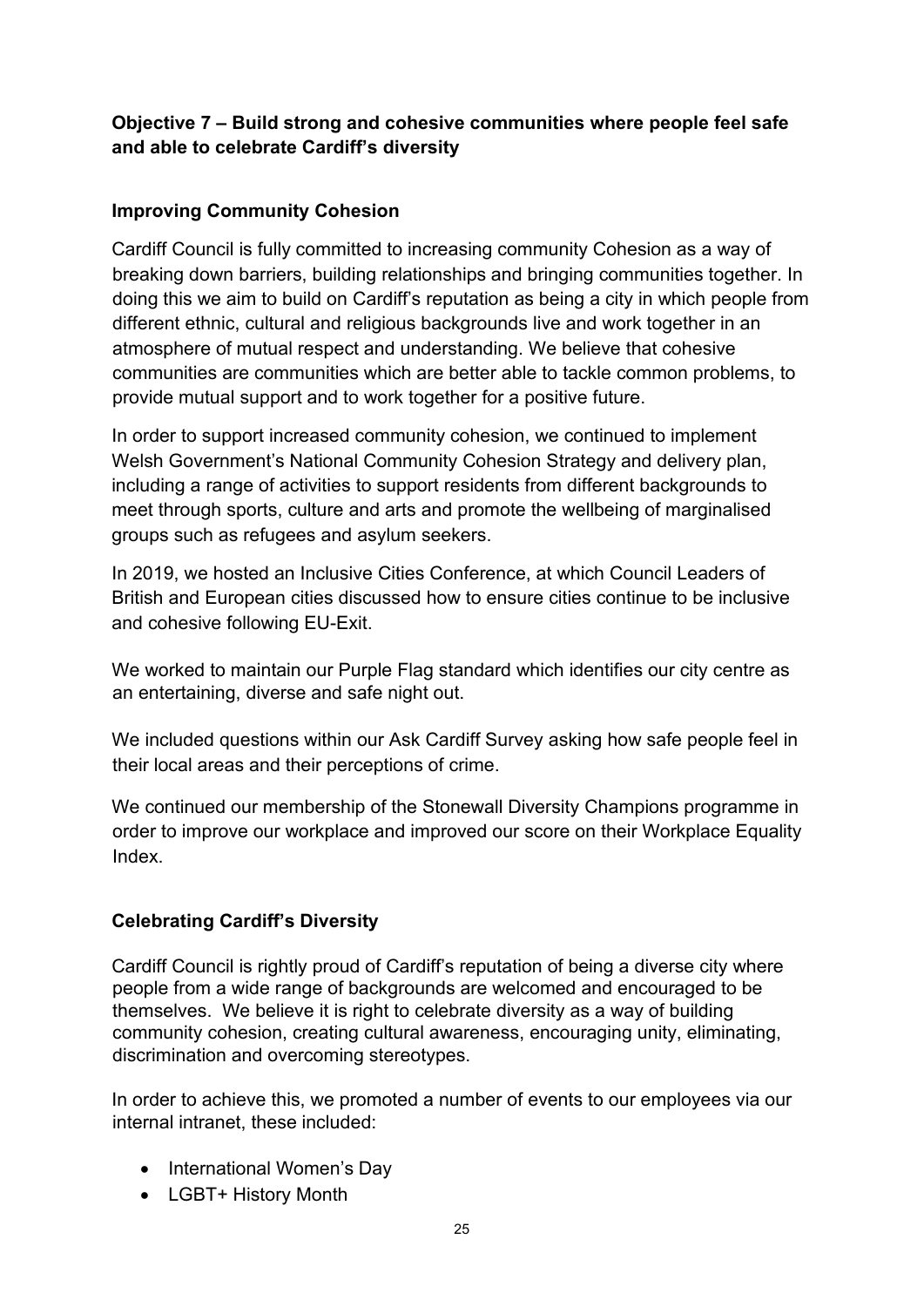- IDAHOBIT
- Carers Day
- Holocaust Memorial Day
- International Day to end Violence against Women
- Ramadan
- Black History Month
- Employee Equality Network Awareness Coffee Mornings

We also supported our members to attend a wide range of community, cultural and religious events these included:

- Eid celebrations
- Black History Month events
- Black Asian & Minority Ethnic Pride
- Christmas events
- Holocaust Memorial Day
- Hanukkah (Festival of Lights) event
- White Ribbon (International Day to end Violence against Women) events
- Understanding Disability event
- Diwali Celebration events
- Festival of Remembrance events
- Mahatma Gandhi birthday events
- Independence Day events
- Butetown Carnival
- Hindu Festival events
- Sikh Temple Anniversary event
- UN International Day for the Remembrance of Slave Trade

We also worked with a number of organisers and ensured our city centre was available to host a number of celebration events, these included:

- The Pride Big Weekend
- Tafwyl Welsh Language Festival
- St David's Day Parade and
- St David's Day Civic Service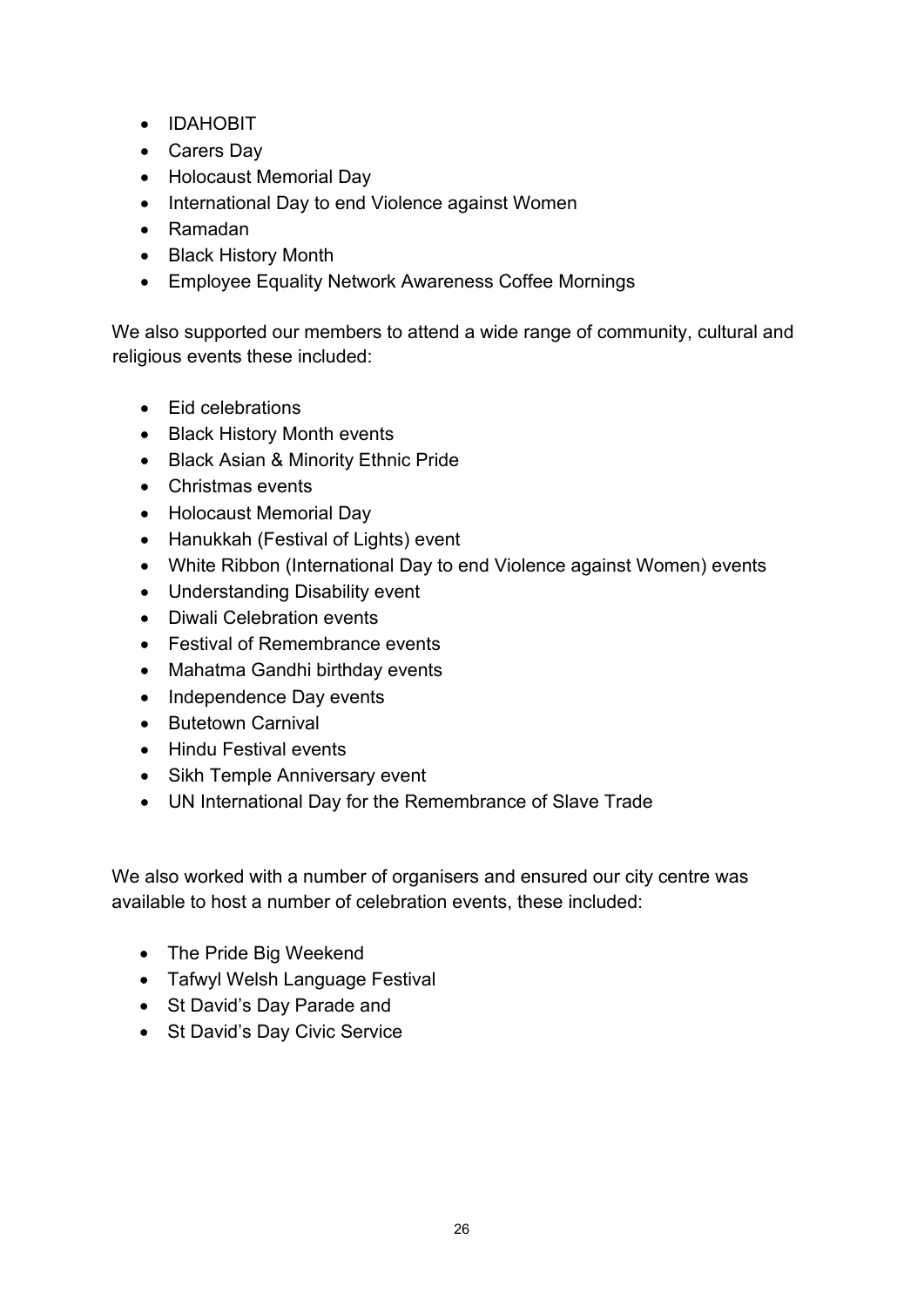#### **Violence against Women, Domestic Abuse and Sexual Violence**

Cardiff Council recognises that violence against women, domestic abuse and sexual violence has far reaching consequences for families, children, communities and society as a whole and that work towards eliminating these is of the utmost importance.

In order to progress this work, we worked towards implementing our commitments to the Cardiff and Vale of Glamorgan Violence against Women, Domestic Abuse and Sexual Violence Strategy.

We promoted the Cardiff and Vale of Glamorgan Violence against Women, Domestic Abuse and Sexual Violence Strategy on our internet site and provided the contact details of a number of support agencies.

We supported White Ribbon Day and participated in the Light a Candle service as way of raising awareness about the elimination of violence against women.

For further information regarding any of the initiatives mentioned in this annual report, please contact:

Equality Team Room 401 County Hall Cardiff Bay CF10 4UW

E-mail: equalityteam@cardiff.gov.uk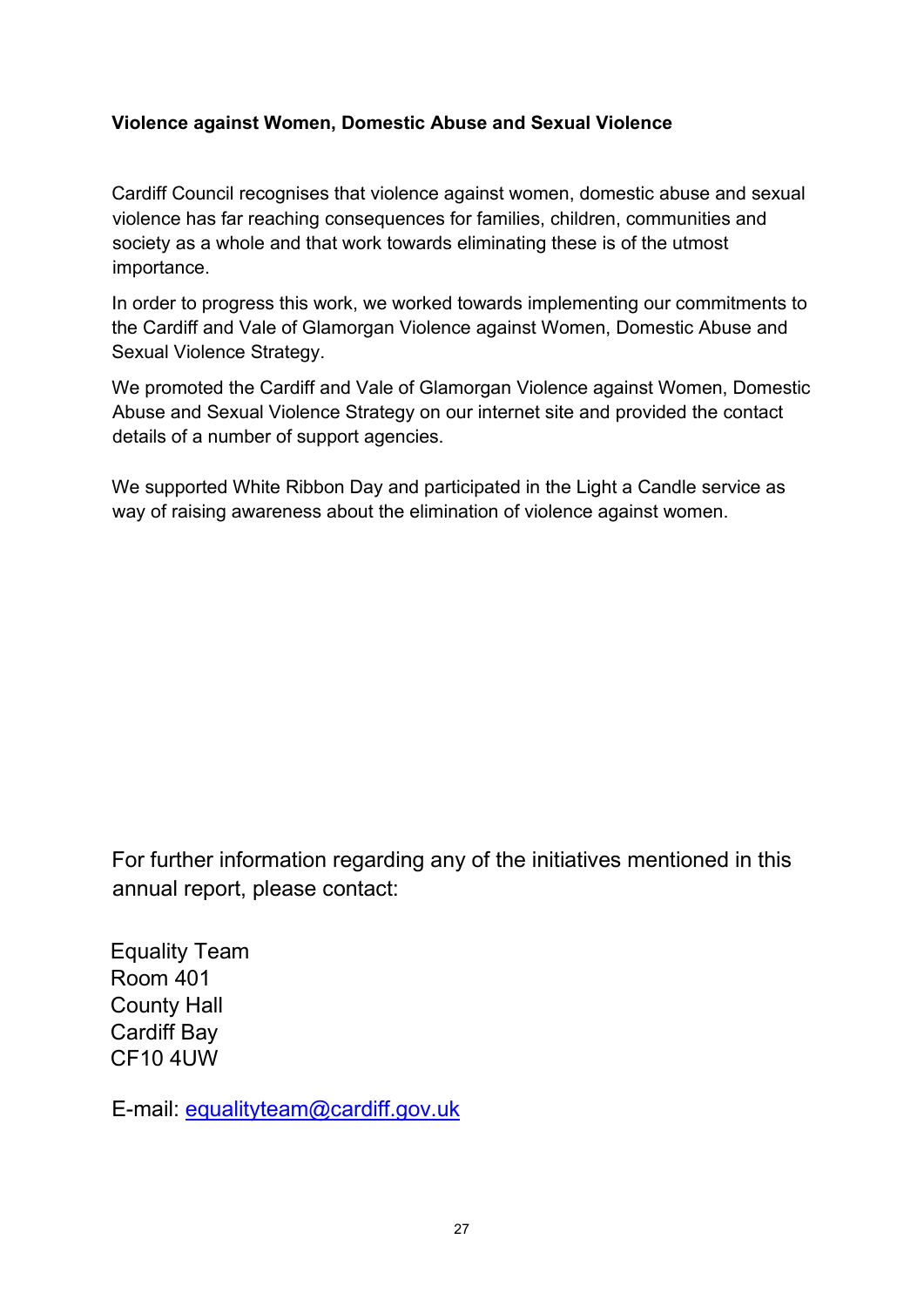## **Cardiff Council Employee Diversity Report 2021**

## **Contents**

| Section          | Content                                           | Page |
|------------------|---------------------------------------------------|------|
| $\mathbf{1}$ .   | Introduction                                      | 31   |
| 2.               | Data Collection Methods                           | 32   |
| 3.               | The Council's Workforce – Ethnic and Racial Group | 33   |
| $\overline{4}$ . | The Council's Workforce - Gender                  | 39   |
| 5.               | The Council's Workforce – Age                     | 43   |
| 6.               | The Council's Workforce – Other Characteristics   | 45   |
| 7.               | <b>Cardiff Works</b>                              | 47   |
| 8.               | <b>Applicants for Employment</b>                  | 50   |
| 9.               | <b>Training Information</b>                       | 51   |
| 10.              | <b>Disciplinary Information</b>                   | 53   |
| 11.              | Leaver Information                                | 54   |
| 12.              | Gender Pay Gap                                    | 55   |
| 13.              | Race Pay Gap                                      | 56   |

## **1. Introduction**

Each year HR People Services (HRPS) develops an Equality Report based on the statutory requirement for provision of equality data. From analysis of the data, actions are developed for the following year.

Monitoring of progress on the actions is the responsibility of the Operational Manager, HRPS, actions progress and barriers are then submitted to the HRPS Management Team. This allows the Council to show due regard to the General Duty of the Equality Act 2010.

• The Council recognise the pivotal role they play regarding the General Duties of the Equality Act 2010. As an example of this,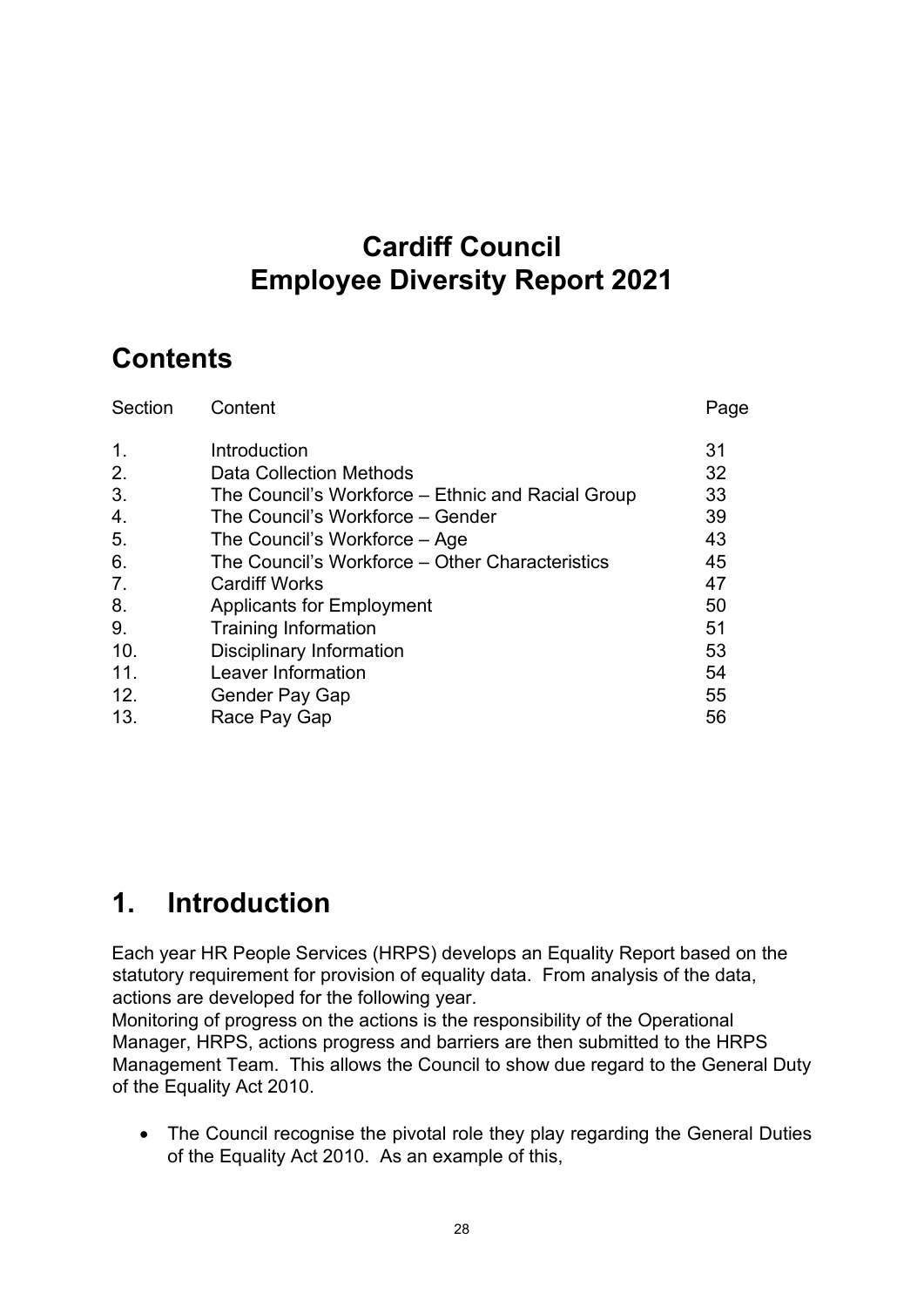- We work to **eliminate discrimination, harassment and victimisation** through the employee policies and procedures that HRPS develop and review to ensure that every employee is treated with dignity and respect.
- We **Advance equality of opportunity** through the recruitment and selection process. Training and promotional opportunities are advertised to all employees and a process is in place to supporting managers and employees to implement reasonable adjustments. The Single Status Collective Agreement has also ensured equal pay for equal work, closing the gender pay gap and encouraging a transparent system.
- We **Foster good relations** by supporting five employee equality networks to raise awareness of equality matters and provide additional support and training to employees.

## **2. Data Collection Methods**

The Council manages employee data through three operating systems:

- a) **DigiGov**, the main HR Database managing employee information
- b) **Talentlink**, the recruitment system
- c) **SAP**, the payroll system.

All employees who are paid by the Council have a record on DigiGoy and which they can use to manage their own personal data, including their equality monitoring data. The Council can run reports from DigiGov, enabling HRPS to respond to the changing demands of the workforce.

The Talentlink recruitment system manages job applications and includes an equality monitoring form, helping HRPS manage the application process for vacant posts and ensure the process is fair and transparent. Data is taken from Talentlink system to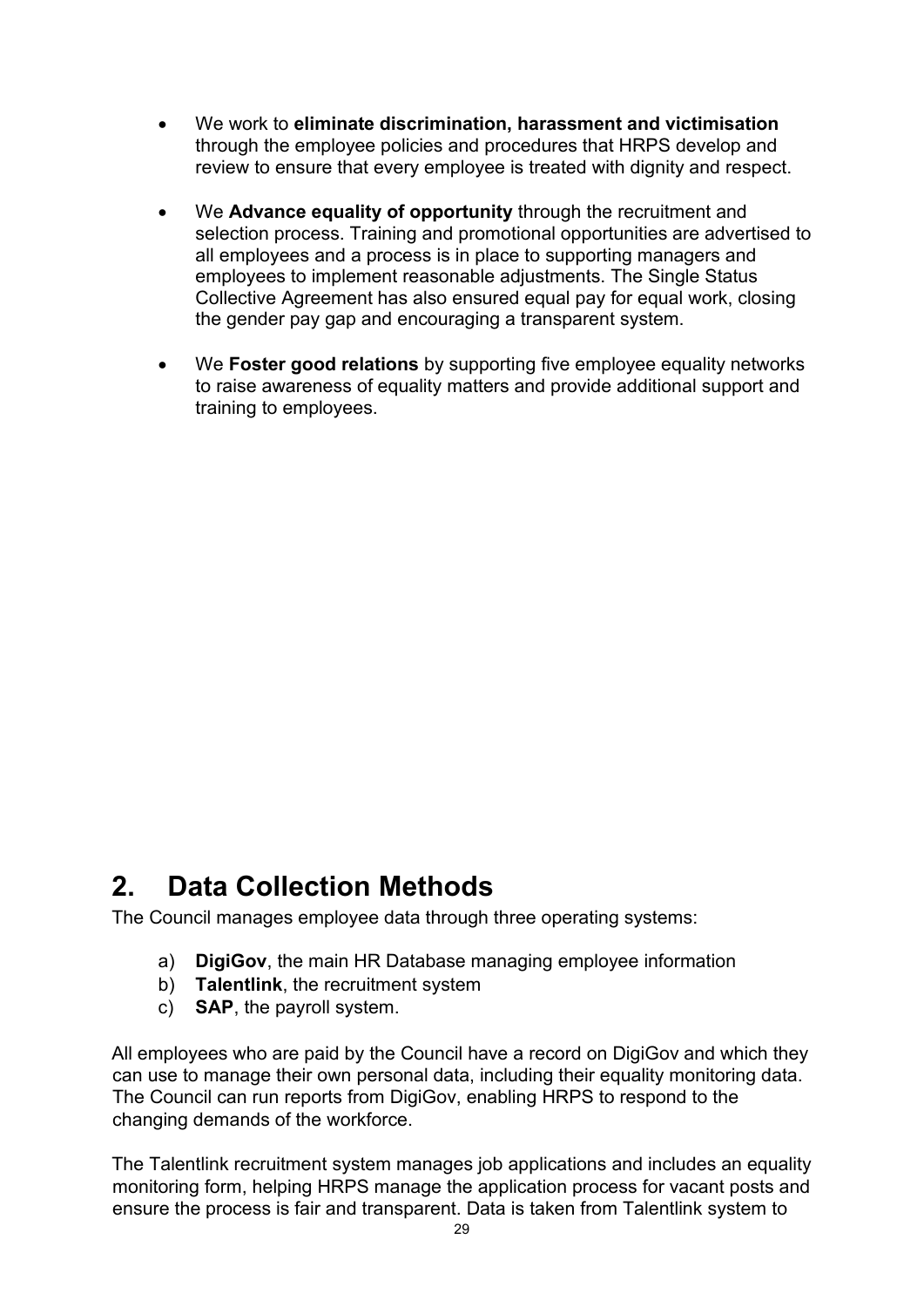complete the employee monitoring section on applicants applying by protected characteristic groups. Talentlink have allowed HRPS to develop and record additional information to further enhance the Council's commitment to equal opportunities.

We continue to improve the ability of our systems to record equalities data. We also encourage employees to access their DigiGOV record to add additional equalities information to assist with the Council's monitoring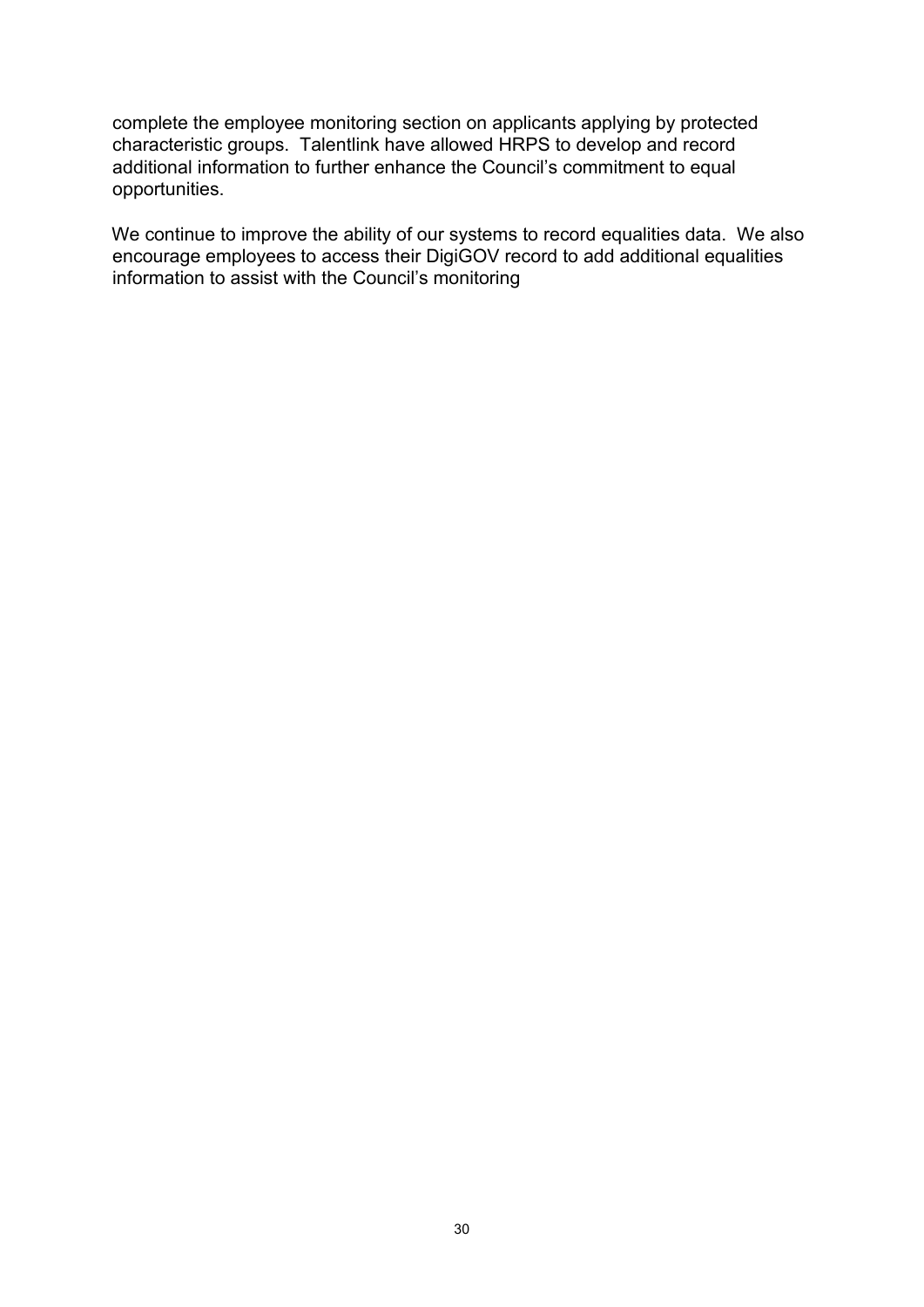## **3. The Council's Workforce - Analysis by Ethnic and Racial Group**

At as 31 March 2021, the Council employed 13,446 permanent/temporary employees. 12,453 (92.61%) of our 13,446 permanent/temporary employees have agreed to disclosed their ethnicity to the Council, enabling the following analysis.

### **Overall Composition by Ethnic Group**

The composition of these employees by the ethnicity categories used in the 2011 Census is as follows:

| <b>Ethnic Group</b>                  | <b>Number</b>  |
|--------------------------------------|----------------|
| Arab                                 | 4              |
| Asian Bangladeshi                    | 63             |
| <b>Asian British</b>                 | 110            |
| Asian Indian                         | 60             |
| <b>Asian Other</b>                   | 36             |
| Asian Pakistani                      | 87             |
| <b>Black African</b>                 | 98             |
| <b>Black British</b>                 | 105            |
| <b>Black Caribbean</b>               | 28             |
| <b>Black Other</b>                   | 16             |
| Chinese / Far East Other             | 9              |
| <b>Chinese / Far East British</b>    | 18             |
| <b>Chinese / Far East Chinese</b>    | 11             |
| Chinese / Far East Japanese          | $\overline{2}$ |
| Chinese / Far East Korean            | $\overline{2}$ |
| <b>Chinese / Far East Vietnamese</b> | $\overline{3}$ |
| <b>Mixed Other</b>                   | 75             |
| Mixed Race White & Asian             | 42             |
| Mixed Race White & Black African     | 52             |
| Mixed Race White & Black             |                |
| Caribbean                            | 81             |
| <b>Not Disclosed</b>                 | 887            |
| <b>Other Ethnicity</b>               | 39             |
| Prefer not to say                    | 106            |
| <b>White British</b>                 | 10321          |
| <b>White English</b>                 | 37             |
| <b>White European</b>                | 182            |
| White Gypsy/Traveller                | 1              |
| <b>White Irish</b>                   | 66             |
| <b>White Other</b>                   | 88             |
| <b>White Scottish</b>                | 11             |
| White Welsh                          | 806            |
| <b>Total</b>                         | 13446          |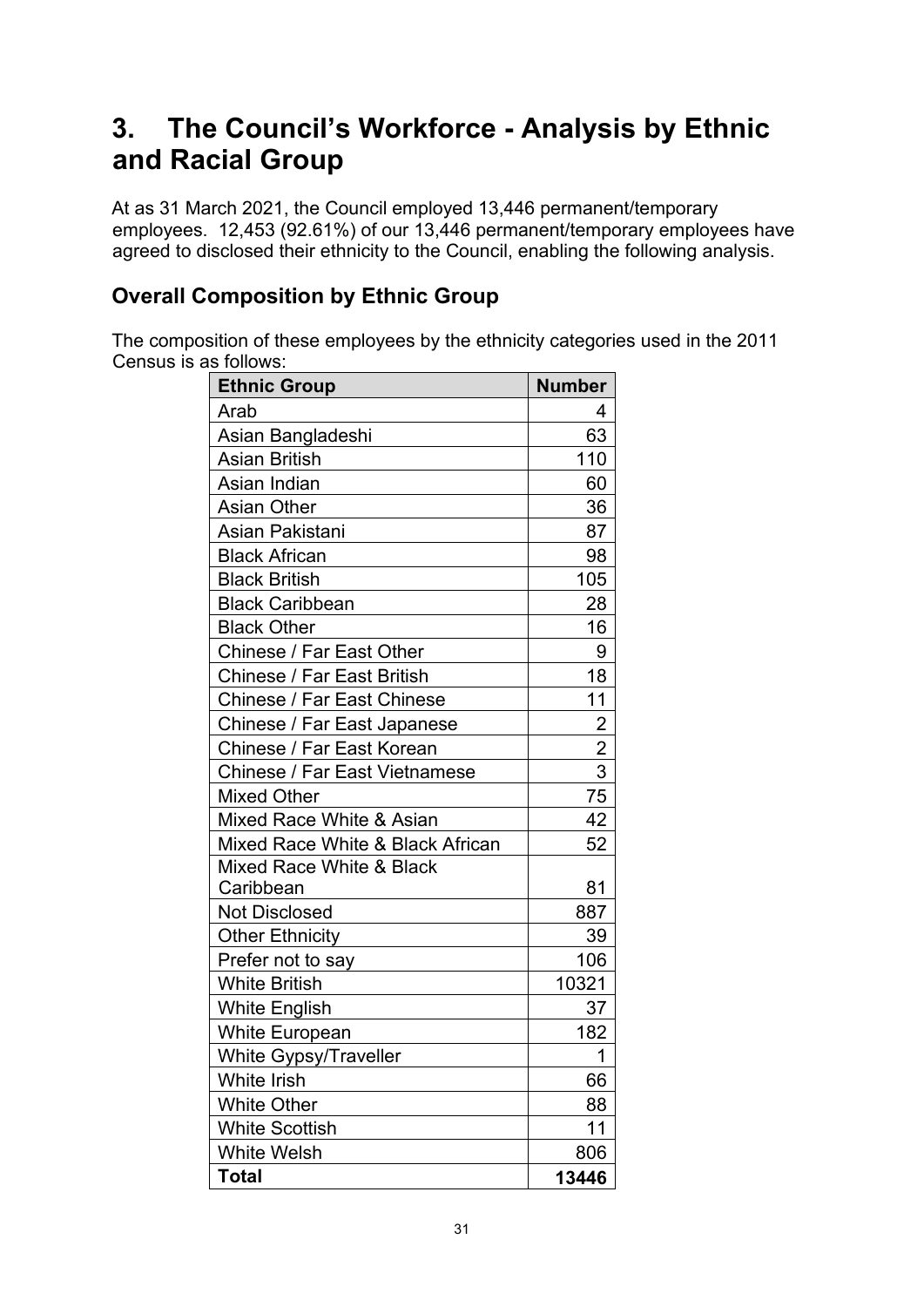### **Composition by Racial Group, and Comparison with 2011 Census**

The table below combines the ethnic groups above into broader Racial Group.

The various Asian, Black, Mixed and Other ethnic groups are combined into individual overall Racial Group. However, due to the numerical significance of the various White ethnic groups, these have been displayed individually. The White British, White Welsh, White Scottish ethnic groups are combined into an overall White British category, while the White Irish, White European, White Gypsy/ Traveller and White Other categories are reported separately.

This allows us to display the ethnic group of all of our employees who do not identify with a White British ethnicity. The table below compares the composition of our workforce by Racial Group to the overall population of Cardiff and of Wales.

|                              | <b>Employees</b> |       | 2011 Census % |              |
|------------------------------|------------------|-------|---------------|--------------|
| <b>Racial Group</b>          | $\frac{0}{0}$    | No.   | Cardiff       | <b>Wales</b> |
| Asian                        | 2.86%            | 356   | 8.00%         | 2.20%        |
| <b>Black</b>                 | 1.98%            | 247   | 2.40%         | 0.60%        |
| Chinese / Far East           | 0.36%            | 45    | 1.20%         | 0.40%        |
| <b>Mixed Ethnicity</b>       | 2.01%            | 250   | 2.90%         | 1.00%        |
| Other                        | 0.35%            | 43    | 2.00%         | 0.50%        |
| <b>White Gypsy/Traveller</b> | 0.01%            | 1     | 0.20%         | 0.10%        |
| <b>White Irish</b>           | 0.53%            | 66    | 0.70%         | 0.50%        |
| <b>White Other</b>           | 0.71%            | 88    | 3.50%         | 1.80%        |
| <b>White European</b>        | 1.46%            | 182   |               |              |
| White British *              | 89.74%           | 11175 | 80.00%        | 93.20%       |

\* Includes White English, White Scottish and White Welsh

The table shows that the percentage of people identifying with an ethnicity in a Racial Group other than White British is 10.26%, this is an improvement from 9.87% at 31st March 2020.

For those who disclosed their ethnicity there was 4.79% increase of employees from the Black, Asian and Minority Ethnic in Cardiff Council's workforce in 2021 compared to 2020

The 993 employees who have not disclosed their ethnicity work in the following Directorates:

| <b>Directorates</b>                     | Total |
|-----------------------------------------|-------|
| ADULTS HOUSING & COMMUNITIES            | 49    |
| <b>CHILDRENS SERVICES</b>               | 4     |
| ECONOMIC DEVELOPMENT                    | 144   |
| EDUCATION & LIFELONG LEARNING - CENTRAL | 45    |
| EDUCATION & LIFELONG LEARNING - SCHOOLS | 707   |
| <b>GOVERNANCE &amp; LEGAL SERVICES</b>  | 1     |
| PLANNING TRANSPORT & ENVIRONMENT        | 21    |
| <b>RESOURCES</b>                        | 22    |
| TOTAL                                   | 993   |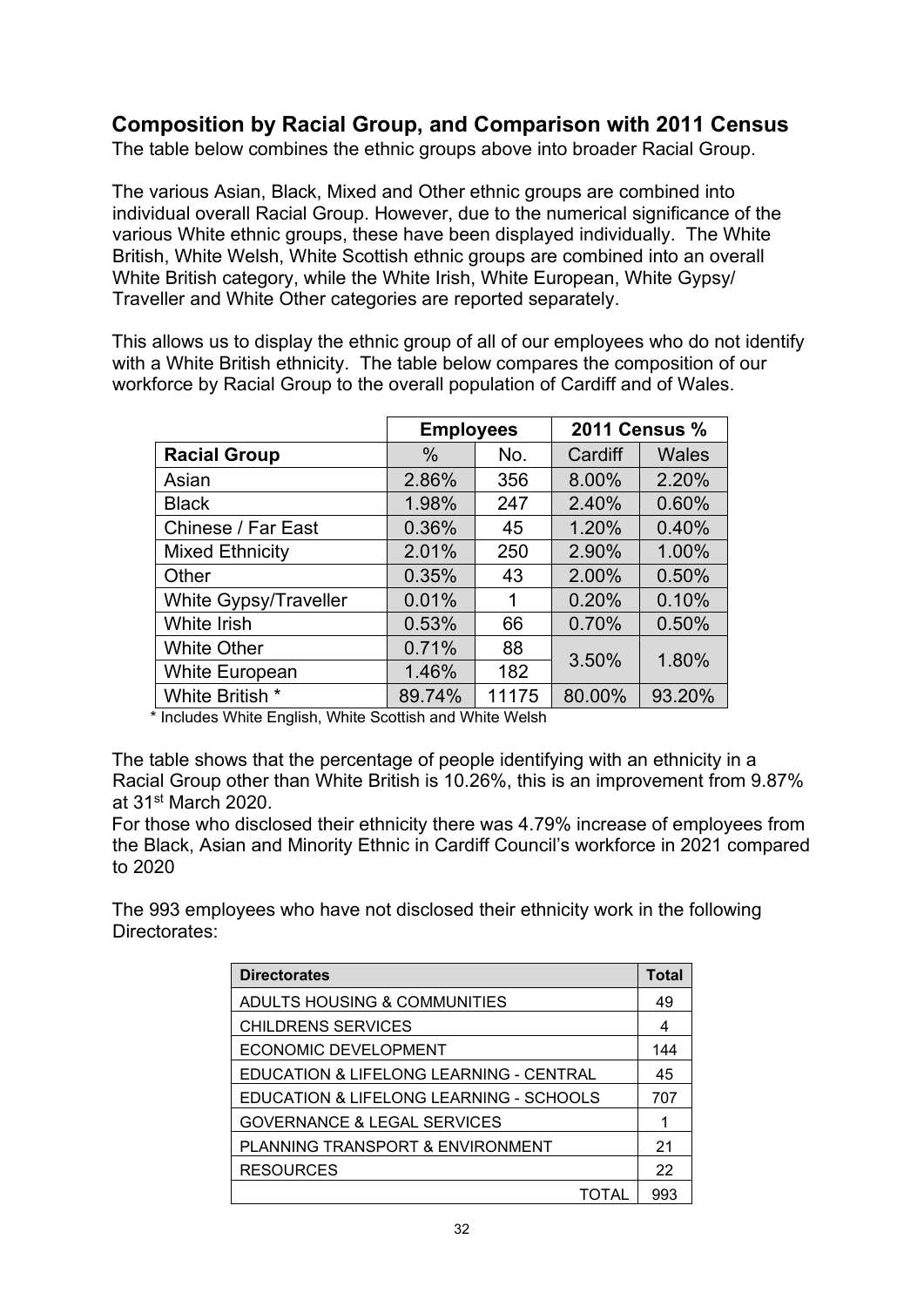### **Ethnicity of Permanent/Temporary Workforce by Directorate**

The table below shows from an analysis undertaken on 31st March 2021 the variety in the composition of the permanent/temporary employees identifying as "White British" and those who do not, within the Council's seven organisational Directorates (Education and Lifelong Learning is broken down into schools-based and centrally employed Directorate posts).

| <b>Directorates</b>                     | White<br><b>British</b> | Other<br><b>Racial</b><br>Group |
|-----------------------------------------|-------------------------|---------------------------------|
| ADULTS HOUSING & COMMUNITIES            | 85.28%                  | 14.72%                          |
| CHILDRENS SERVICES                      | 86.38%                  | 13.62%                          |
| ECONOMIC DEVELOPMENT                    | 78.39%                  | 21.61%                          |
| EDUCATION & LIFELONG LEARNING - CENTRAL | 82.38%                  | 17.62%                          |
| EDUCATION & LIFELONG LEARNING - SCHOOLS | 82.16%                  | 17.84%                          |
| <b>GOVERNANCE &amp; LEGAL SERVICES</b>  | 89.00%                  | 11.00%                          |
| PERFORMANCE & PARTNERSHIPS              | 92.96%                  | 7.04%                           |
| PLANNING TRANSPORT & ENVIRONMENT        | 88.87%                  | 11.13%                          |
| <b>RESOURCES</b>                        | 87.66%                  | 12.34%                          |

Note – based on total 12,453 permanent/temporary employees who have disclosed their ethnicity.

#### **Gender and Racial Group**

The table below shows from an analysis undertaken in March 2021 the proportion of the employees in each racial group working for the Council, according to their gender.

|                       |      | <b>Female</b> |      | <b>Male</b> |       |
|-----------------------|------|---------------|------|-------------|-------|
| <b>Racial Group</b>   | No.  | $\frac{9}{6}$ | No.  | $\%$        | Total |
| Asian                 | 297  | 83.43%        | 59   | 16.57%      | 356   |
| <b>Black</b>          | 155  | 62.75%        | 92   | 37.25%      | 247   |
| Chinese / Far East    | 37   | 82.22%        | 8    | 17.78%      | 45    |
| Mixed Ethnicity       | 169  | 67.60%        | 81   | 32.40%      | 250   |
| Other                 | 32   | 74.42%        | 11   | 25.58%      | 43    |
| <b>White British</b>  | 7758 | 69.42%        | 3417 | 30.58%      | 11175 |
| White European        | 138  | 75.82%        | 44   | 24.18%      | 182   |
| White Gypsy/Traveller |      | 100.00%       | 0    | 0.00%       |       |
| White Irish           | 50   | 75.76%        | 16   | 24.24%      | 66    |
| <b>White Other</b>    | 57   | 64.77%        | 31   | 35.23%      | 88    |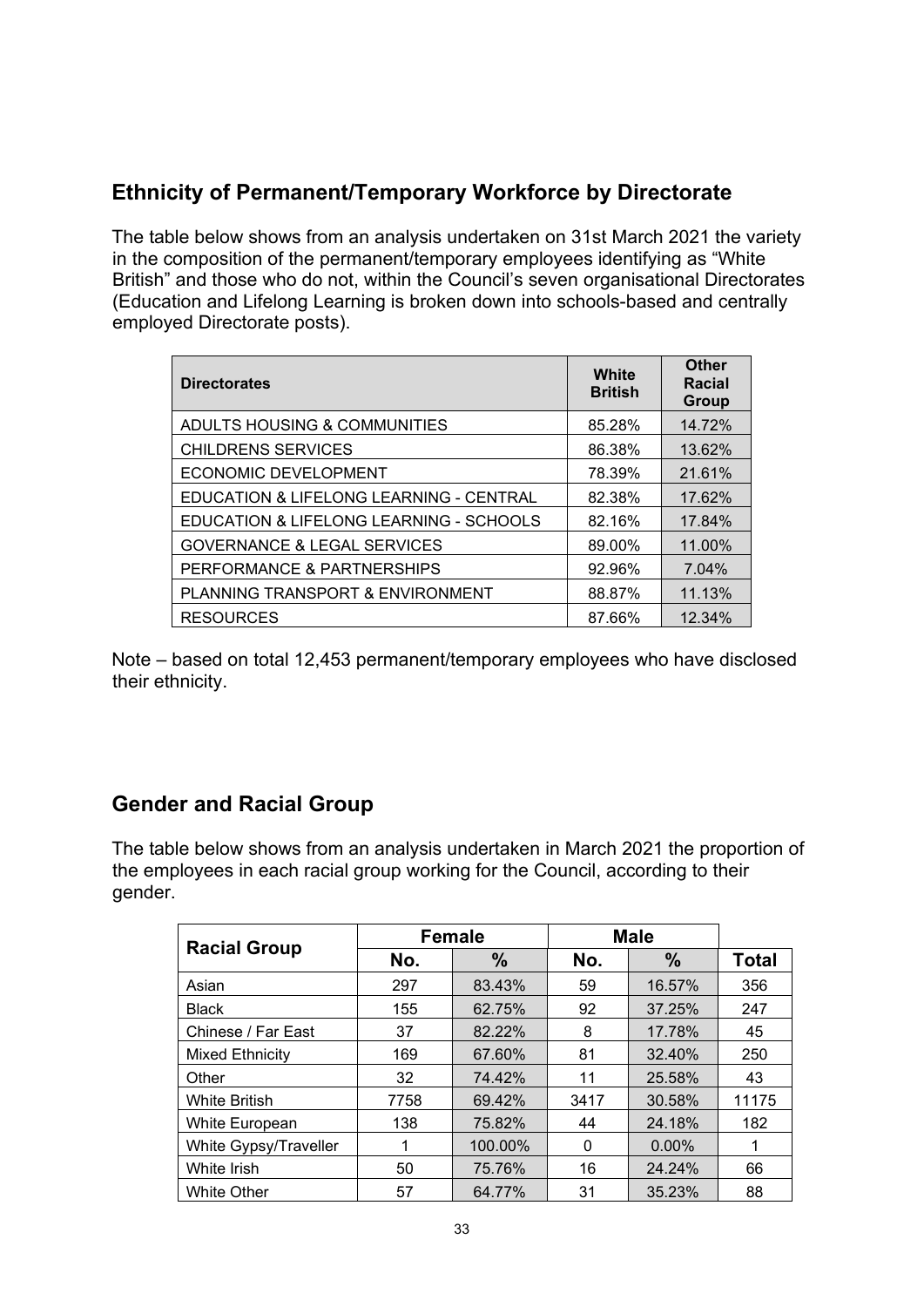### **Racial Group and Pay**

The table below displays by Racial Group the grading of the Council's employees permanent/temporary workforce (almost all employees excluding teachers and those in school settings who are not part of the Council's collective agreement) who have been graded in accordance with the Council's Job Evaluation scheme. Grade 1 is the lowest paid grade, and OM+ group (includes Operational Managers, Assistant Directors, and Directors).

|                        |              | <b>GRADE</b> |                |          |          |          |          |          |          |          |          |         |          |              |                                                    |                                                       |                                                   |                                      |
|------------------------|--------------|--------------|----------------|----------|----------|----------|----------|----------|----------|----------|----------|---------|----------|--------------|----------------------------------------------------|-------------------------------------------------------|---------------------------------------------------|--------------------------------------|
| <b>Racial Group</b>    | GRADE 01     | GRADE 02     | GRADE 03       | GRADE 04 | GRADE 05 | GRADE 06 | GRADE 07 | GRADE 08 | GRADE 09 | GRADE 10 | $OM+$    | JNC Y&C | SOULBURY | <b>OTHER</b> | <b>SCHOOL</b><br><b>LEADERSHIP</b><br><b>SCALE</b> | <b>TEACHER</b><br><b>UPPER</b><br>PAY<br><b>SCALE</b> | <b>TEACHER</b><br><b>MAIN PAY</b><br><b>SCALE</b> | <b>UNQUALIFIED</b><br><b>TEACHER</b> |
| Asian                  | 29           | 81           | 73             | 49       | 32       | 27       | 13       |          |          |          |          |         |          |              |                                                    | 17                                                    | 13                                                |                                      |
| Black                  | 34           | 22           | 45             | 36       | 28       | 20       | 19       | 10       | 3        |          |          | 10      |          |              |                                                    | 10                                                    |                                                   |                                      |
| Chinese / Far East     | $\sim$       | 10           | $\overline{ }$ |          |          | $\sim$   |          |          |          |          | $\Omega$ |         | $\Omega$ |              |                                                    |                                                       |                                                   |                                      |
| <b>Mixed Ethnicity</b> | 19           | 11           | 40             | 44       | 43       | 31       | 25       |          |          |          |          |         |          |              |                                                    |                                                       |                                                   |                                      |
| Other                  |              |              | 12             |          |          |          | $\sim$   |          |          |          | $\Omega$ |         | $\Omega$ |              |                                                    | h.                                                    |                                                   | $\Omega$                             |
| <b>White British</b>   | 338          | 559          | 1395           | 1604     | 1660     | 996      | 669      | 426      | 168      | 163      | 98       | 100     | 36       | 34           | 336                                                | 1822                                                  | 750                                               | 21                                   |
| White European         | 20           | 12           | 41             | 28       | 25       | 16       |          |          | $\Omega$ |          | $\Omega$ |         |          |              |                                                    | 11                                                    | 13                                                |                                      |
| White Gypsy/Traveller  | <sup>n</sup> | $\Omega$     |                |          |          |          |          |          |          |          | $\Omega$ |         |          |              |                                                    |                                                       |                                                   | $\Omega$                             |
| White Irish            |              |              | $\mathsf{R}$   |          |          |          |          |          | $\sim$   |          |          |         |          |              |                                                    | 12                                                    |                                                   |                                      |
| White Other            |              |              | 11             |          | 15       | 10       |          |          |          |          | $\Omega$ |         |          |              |                                                    | <b>q</b>                                              |                                                   |                                      |
| Total                  | 451          | 708          | 1633           | 1789     | 1820     | 1107     | 748      | 468      | 182      | 172      | 106      | 125     | 43       | 36           | 342                                                | 1898                                                  | 799                                               | 26                                   |

|                        |          |          |          |                 |          |          |          |          |          | <b>GRADE</b> |          |                    |                 |              |                                                    |                                                       |                                                   |                                      |
|------------------------|----------|----------|----------|-----------------|----------|----------|----------|----------|----------|--------------|----------|--------------------|-----------------|--------------|----------------------------------------------------|-------------------------------------------------------|---------------------------------------------------|--------------------------------------|
| <b>Racial Group</b>    | GRADE 01 | GRADE 02 | GRADE 03 | <b>GRADE 04</b> | GRADE 05 | GRADE 06 | GRADE 07 | GRADE 08 | GRADE 09 | GRADE 10     | $OM+$    | <b>JNC Y&amp;C</b> | <b>SOULBURY</b> | <b>OTHER</b> | <b>SCHOOL</b><br><b>LEADERSHIP</b><br><b>SCALE</b> | <b>TEACHER</b><br><b>UPPER</b><br>PAY<br><b>SCALE</b> | <b>TEACHER</b><br><b>MAIN PAY</b><br><b>SCALE</b> | <b>UNQUALIFIED</b><br><b>TEACHER</b> |
| Asian                  | 6.43%    | 11.44%   | 4.47%    | 2.74%           | 1.76%    | 2.44%    | 1.74%    | 1.50%    | 1.10%    | 1.74%        | 3.77%    | 3.20%              | 2.33%           | 0.00%        | 0.00%                                              | 0.90%                                                 | 1.63%                                             | 3.85%                                |
| Black                  | 7.54%    | 3.11%    | 2.76%    | 2.01%           | 1.54%    | 1.81%    | 2.54%    | 2.14%    | 1.65%    | 1.74%        | 0.00%    | 8.00%              | 2.33%           | 0.00%        | 0.00%                                              | 0.53%                                                 | 0.50%                                             | 7.69%                                |
| Chinese / Far East     | 0.44%    | 1.41%    | 0.43%    | 0.50%           | 0.33%    | 0.18%    | 0.53%    | 0.64%    | 0.55%    | 0.00%        | 0.00%    | 0.00%              | 0.00%           | 0.00%        | 0.00%                                              | 0.00%                                                 | 0.00%                                             | 3.85%                                |
| <b>Mixed Ethnicity</b> | 4.21%    | 1.55%    | 2.45%    | 2.46%           | 2.36%    | 2.80%    | 3.34%    | 1.71%    | 1.10%    | 1.16%        | 0.94%    | 4.00%              | 4.65%           | 0.00%        | 0.00%                                              | 0.58%                                                 | 0.75%                                             | $0.00\%$                             |
| Other                  | 0.89%    | 0.56%    | 0.73%    | 0.28%           | 0.27%    | 0.09%    | 0.27%    | 0.21%    | 0.00%    | 0.00%        | $0.00\%$ | 0.80%              | 0.00%           | 0.00%        | 0.00%                                              | 0.32%                                                 | 0.25%                                             | $0.00\%$                             |
| White British          | 74.94%   | 78.95%   | 85.43%   | 89.66%          | 91.21%   | 89.97%   | 89.44%   | 91.03%   | 92.31%   | 94.77%       | 92.45%   | 80.00%             | 83.72%          | 94.44%       | 98.25%                                             | 96.00%                                                | 93.87%                                            | 80.77%                               |
| White European         | 4.43%    | 1.69%    | 2.51%    | 1.57%           | 1.37%    | 1.45%    | 0.67%    | 0.85%    | 1.10%    | 0.00%        | 0.00%    | 1.60%              | 2.33%           | 2.78%        | 0.29%                                              | 0.58%                                                 | 1.63%                                             | 0.00%                                |
| White Gypsy/Traveller  | 0.00%    | 0.00%    | 0.06%    | 0.00%           | 0.00%    | 0.00%    | 0.00%    | 0.00%    | 0.00%    | 0.00%        | 0.00%    | 0.00%              | 0.00%           | 0.00%        | 0.00%                                              | 0.00%                                                 | 0.00%                                             | $0.00\%$                             |
| White Irish            | 0.00%    | 0.14%    | 0.49%    | 0.39%           | 0.33%    | 0.36%    | 0.53%    | 0.85%    | 1.65%    | 0.00%        | 0.94%    | 1.60%              | 2.33%           | 2.78%        | 1.46%                                              | 0.63%                                                 | 0.88%                                             | $0.00\%$                             |
| White Other            | 1.11%    | 1.13%    | 0.67%    | 0.39%           | 0.82%    | 0.90%    | 0.94%    | 1.07%    | 0.55%    | 0.58%        | 1.89%    | 0.80%              | 2.33%           | 0.00%        | 0.00%                                              | 0.47%                                                 | 0.50%                                             | 3.85%                                |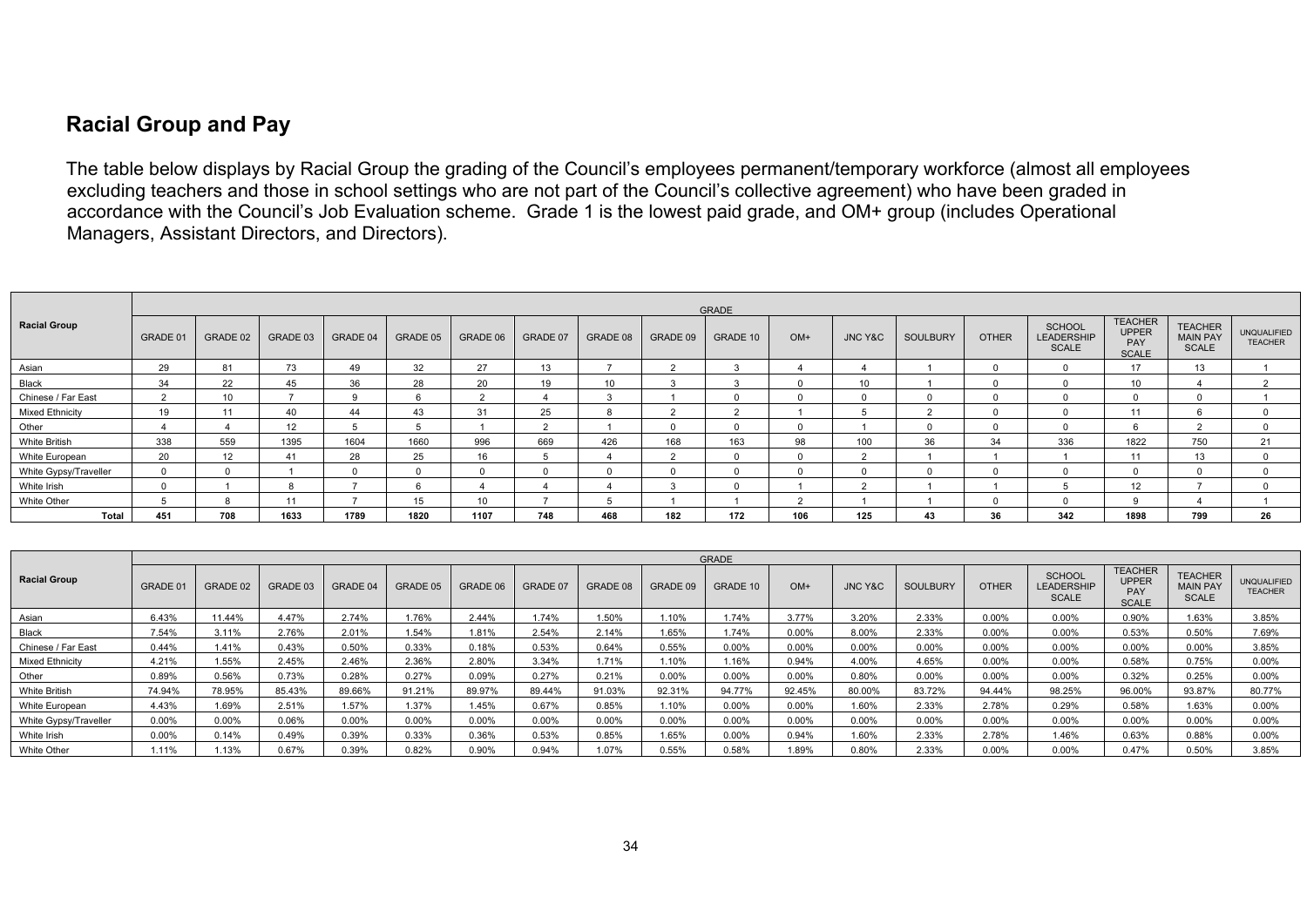#### As some of the sample sizes in the chart above are small, for ease of analysis the two tables below display the same data (first by number and then by percentage), aggregating all of the Racial Group other than White British into "Other":

|                     | <b>GRADE</b> |          |          |          |          |          |          |          |          |          |       |                    |          |              |                                             |                                                       |                                                   |                                      |
|---------------------|--------------|----------|----------|----------|----------|----------|----------|----------|----------|----------|-------|--------------------|----------|--------------|---------------------------------------------|-------------------------------------------------------|---------------------------------------------------|--------------------------------------|
| <b>Racial Group</b> | GRADE 01     | GRADE 02 | GRADE 03 | GRADE 04 | GRADE 05 | GRADE 06 | GRADE 07 | GRADE 08 | GRADE 09 | GRADE 10 | $OM+$ | <b>JNC Y&amp;C</b> | SOULBURY | <b>OTHER</b> | <b>SCHOOL</b><br>LEADERSHIP<br><b>SCALE</b> | <b>TEACHER</b><br><b>UPPER</b><br>PAY<br><b>SCALE</b> | <b>TEACHER</b><br><b>MAIN PAY</b><br><b>SCALE</b> | <b>UNQUALIFIED</b><br><b>TEACHER</b> |
| Other               | 113          | 149      | 238      | 185      | 160      | 111      | 79       | 42       | 14       |          |       | 25                 |          |              |                                             | 76                                                    | 49                                                |                                      |
| White British       | 338          | 559      | 1395     | 1604     | 1660     | 996      | 669      | 426      | 168      | 163      | 98    | 100                | 36       | 34           | 336                                         | 1822                                                  | 750                                               | 21                                   |
| Total               | 451          | 708      | 1633     | 1789     | 1820     | 1107     | 748      | 468      | 182      | 172      | 106   | 125                | 43       | 36           | 342                                         | 1898                                                  | 799                                               | 26                                   |

|                      | <b>GRADE</b> |          |          |          |          |          |          |        |                     |          |        |         |          |              |                                             |                                                       |                                                   |                                      |
|----------------------|--------------|----------|----------|----------|----------|----------|----------|--------|---------------------|----------|--------|---------|----------|--------------|---------------------------------------------|-------------------------------------------------------|---------------------------------------------------|--------------------------------------|
| <b>Racial Group</b>  | GRADE 01     | GRADE 02 | GRADE 03 | GRADE 04 | GRADE 05 | GRADE 06 | GRADE 07 |        | GRADE 08   GRADE 09 | GRADE 10 | $OM+$  | JNC Y&C | SOULBURY | <b>OTHER</b> | <b>SCHOOL</b><br>LEADERSHIP<br><b>SCALE</b> | <b>TEACHER</b><br><b>UPPER</b><br>PAY<br><b>SCALE</b> | <b>TEACHER</b><br><b>MAIN PAY</b><br><b>SCALE</b> | <b>UNQUALIFIED</b><br><b>TEACHER</b> |
| Other                | 25.06%       | 21.05%   | 14.57%   | 10.34%   | 8.79%    | 10.03%   | 10.56%   | 8.97%  | 7.69%               | 5.23%    | 7.55%  | 20.00%  | 16.28%   | 5.56%        | 1.75%                                       | 4.00%                                                 | 6.13%                                             | 19.23%                               |
| <b>White British</b> | 74.94%       | 78.95%   | 85.43%   | 89.66%   | 91.21%   | 89.97%   | 89.44%   | 91.03% | 92.31%              | 94.77%   | 92.45% | 80.00%  | 83.72%   | 94.44%       | 98.25%                                      | 96.00%                                                | 93.87%                                            | 80.77%                               |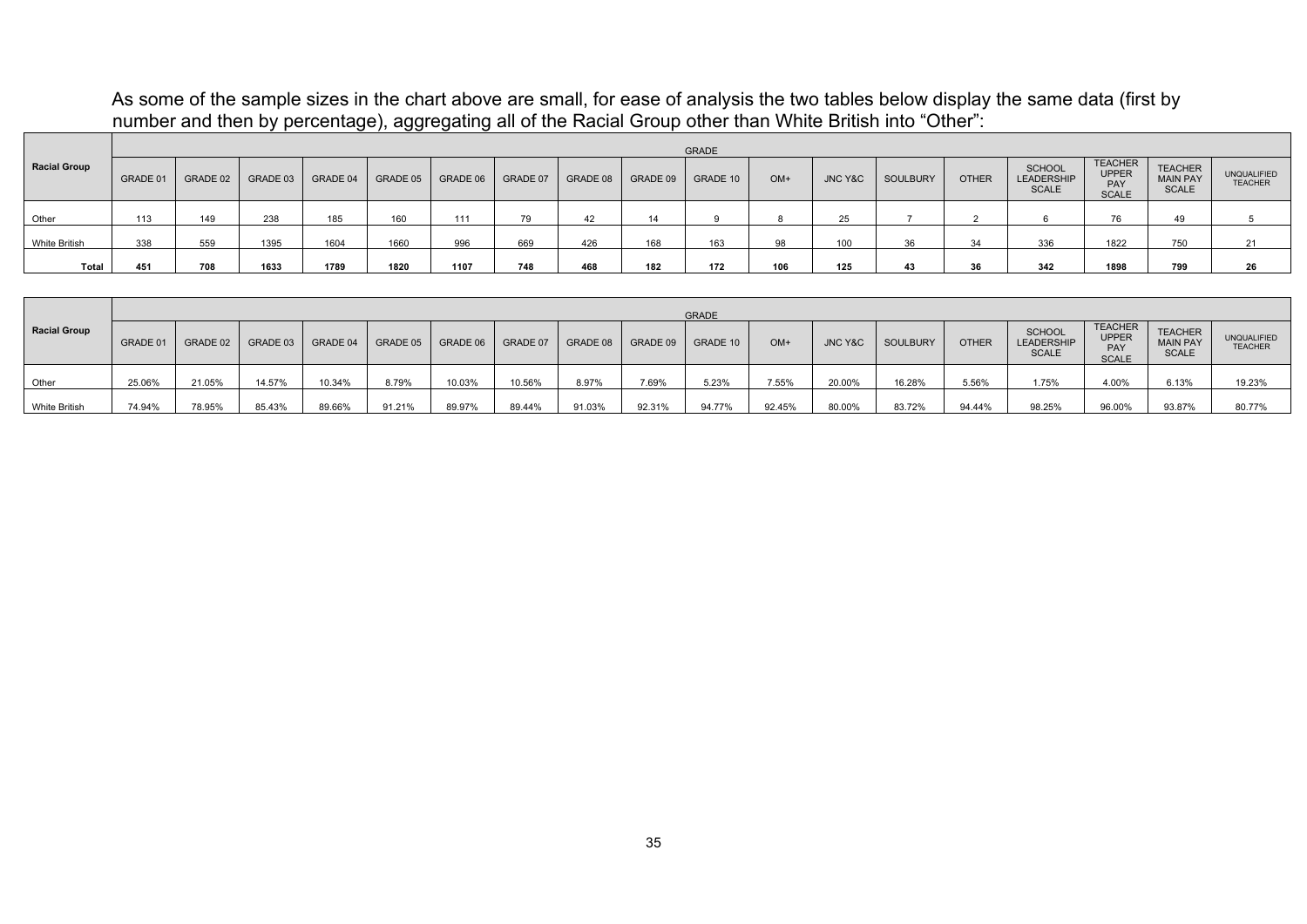## **Racial Group and Length of Service**

|                        |         |         | <b>Years</b> |           |        |              |
|------------------------|---------|---------|--------------|-----------|--------|--------------|
| <b>Racial Groups</b>   | $0 - 2$ | $2 - 5$ | $5 - 10$     | $10 - 20$ | $20 +$ | <b>Total</b> |
| Asian                  | 64      | 78      | 67           | 122       | 25     | 356          |
| <b>Black</b>           | 58      | 56      | 55           | 53        | 25     | 247          |
| Chinese / Far East     | 5       | 6       | 13           | 20        | 1      | 45           |
| <b>Mixed Ethnicity</b> | 40      | 67      | 51           | 69        | 23     | 250          |
| Other                  | 13      | 8       | 10           | 10        | 2      | 43           |
| <b>White British</b>   | 1564    | 1946    | 2140         | 3265      | 2260   | 11175        |
| <b>White European</b>  | 51      | 45      | 29           | 43        | 14     | 182          |
| White Gypsy/Traveller  | 0       | 0       |              | 0         | 0      | 1            |
| White Irish            | 7       | 13      | 13           | 17        | 16     | 66           |
| <b>White Other</b>     | 18      | 24      | 14           | 21        | 11     | 88           |
| Total                  | 1820    | 2243    | 2393         | 3620      | 2377   | 12453        |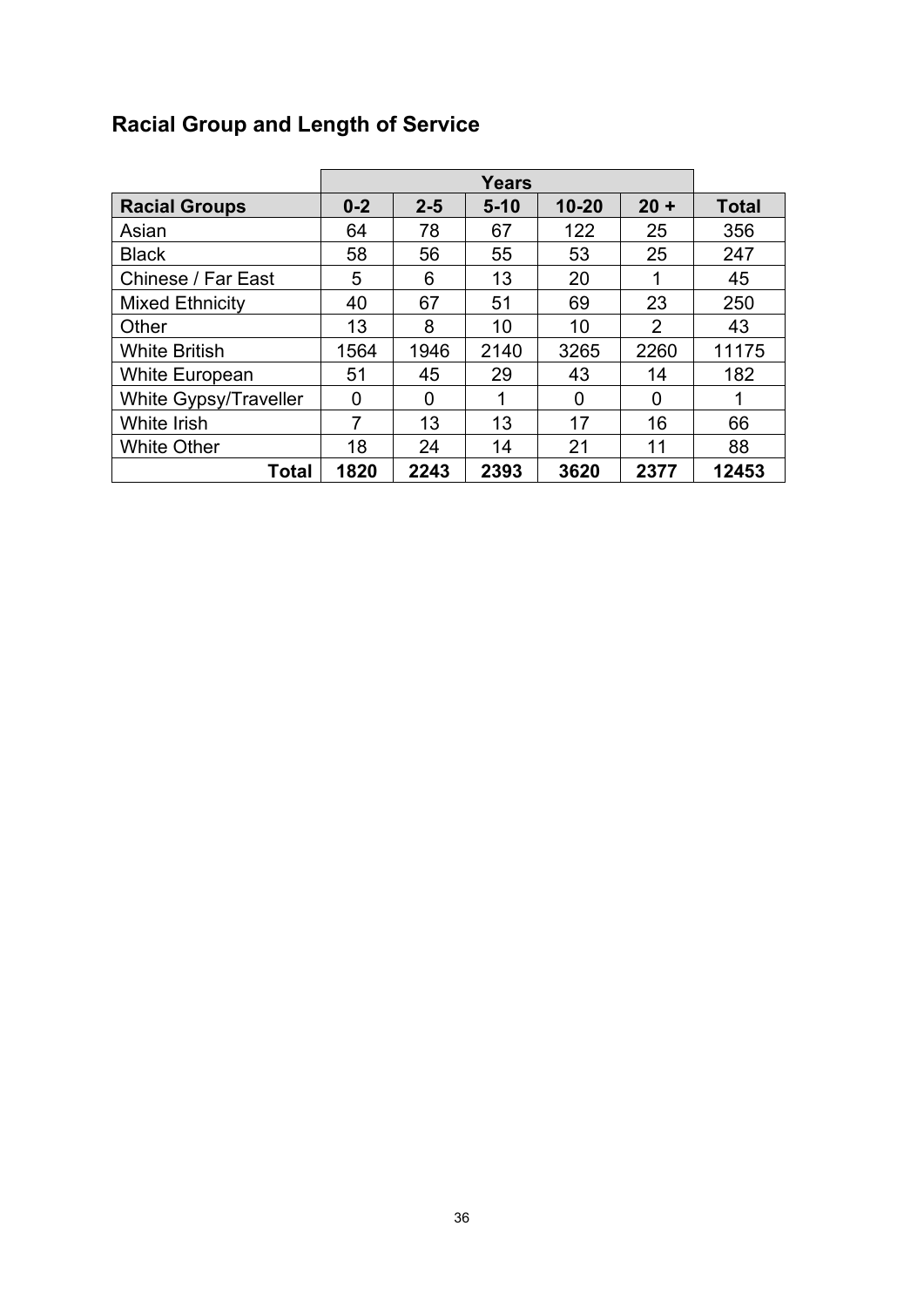## **4. The Council's Permanent/Temporary Workforce - Analysis by Gender**

### **Analysis of Full and Part-time Working by Gender**

The overall composition of the Council's 13,446 strong permanent/temporary workforce includes 9,390 women (69.83% of the overall workforce) and 4,056 men (30.17% of the overall workforce).

As a large organisation delivering very large range of functions and services, the Council has complex and varied working patterns. If a definition of "Full-time" is taken to mean an employee who works 37 hours per week, it is possible to distinguish Full-time from Part-time employees, but within the category of Part-time employees there is a huge variety of working patterns. Part time employees work less than 37 hours per week, and includes those employees who work less than a 52 week year, for example, school term times.

The table below breaks down the total employees by Full Time Equivalent (where 100% = 37 hours over 52 weeks), indicating the number and the percentage of employees, further broken down by gender. The table shows 7,323 employees working Full Time, with 6,123 employees working Part-time, and ten Part-Time categories ranging by decile (ranges of 10% of full-time working, from 0 – 10%, to 90  $-99.99$ ).

| <b>FTE Range</b> | <b>Number of</b><br>employees | $%$ of<br>overall<br>workforce |      | <b>Female</b> |      | <b>Male</b> |
|------------------|-------------------------------|--------------------------------|------|---------------|------|-------------|
|                  |                               |                                | No.  | $\frac{9}{6}$ | No.  | $\%$        |
| 100%             | 7323                          | 54.46%                         | 4045 | 55.24%        | 3278 | 44.76%      |
| $90 - 99.99\%$   | 459                           | 3.41%                          | 390  | 84.97%        | 69   | 15.03%      |
| 80 - 89.99%      | 1949                          | 14.50%                         | 1665 | 85.43%        | 284  | 14.57%      |
| 70 - 79.99%      | 465                           | 3.46%                          | 392  | 84.30%        | 73   | 15.70%      |
| 60 - 69.99%      | 874                           | 6.50%                          | 756  | 86.50%        | 118  | 13.50%      |
| 50 - 59.99%      | 851                           | 6.33%                          | 767  | 90.13%        | 84   | 9.87%       |
| 40 - 49.99%      | 584                           | 4.34%                          | 530  | 90.75%        | 54   | 9.25%       |
| 30 - 39.99%      | 268                           | 1.99%                          | 234  | 87.31%        | 34   | 12.69%      |
| 20 - 29.99%      | 370                           | 2.75%                          | 331  | 89.46%        | 39   | 10.54%      |
| 10 - 19.99%      | 266                           | 1.98%                          | 256  | 96.24%        | 10   | 3.76%       |
| $0 - 9.99%$      | 37                            | 0.28%                          | 24   | 64.86%        | 13   | 35.14%      |

Note Total based on 13,446 permanent/temporary workforce.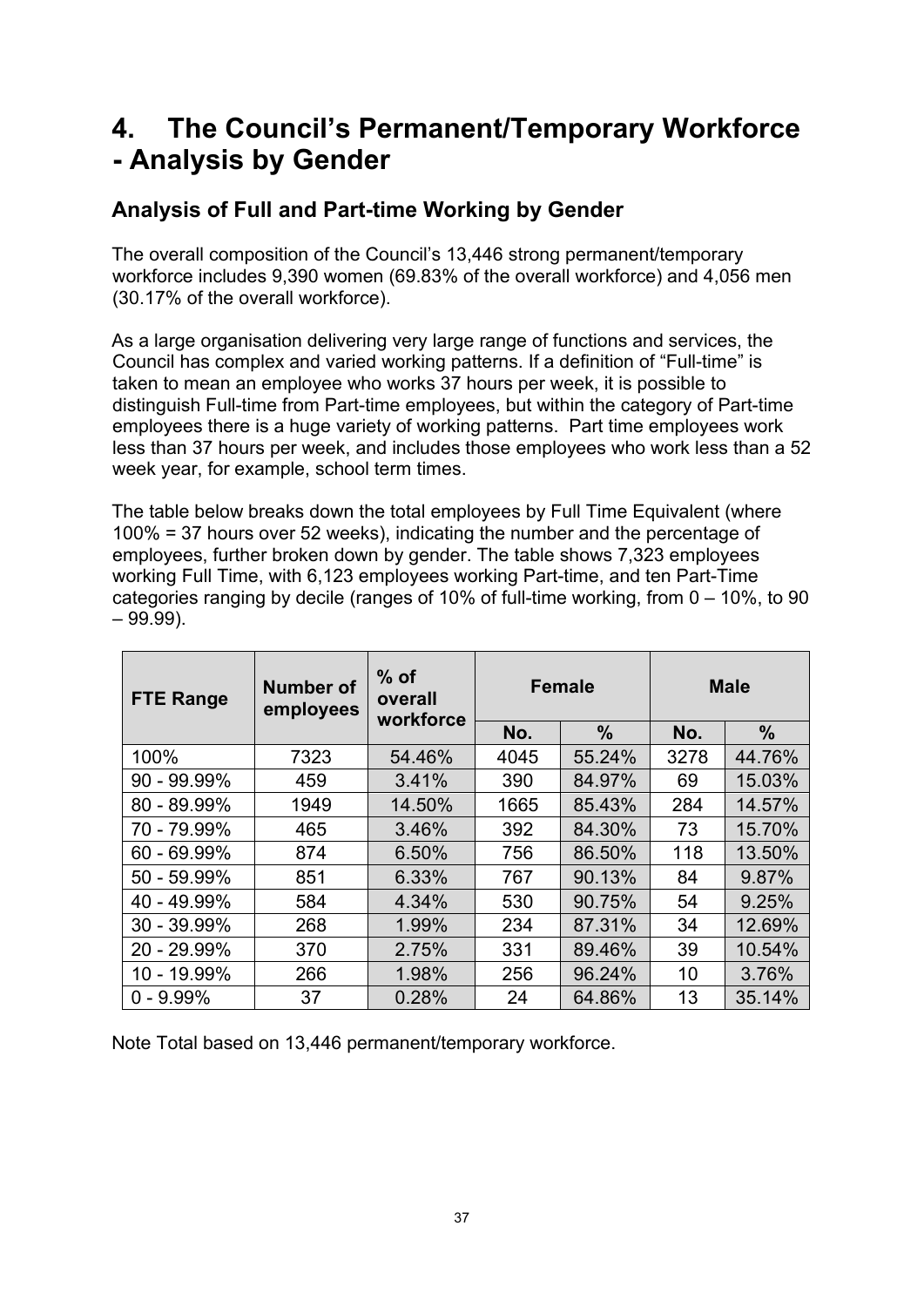### **Grade Analysis by Gender**

The overall composition of the Council's 13,446 strong permanent/temporary workforce includes 9,390 women (69.83% of the overall workforce) and 4,056 men (30.17% of the overall workforce).

The table show these employees (almost all employees excluding teachers and those in school settings who are not part of the council's collective agreement) have been graded in accordance with the Council's Job Evaluation scheme, and the grades of these male and female employees are as follows:

|                                          |               | <b>Number</b>  | <b>Percentage</b> |               |             |
|------------------------------------------|---------------|----------------|-------------------|---------------|-------------|
| <b>GRADE</b>                             | <b>Female</b> | <b>Male</b>    | <b>Total</b>      | <b>Female</b> | <b>Male</b> |
| GRADE 01                                 | 388           | 128            | 516               | 75.19%        | 24.81%      |
| GRADE 02                                 | 724           | 48             | 772               | 93.78%        | 6.22%       |
| GRADE 03                                 | 1376          | 390            | 1766              | 77.92%        | 22.08%      |
| <b>GRADE 04</b>                          | 1309          | 640            | 1949              | 67.16%        | 32.84%      |
| GRADE 05                                 | 1276          | 688            | 1964              | 64.97%        | 35.03%      |
| GRADE 06                                 | 731           | 434            | 1165              | 62.75%        | 37.25%      |
| GRADE 07                                 | 334           | 435            | 769               | 43.43%        | 56.57%      |
| GRADE 08                                 | 284           | 196            | 480               | 59.17%        | 40.83%      |
| GRADE 09                                 | 112           | 71             | 183               | 61.20%        | 38.80%      |
| <b>GRADE 10</b>                          | 93            | 79             | 172               | 54.07%        | 45.93%      |
| OPERATIONAL MANAGERS AND<br><b>ABOVE</b> | 54            | 54             | 108               | 50.00%        | 50.00%      |
| <b>JNC Y&amp;C</b>                       | 78            | 53             | 131               | 59.54%        | 40.46%      |
| <b>SOULBURY</b>                          | 36            | 8              | 44                | 81.82%        | 18.18%      |
| <b>OTHER</b>                             | 29            | $\overline{7}$ | 36                | 80.56%        | 19.44%      |
| <b>SCHOOL LEADERSHIP SCALE</b>           | 251           | 137            | 388               | 64.69%        | 35.31%      |
| <b>TEACHER UPPER PAY SCALE</b>           | 1693          | 450            | 2143              | 79.00%        | 21.00%      |
| <b>TEACHER MAIN PAY SCALE</b>            | 606           | 223            | 829               | 73.10%        | 26.90%      |
| UNQUALIFIED TEACHER SCALE                | 16            | 15             | 31                | 51.61%        | 48.39%      |
| <b>Total</b>                             | 9390          | 4056           | 13446             | 69.83%        | 30.17%      |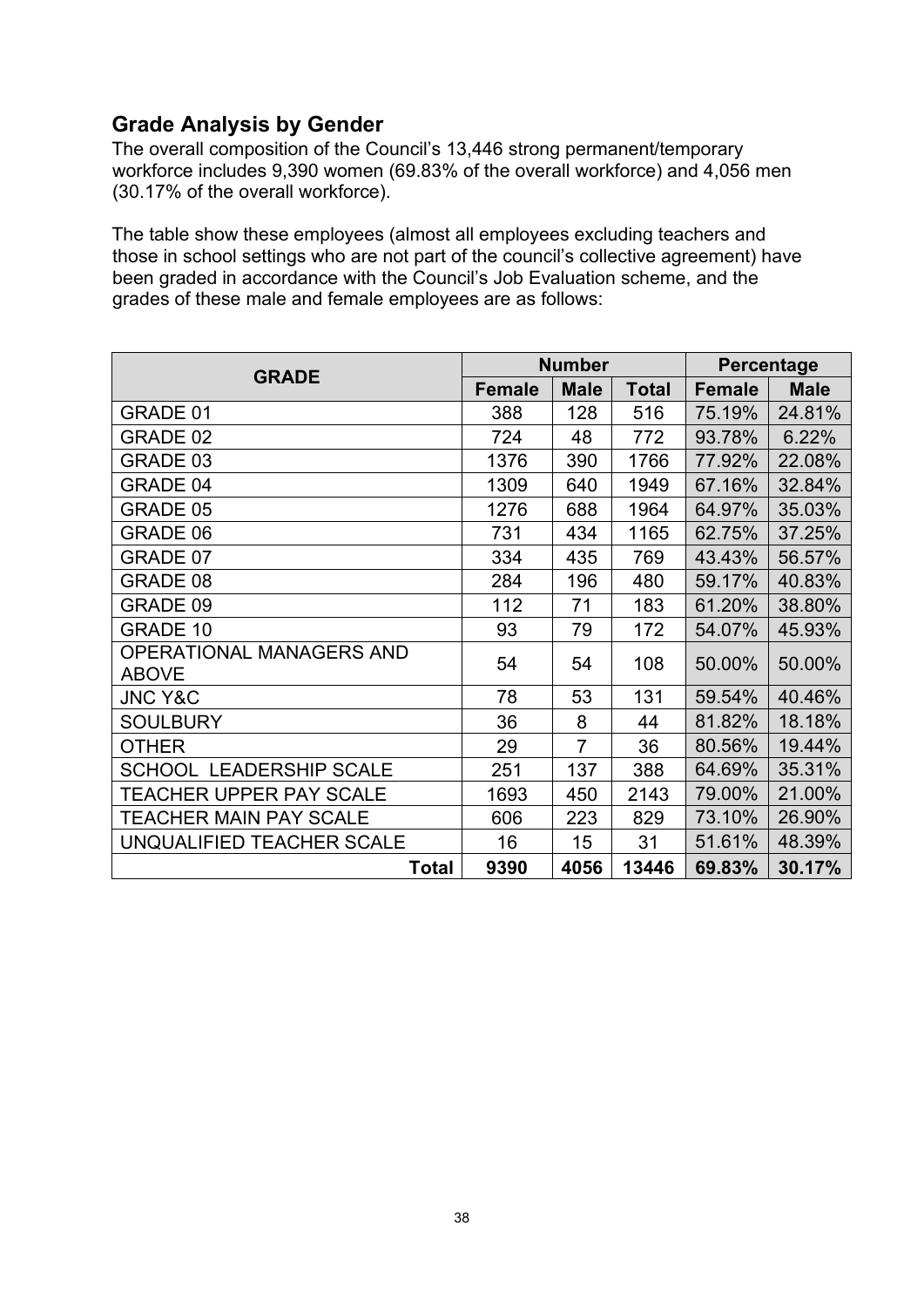

The graph below shows gender breakdown by grade for 31/03/2021. In all Grades, apart from Grade 07, the % of female employees is higher than male employees.

At the management tier of the organisation (the Council's 108 Operational Managers, Heads of Service, Chief Officers, Assistant Directors, Directors and Chief Executive), the gender balance is:

| <b>GRADE</b>  | <b>Number</b> |             |     | Percentage     |             |  |
|---------------|---------------|-------------|-----|----------------|-------------|--|
|               | <b>Female</b> | <b>Male</b> |     | Total   Female | <b>Male</b> |  |
| $\bigcirc$ M+ | 54            | 54          | 108 | 50.00%         | $50.00\%$   |  |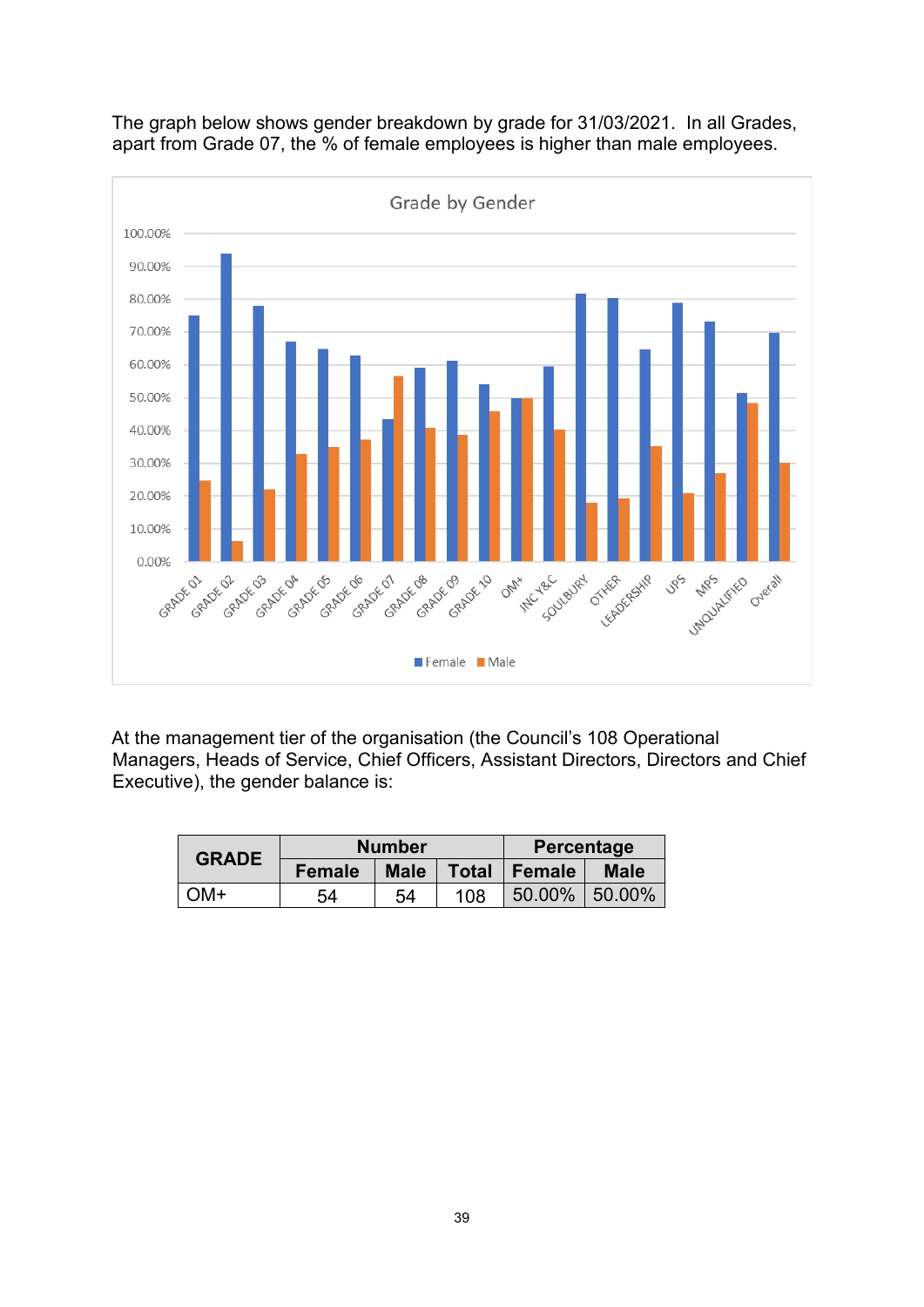### **Gross Pay Analysis by Gender**

The table below shows the gross pay by male and female employees, in bands of £5,000 and £10,000. This analysis includes all Council employees, including those working in schools. The levels of take home pay reflect the fact that women are more represented amongst part-time employees. A key factor in this is the term time working arrangements for school support staff in that pay proportionate to the number of weeks and hours worked, plus annual leave and bank holiday entitlement, rather than being paid for 52 weeks of the year.

| <b>Gross Annual Earnings</b> | <b>Part Time</b> |          |             |              |                |  |  |
|------------------------------|------------------|----------|-------------|--------------|----------------|--|--|
|                              | <b>Female</b>    |          | <b>Male</b> | <b>Total</b> |                |  |  |
|                              | <b>No</b>        | $\%$     | <b>No</b>   | $\%$         |                |  |  |
| £1 - £4,999                  | 588              | 91.88%   | 52          | 8.13%        | 640            |  |  |
| £5,000 - £9,999              | 864              | 87.45%   | 124         | 12.55%       | 988            |  |  |
| £10,000 - £14,999            | 1398             | 85.87%   | 230         | 14.13%       | 1628           |  |  |
| £15,000 - £19,999            | 1388             | 88.46%   | 181         | 11.54%       | 1569           |  |  |
| £20,000 - £24,999            | 707              | 84.57%   | 129         | 15.43%       | 836            |  |  |
| £25,000 - £29,999            | 135              | 78.49%   | 37          | 21.51%       | 172            |  |  |
| £30,000 - £39,999            | 237              | 91.51%   | 22          | 8.49%        | 259            |  |  |
| £40,000 - £49,999            | 27               | 93.10%   | 2           | 6.90%        | 29             |  |  |
| £50,000 - £59,999            | 1                | 50.00%   | 1           | 50.00%       | $\overline{2}$ |  |  |
| £60,000 - £69,999            | $\Omega$         | $0.00\%$ | 0           | $0.00\%$     | $\mathbf{0}$   |  |  |
| £70,000 +                    | $\Omega$         | $0.00\%$ | 0           | $0.00\%$     | 0              |  |  |

| <b>Gross Annual Earnings</b> | <b>Full Time</b> |          |              |              |              |  |  |
|------------------------------|------------------|----------|--------------|--------------|--------------|--|--|
|                              | <b>Female</b>    |          | <b>Male</b>  | <b>Total</b> |              |  |  |
|                              | <b>No</b>        | $\%$     | <b>No</b>    | $\%$         |              |  |  |
| £1 - £4,999                  | 0                | $0.00\%$ | 0            | 0.00%        | $\mathbf{0}$ |  |  |
| £5.000 - £9,999              | $\Omega$         | $0.00\%$ | $\Omega$     | $0.00\%$     | $\Omega$     |  |  |
| £10,000 - £14,999            | 0                | 0.00%    | $\mathbf{0}$ | 0.00%        | $\mathbf{0}$ |  |  |
| £15,000 - £19,999            | 292              | 58.75%   | 205          | 41.25%       | 497          |  |  |
| £20,000 - £24,999            | 616              | 45.63%   | 734          | 54.37%       | 1350         |  |  |
| £25,000 - £29,999            | 823              | 51.34%   | 780          | 48.66%       | 1603         |  |  |
| £30,000 - £39,999            | 834              | 50.51%   | 817          | 49.49%       | 1651         |  |  |
| £40,000 - £49,999            | 1125             | 68.85%   | 509          | 31.15%       | 1634         |  |  |
| £50,000 - £59,999            | 207              | 61.24%   | 131          | 38.76%       | 338          |  |  |
| £60,000 - £69,999            | 91               | 67.41%   | 44           | 32.59%       | 135          |  |  |
| £70,000 +                    | 57               | 49.57%   | 58           | 50.43%       | 115          |  |  |

Note Total based on 13,446 permanent/temporary workforce.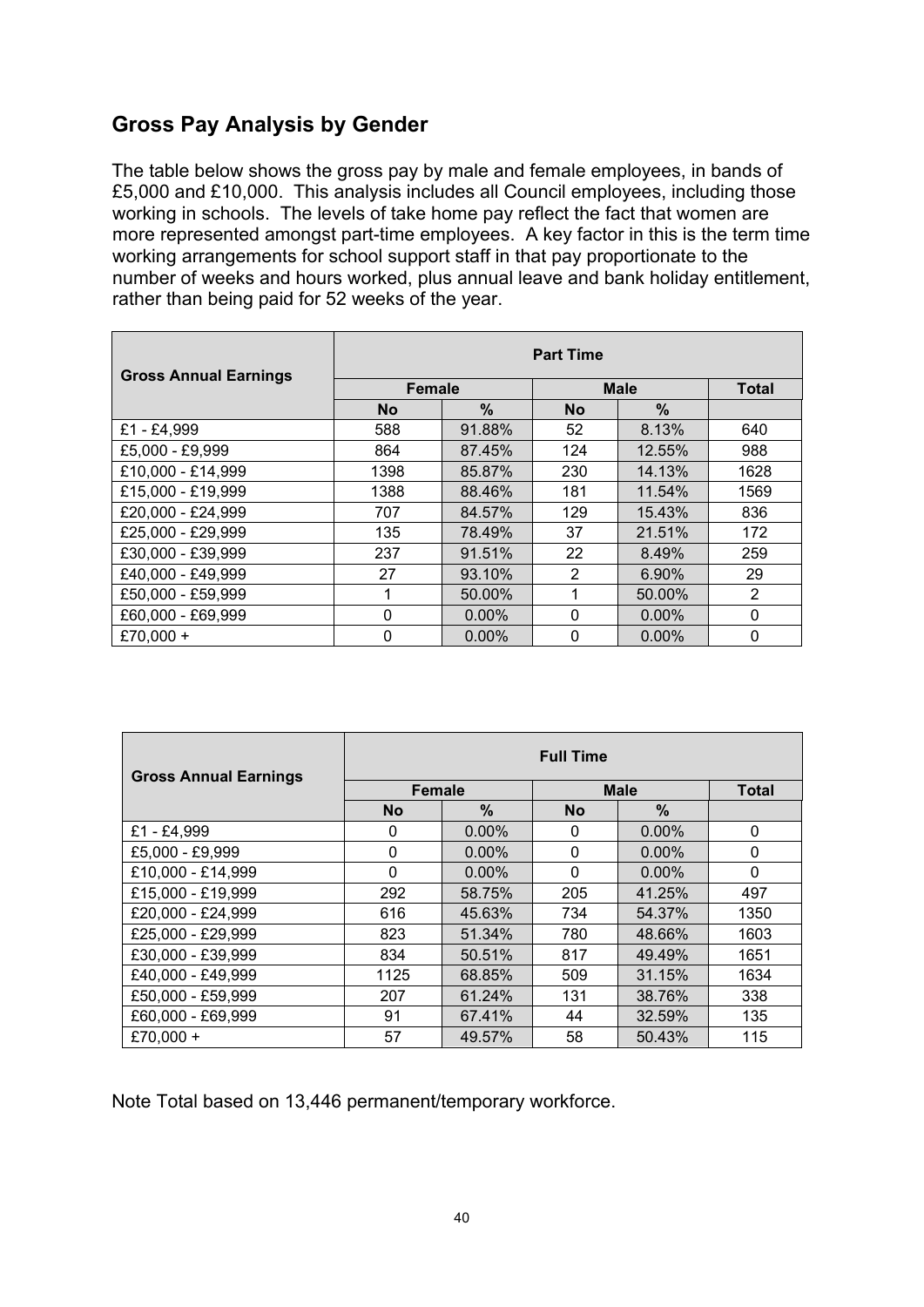## **5. The Council's Permanent/Temporary Workforce - Analysis by Age**

The table below shows the age distribution of the Council's employees across Directorates and for those employed in schools.

|                  | <b>Corporate (less</b><br>schools) |               |           | <b>School</b><br><b>Employees</b> | <b>Total</b> |               |  |
|------------------|------------------------------------|---------------|-----------|-----------------------------------|--------------|---------------|--|
| <b>Age Group</b> | <b>No</b>                          | $\frac{0}{0}$ | <b>No</b> | $\frac{0}{0}$                     | <b>No</b>    | $\frac{0}{0}$ |  |
| 16-24            | 220                                | 36.91%        | 376       | 63.09%                            | 596          | 4.43%         |  |
| 25-34            | 1093                               | 39.12%        | 1701      | 60.88%                            | 2794         | 20.78%        |  |
| 35-44            | 1545                               | 45.52%        | 1849      | 54.48%                            | 3394         | 25.24%        |  |
| 45-54            | 1682                               | 45.93%        | 1980      | 54.07%                            | 3662         | 27.23%        |  |
| 55-64            | 1564                               | 59.60%        | 1060      | 40.40%                            | 2624         | 19.52%        |  |
| $65+$            | 230                                | 61.17%        | 146       | 38.83%                            | 376          | 2.80%         |  |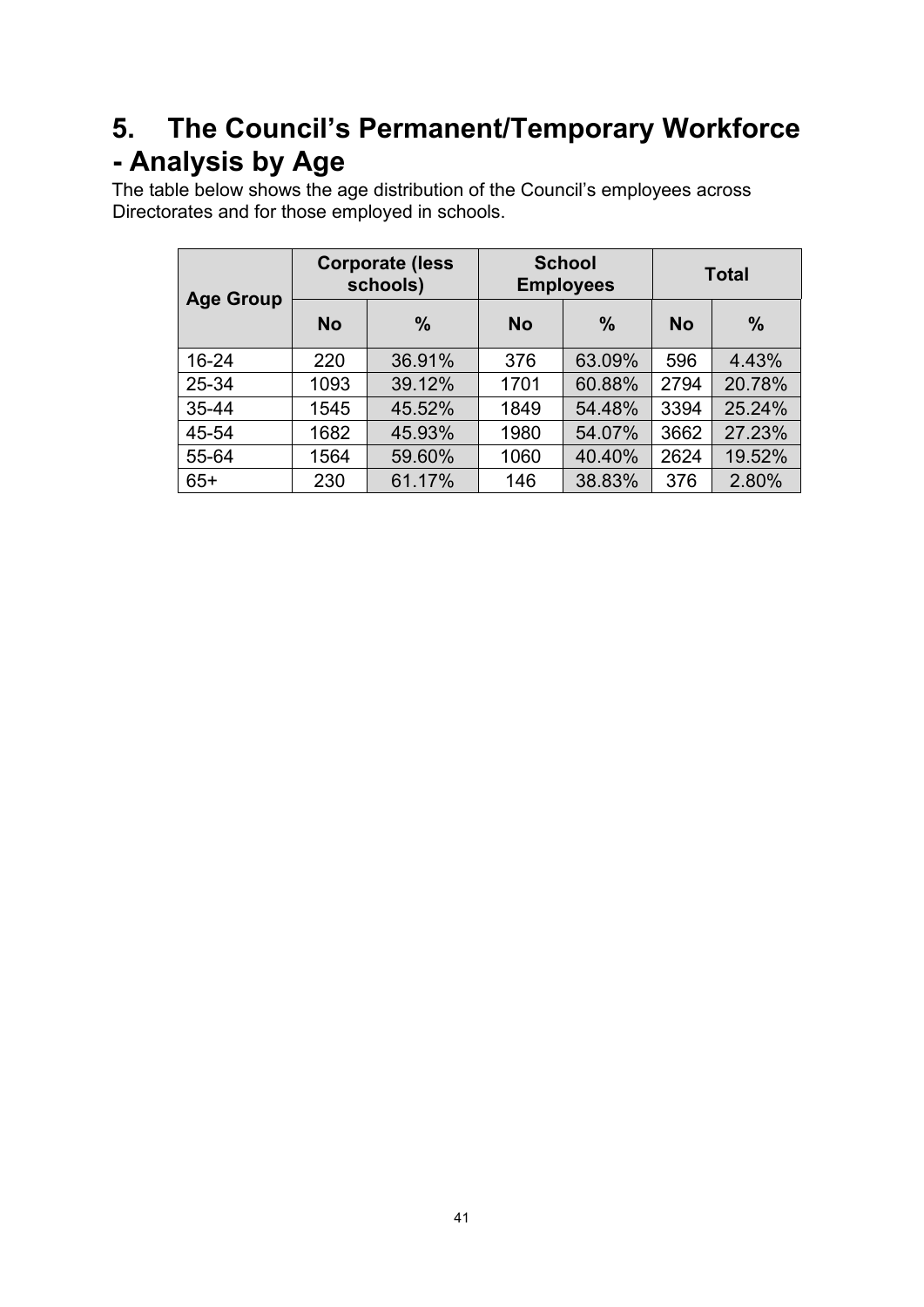### This able shows the age distribution by Directorates:

|                                         |           | <b>Age Group</b> |           |          |           |           |           |        |           |          |           |          |
|-----------------------------------------|-----------|------------------|-----------|----------|-----------|-----------|-----------|--------|-----------|----------|-----------|----------|
| <b>Directorates</b>                     |           | $16 - 24$        |           | 25-34    |           | $35 - 44$ |           | 45-54  |           | 55-64    |           | $65+$    |
|                                         | <b>No</b> | %                | <b>No</b> | $\%$     | <b>No</b> | $\%$      | <b>No</b> | $\%$   | <b>No</b> | $\%$     | <b>No</b> | $\%$     |
| ADULTS HOUSING & COMMUNITIES            | 104       | 0.77%            | 477       | 3.55%    | 565       | 4.20%     | 568       | 4.22%  | 545       | 4.05%    | 85        | 0.63%    |
| CHILDRENS SERVICES                      | 12        | $0.09\%$         | 105       | 0.78%    | 117       | 0.87%     | 71        | 0.53%  | 51        | 0.38%    | 11        | $0.08\%$ |
| ECONOMIC DEVELOPMENT                    | 29        | 0.22%            | 162       | 1.20%    | 282       | 2.10%     | 408       | 3.03%  | 465       | 3.46%    | 61        | 0.45%    |
| EDUCATION & LIFELONG LEARNING - CENTRAL | 18        | 0.13%            | 88        | 0.65%    | 211       | .57%      | 235       | .75%   | 190       | .41%     | 24        | 0.18%    |
| EDUCATION & LIFELONG LEARNING - SCHOOLS | 376       | 2.80%            | 1701      | 12.65%   | 1849      | 13.75%    | 1980      | 14.73% | 1060      | 7.88%    | 146       | 1.09%    |
| <b>GOVERNANCE &amp; LEGAL SERVICES</b>  | 3         | 0.02%            | 21        | 0.16%    | 23        | 0.17%     | 23        | 0.17%  | 29        | $0.22\%$ |           | 0.01%    |
| PERFORMANCE & PARTNERSHIPS              | 2         | $0.01\%$         | 9         | $0.07\%$ | 30        | 0.22%     | 20        | 0.15%  | 9         | 0.07%    |           | 0.01%    |
| PLANNING TRANSPORT & ENVIRONMENT        | 10        | $0.07\%$         | 58        | 0.43%    | 110       | $0.82\%$  | 143       | 1.06%  | 131       | 0.97%    | 33        | 0.25%    |
| <b>RESOURCES</b>                        | 42        | 0.31%            | 173       | $.29\%$  | 207       | .54%      | 214       | .59%   | 144       | .07%     | 14        | 0.10%    |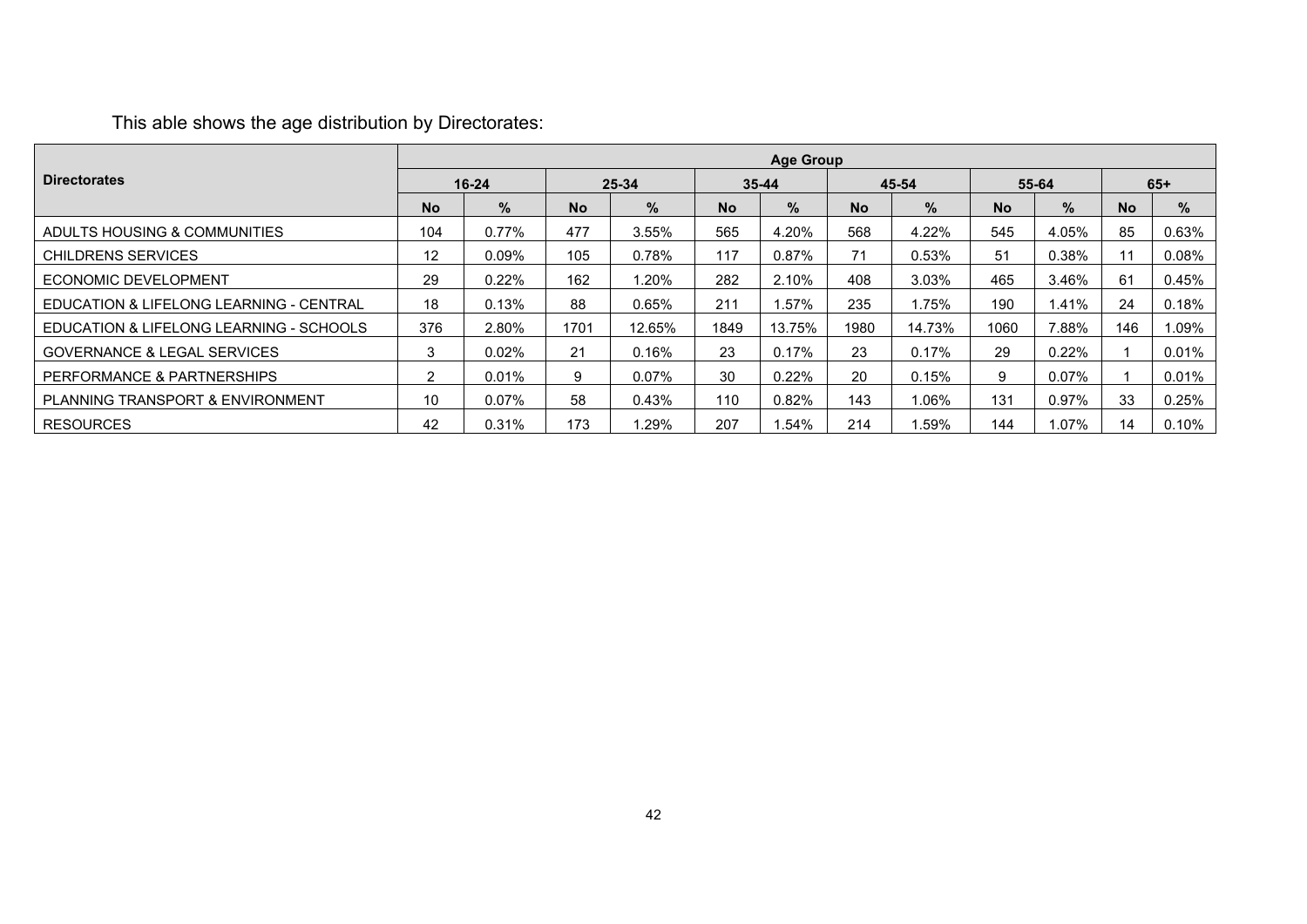## **6. The Council's Permanent/Temporary Workforce – Analysis by Other Protected Characteristics**

#### **Disability**

203 of the Council's employees (1.51%) identified as being disabled. 4,668 employees (34.72%) identified as not being disabled, with the remaining 8,575 (63.77%) not disclosing this information.

#### **Gender Reassignment**

13 employees identified as having a Gender Identity other than that which they were assigned at birth. 4,779 employees identified as having the same Gender Identity that they were assigned at birth, 105 preferred not to say, and the remaining 8,549 did not identify their Gender Identity.

#### **Marriage and Civil Partnership**

Employees identified their Marital Status as follows:

| <b>Marital Status</b>        | No    | $\frac{9}{6}$ |
|------------------------------|-------|---------------|
| <b>Civil Partner</b>         | 32    | 0.24%         |
| <b>Dissolved Partnership</b> | 1     | 0.01%         |
| <b>Divorced</b>              | 279   | 2.07%         |
| <b>Married</b>               | 2524  | 18.77%        |
| <b>Not Disclosed</b>         | 8660  | 64.41%        |
| Prefer not to say            | 72    | 0.54%         |
| Separated                    | 73    | 0.54%         |
| Single                       | 1264  | 9.40%         |
| <b>Unmarried Partner</b>     | 510   | 3.79%         |
| Widowed                      | 31    | 0.23%         |
| Total                        | 13446 | 100.00%       |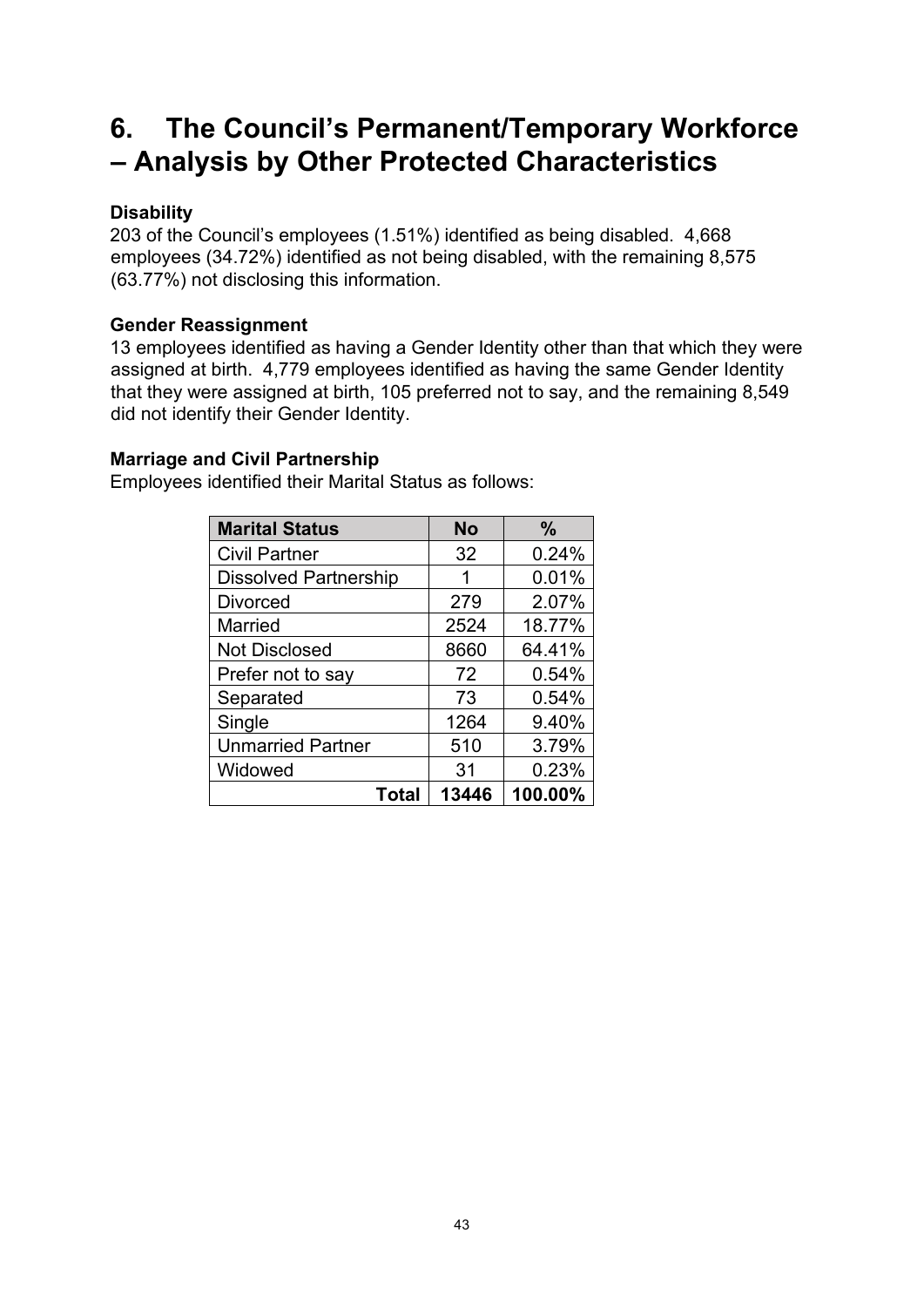#### **Pregnancy and Maternity**

275 employees began Maternity Leave during period 01/04/2020 – 31/03/2021, with 49 returning from Maternity Leave during the year. 14 employees resigned following Maternity Leave. 2 employees began Adoption Leave, and 95 took Maternity/Paternity Support Leave. There was no Shared Parental Leave.

#### **Religion or Belief (including lack of belief)**

Employees identified their Religion or Belief (including Lack of Belief) as follows:

| <b>Belief</b>        | <b>No</b> | $\frac{0}{0}$ |
|----------------------|-----------|---------------|
| <b>Buddhist</b>      | 18        | 0.13%         |
| Christian            | 2064      | 15.35%        |
| Hindu                | 24        | 0.18%         |
| Jewish               | O         | $0.00\%$      |
| <b>Muslim</b>        | 163       | 1.21%         |
| None                 | 2303      | 17.13%        |
| <b>Not Disclosed</b> | 8259      | 61.42%        |
| Other                | 275       | 2.05%         |
| Prefer Not To<br>Say | 324       | 2.41%         |
| Rastafarian          | 4         | 0.03%         |
| Sikh                 | 11        | 0.08%         |
| Zoroastrian          |           | 0.01%         |
| Total                | 13446     | 100.00%       |

#### **Sexual Orientation**

Employees identified their Sexual Orientation as follows:

| <b>Sexual</b><br><b>Orientation</b> | <b>No</b> | $\frac{0}{0}$ |
|-------------------------------------|-----------|---------------|
| <b>Bisexual</b>                     | 51        | 0.38%         |
| Gay                                 | 93        | 0.69%         |
| Heterosexual                        | 4199      | 31.23%        |
| Lesbian                             | 39        | 0.29%         |
| <b>Not Disclosed</b>                | 8684      | 64.58%        |
| Other                               | 32        | 0.24%         |
| Prefer not to say                   | 348       | 2.59%         |
| <b>Total</b>                        | 13446     | 100.00%       |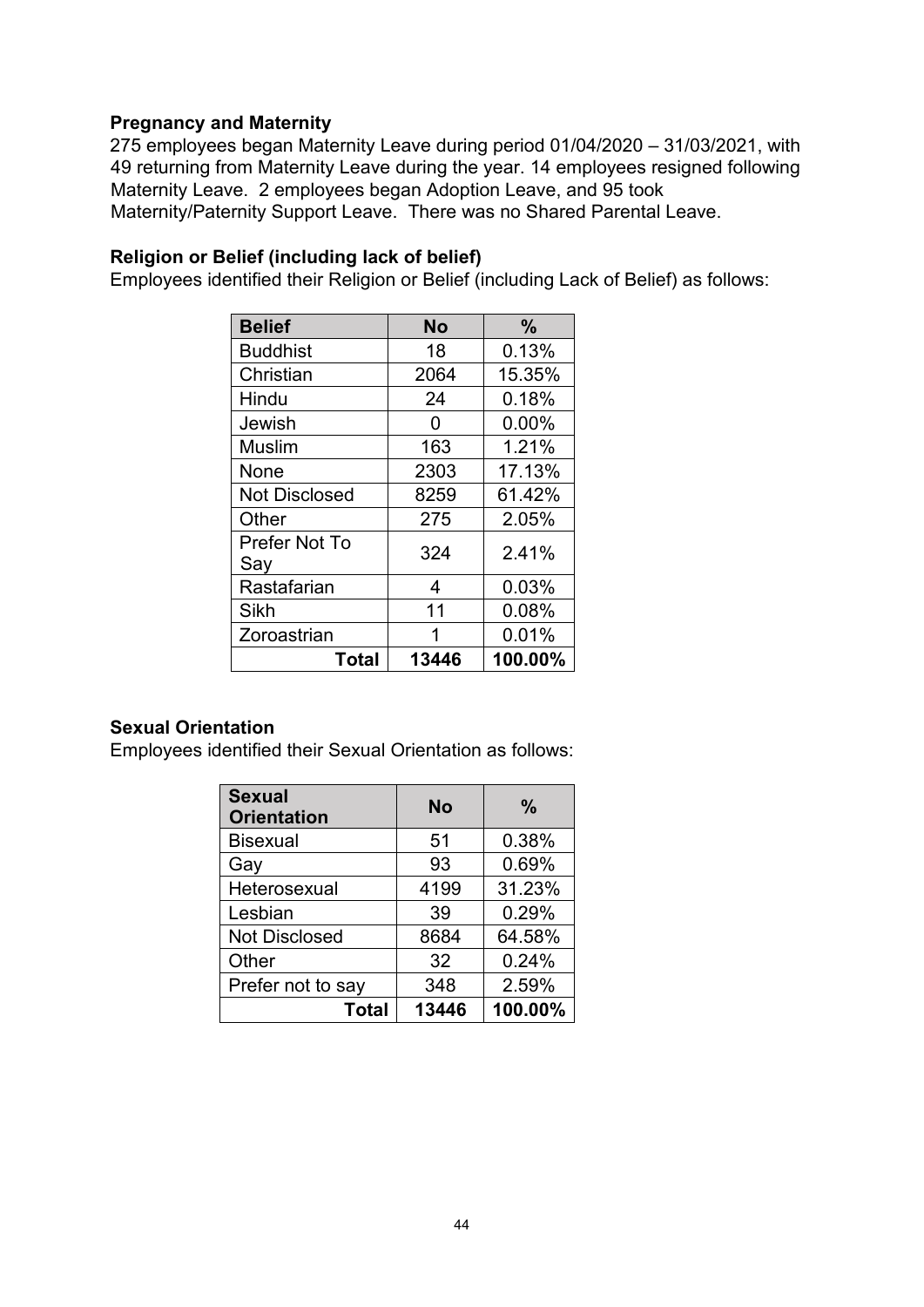## **7. Cardiff Works - Ethnicity of Temporary Workforce**

Between 01/04/2020 – 31/03/2021 the Council employed 911 people through its temporary employment agency Cardiff Works. Of these, 846 (92.86%) disclosed their ethnic origin to the Council enabling the following analysis.

| <b>Ethnic Group</b>               | <b>Number</b>  |
|-----------------------------------|----------------|
| Arab                              | 4              |
| Asian Bangladeshi                 | $\overline{7}$ |
| <b>Asian British</b>              | 10             |
| Asian Indian                      | 12             |
| <b>Asian Other</b>                | 3              |
| Asian Pakistani                   | 6              |
| <b>Black African</b>              | 16             |
| <b>Black British</b>              | 10             |
| <b>Black Caribbean</b>            | $\overline{2}$ |
| <b>Black Other</b>                | $\overline{1}$ |
| <b>Chinese / Far East British</b> | 1              |
| Chinese / Far East Chinese        | 1              |
| <b>Mixed Other</b>                | 9              |
| Mixed Race White & Asian          | 6              |
| Mixed Race White & Black African  | 3              |
| Mixed Race White & Black          |                |
| Caribbean                         | 11             |
| <b>Not Disclosed</b>              | 22             |
| <b>Other Ethnicity</b>            | 13             |
| Prefer not to say                 | 43             |
| <b>White British</b>              | 479            |
| <b>White English</b>              | 3              |
| <b>White European</b>             | 37             |
| <b>White Irish</b>                | 5              |
| <b>White Northern Irish</b>       | $\mathbf 1$    |
| <b>White Other</b>                | 6              |
| <b>White Scottish</b>             | 3              |
| <b>White Welsh</b>                | 197            |
| <b>Total</b>                      | 911            |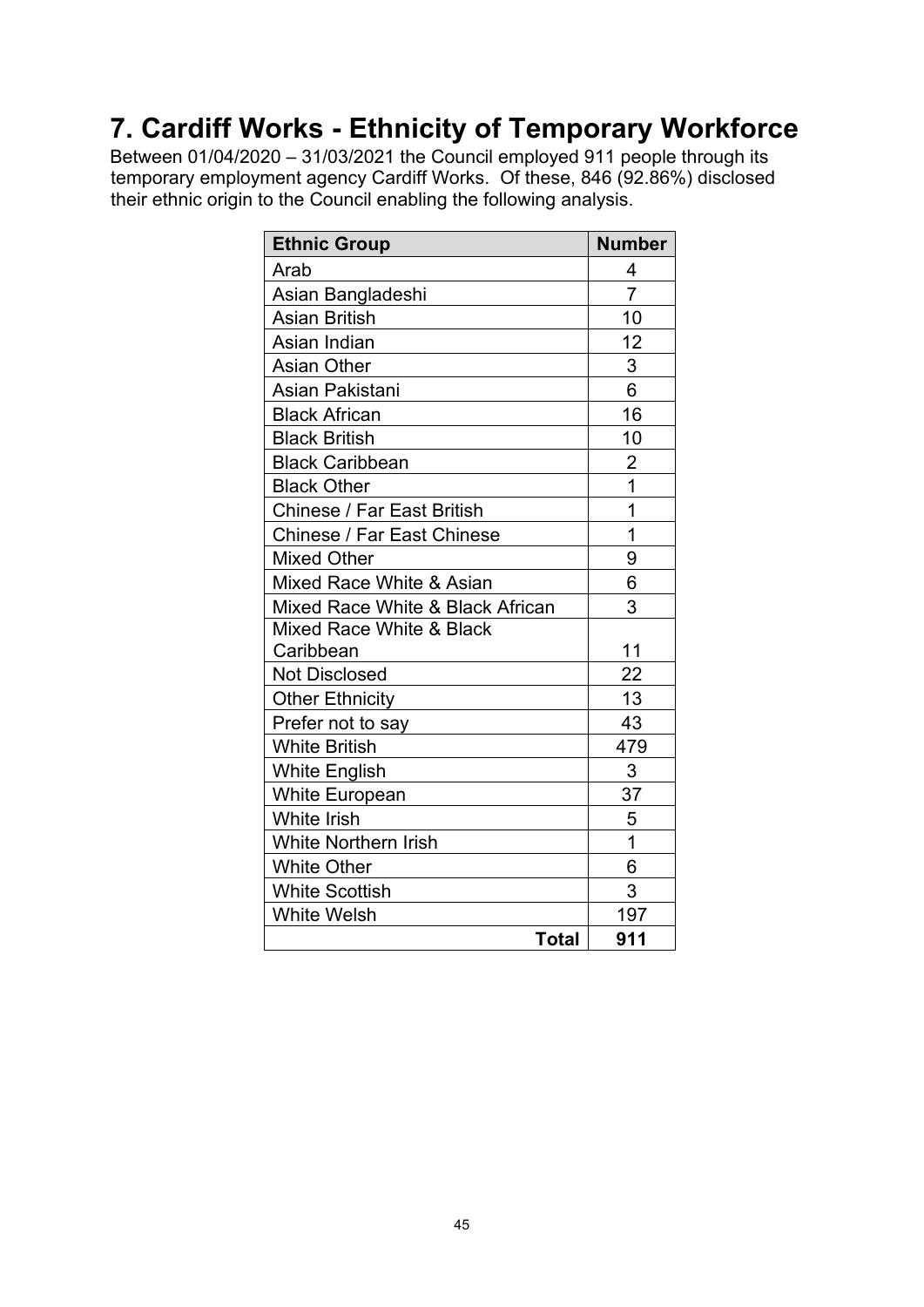The information provided enables the table below to show the percentage of those employees identifying as White British (80.61%), or as another ethnicity (19.39%).

| <b>Racial Groups</b>   | <b>No</b> | $\frac{0}{0}$ |
|------------------------|-----------|---------------|
| Asian                  | 38        | 4.49%         |
| <b>Black</b>           | 29        | 3.43%         |
| Chinese / Far<br>East  | 2         | 0.24%         |
| <b>Mixed Ethnicity</b> | 29        | 3.43%         |
| Other                  | 17        | 2.01%         |
| <b>White British</b>   | 682       | 80.61%        |
| <b>White European</b>  | 37        | 4.37%         |
| <b>White Irish</b>     | 5         | 0.59%         |
| <b>White Other</b>     | 7         | 0.83%         |
| <b>Total</b>           | 846       | 100.00%       |

### **Gender and Racial Group**

|                        | <b>Female</b> |               |           | <b>Male</b>   |              |
|------------------------|---------------|---------------|-----------|---------------|--------------|
| <b>Racial Groups</b>   | No.           | $\frac{0}{0}$ | <b>No</b> | $\frac{9}{6}$ | <b>Total</b> |
| Asian                  | 30            | 78.95%        | 8         | 21.05%        | 38           |
| <b>Black</b>           | 14            | 48.28%        | 15        | 51.72%        | 29           |
| Chinese / Far East     | 1             | 50.00%        |           | 50.00%        | 2            |
| <b>Mixed Ethnicity</b> | 21            | 72.41%        | 8         | 27.59%        | 29           |
| Other                  | 13            | 76.47%        | 4         | 23.53%        | 17           |
| <b>White British</b>   | 448           | 65.69%        | 234       | 34.31%        | 682          |
| <b>White European</b>  | 19            | 51.35%        | 18        | 48.65%        | 37           |
| White Irish            | 4             | 80.00%        |           | 20.00%        | 5            |
| <b>White Other</b>     | 6             | 85.71%        | 1         | 14.29%        | 7            |
| Total                  | 556           | 65.72%        | 290       | 34.28%        | 846          |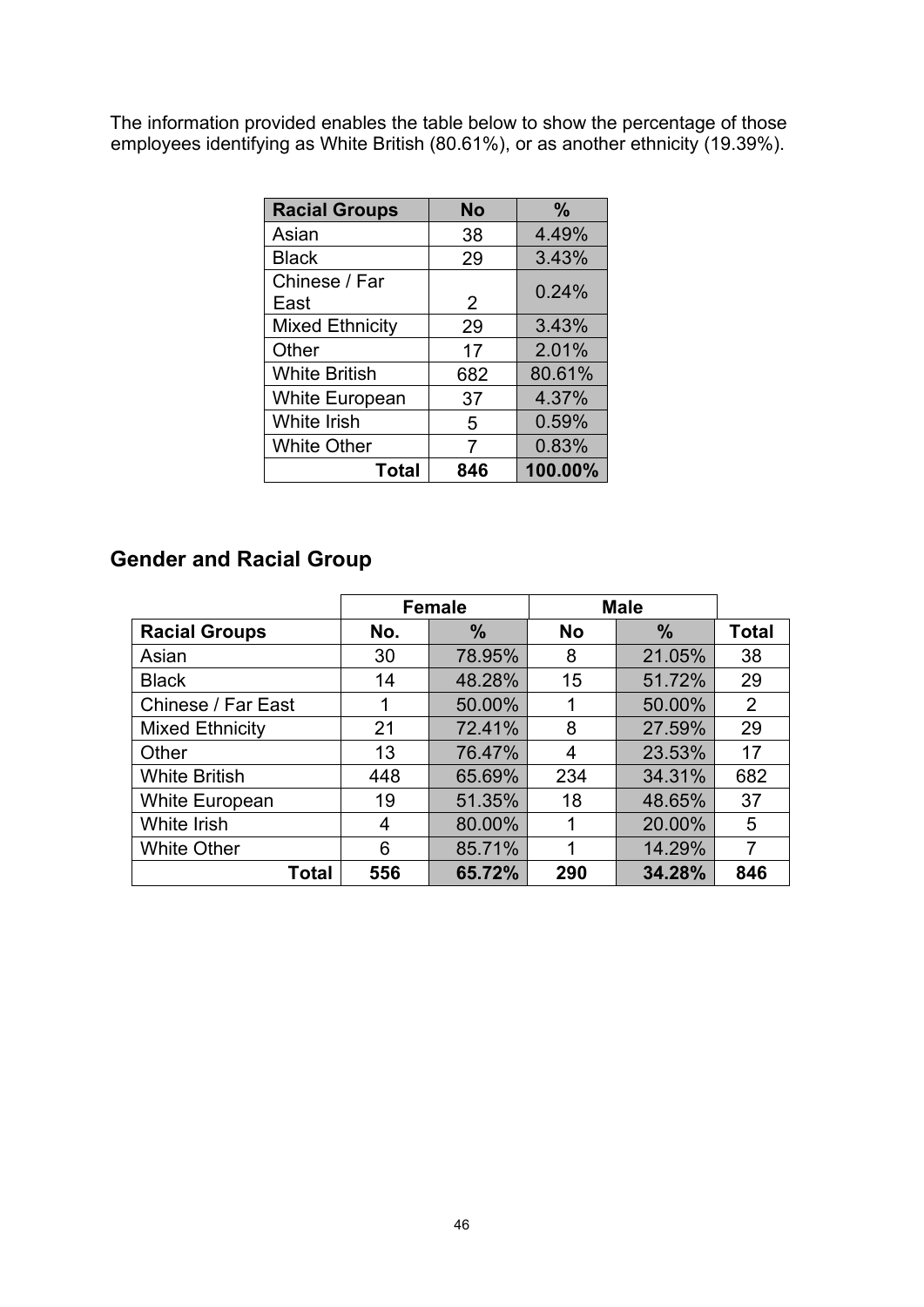### **Racial Group and Pay**

|                        |                         | <b>GRADE</b>       |                    |                    |                    |                    |                    |                    |                    |                    |        |
|------------------------|-------------------------|--------------------|--------------------|--------------------|--------------------|--------------------|--------------------|--------------------|--------------------|--------------------|--------|
| <b>Racial Group</b>    | <b>GRADE</b><br>01      | <b>GRADE</b><br>02 | <b>GRADE</b><br>03 | <b>GRADE</b><br>04 | <b>GRADE</b><br>05 | <b>GRADE</b><br>06 | <b>GRADE</b><br>07 | <b>GRADE</b><br>08 | <b>GRADE</b><br>09 | <b>GRADE</b><br>10 | $OM +$ |
| Asian                  | 12                      | 5                  | 18                 | 1                  | 0                  |                    | 0                  |                    | 0                  | 0                  | 0      |
| <b>Black</b>           | 6                       | 2                  | 8                  | 3                  | 4                  | 6                  | $\Omega$           | 0                  | $\Omega$           | $\mathbf 0$        | 0      |
| Chinese / Far East     | $\Omega$                | $\mathbf{0}$       | 2                  | $\Omega$           | 0                  | $\Omega$           | $\Omega$           | 0                  | 0                  | 0                  | 0      |
| <b>Mixed Ethnicity</b> | 5                       | 4                  | 10                 | 3                  | 2                  | 5                  | $\Omega$           | 0                  | $\Omega$           | $\mathbf{0}$       | 0      |
| Other                  | 3                       | 2                  | 5                  | $\Omega$           | 3                  | 3                  | $\mathbf{0}$       |                    | $\Omega$           | 0                  | 0      |
| <b>White British</b>   | 119                     | 57                 | 189                | 97                 | 49                 | 119                | 6                  | 22                 | 4                  | 5                  | 15     |
| White European         | 15                      | 3                  | 11                 | 3                  | 4                  |                    | $\Omega$           | 0                  | $\Omega$           | $\Omega$           | 0      |
| White Irish            | 4                       | $\mathbf{0}$       | 0                  | 2                  |                    |                    | $\Omega$           | 0                  | $\Omega$           | $\Omega$           | 0      |
| <b>White Other</b>     | $\overline{\mathbf{A}}$ | 1                  | 3                  | $\Omega$           |                    |                    | $\Omega$           | 0                  | $\Omega$           | $\Omega$           | 0      |
| <b>Total</b>           | 162                     | 74                 | 246                | 109                | 64                 | 137                | 6                  | 24                 | 4                  | 5                  | 15     |

### **Racial Group and Age**

| <b>Racial Group</b>  |              |       |                | Age   |          |          |              |
|----------------------|--------------|-------|----------------|-------|----------|----------|--------------|
|                      | $16 - 24$    | 25-34 | $35 - 44$      | 45-54 | 55-64    | $65 +$   | <b>Total</b> |
| Asian                | 6            | 21    | 7              | 3     | 1        | 0        | 38           |
| <b>Black</b>         | 6            | 8     | 10             | 5     | 0        | 0        | 29           |
| Chinese / Far East   | 0            | 0     | 1              | 1     | 0        | 0        | 2            |
| Mixed Ethnicity      | 7            | 17    | $\overline{2}$ | 1     | 2        | 0        | 29           |
| Other                | 6            | 5     | $\overline{2}$ | 3     | 0        | 1        | 17           |
| <b>White British</b> | 129          | 201   | 96             | 123   | 113      | 20       | 682          |
| White European       | 4            | 16    | 13             | 3     | 1        | 0        | 37           |
| White Other          | $\mathbf{0}$ | 2     | $\overline{2}$ | 1     | $\Omega$ | 0        | 5            |
| White Irish          | $\mathbf{0}$ | 1     | 2              | 4     | $\Omega$ | $\Omega$ | 7            |
| Total                | 158          | 271   | 135            | 144   | 117      | 21       | 846          |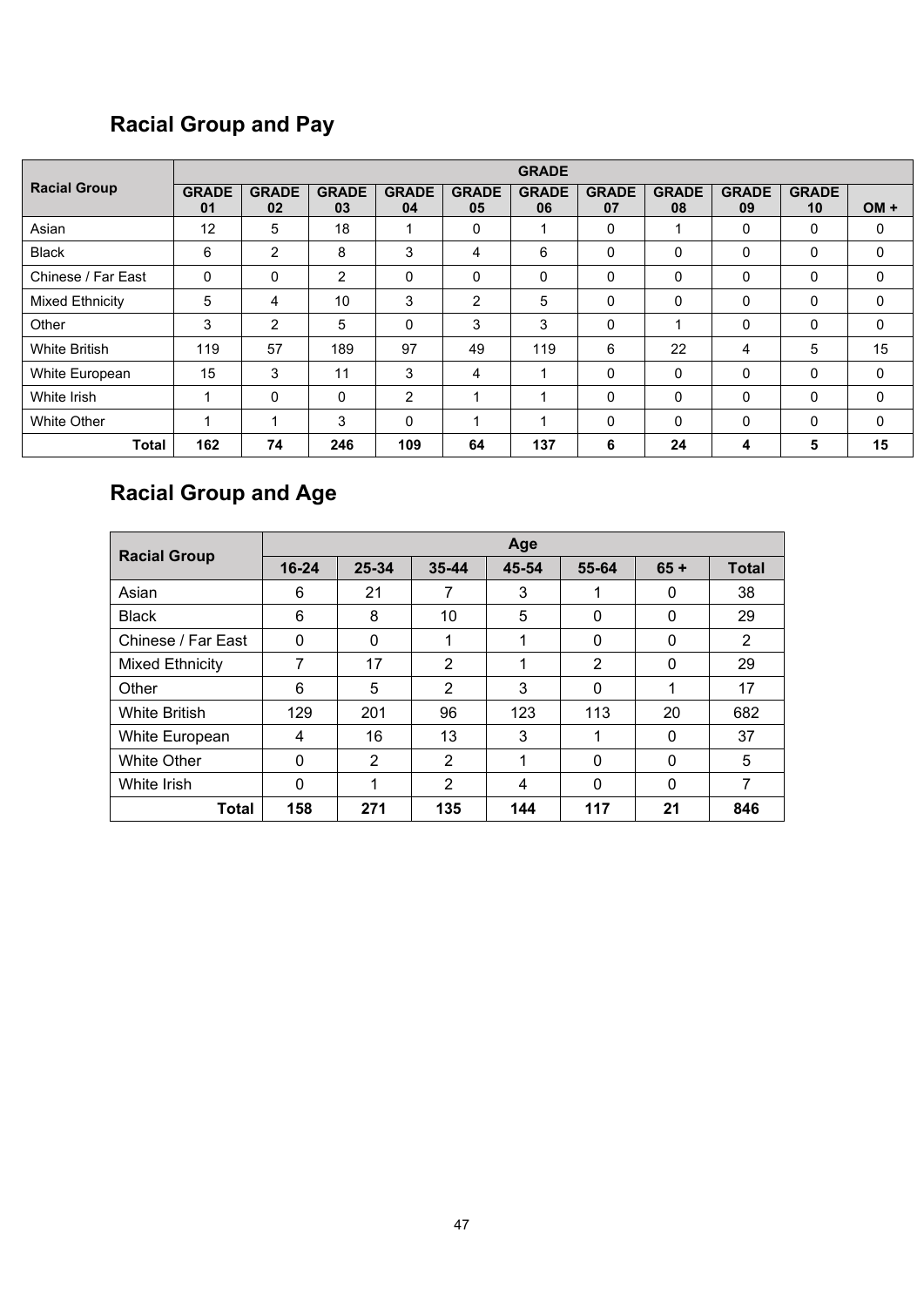## **8. "Applicants" to the Council by Protected Characteristics**

For the period 1st April 2020 to 31st March 2021, Cardiff received 15,558 applications for vacancies. The information in the following tables excludes applicants for school vacancies. Applications processed directly by schools are not recorded.

| . .           |           |        |                   |           |
|---------------|-----------|--------|-------------------|-----------|
| Age           | <b>No</b> | $\%$   | <b>Disability</b> | <b>No</b> |
| $16 - 21$     | 61        | 0.39%  | <b>Disabled</b>   | 198       |
| 22-26         | 341       | 2.19%  | Not Disabled      | 2457      |
| 27-33         | 371       | 2.38%  | Not Disclosed     | 12903     |
| 34-40         | 318       | 2.04%  | <b>Total</b>      | 15558     |
| 41-50         | 272       | 1.75%  |                   |           |
| $50 +$        | 143       | 0.92%  |                   |           |
| Not Disclosed | 14052     | 90.32% |                   |           |
| Total         | 15558     |        |                   |           |

| <b>Disability</b> | No    | %        |
|-------------------|-------|----------|
| Disabled          | 198   | $1.27\%$ |
| Not Disabled      | 2457  | 84.01%   |
| Not Disclosed     | 12903 | 9.78%    |
| Total             | 15558 |          |

| <b>Racial Group</b>    | No.   | $\%$   | <b>Gender</b> | <b>No</b> | $\%$   |
|------------------------|-------|--------|---------------|-----------|--------|
| Asian                  | 145   | 0.93%  | Female        | 1529      | 9.83%  |
| <b>Black</b>           | 138   | 0.89%  | Male          | 1126      | 40.78% |
| Chinese / Far East     | 6     | 0.04%  | Not Disclosed | 12903     | 4.93%  |
| <b>Mixed Ethnicity</b> | 140   | 0.90%  | Total         | 15558     |        |
| Other                  | 43    | 0.28%  |               |           |        |
| White                  | 2173  | 13.97% |               |           |        |
| Not Disclosed          | 12913 | 83.00% |               |           |        |
| Total                  | 15558 |        |               |           |        |

| Gender        | No    | %      |
|---------------|-------|--------|
| Female        | 1529  | 9.83%  |
| Male          | 1126  | 40.78% |
| Not Disclosed | 12903 | 4.93%  |
| Total         | 15558 |        |

| <b>Religion or Belief/Non</b><br><b>Belief</b> | No.      | $\frac{9}{6}$ | <b>Sexual</b><br><b>Orientation</b> | No.   |        |
|------------------------------------------------|----------|---------------|-------------------------------------|-------|--------|
| Baha'i                                         | 0        | 0.00%         | <b>Bisexual</b>                     | 73    | 0.47%  |
| <b>Buddhist</b>                                | 5        | 0.03%         | Gay                                 | 62    | 0.40%  |
| Christian                                      | 805      | 5.17%         | Heterosexual                        | 2275  | 14.62% |
| Hindu                                          | 58       | 0.37%         | Lesbian                             | 56    | 0.36%  |
| Jain                                           | 1        | 0.01%         | Other                               | 13    | 0.08%  |
| Jewish                                         | 1        | 0.01%         | Not Disclosed                       | 13079 | 84.07% |
| Muslim                                         | 156      | 1.00%         | Total                               | 15558 |        |
| None                                           | 1437     | 9.24%         |                                     |       |        |
| Other                                          | 47       | 0.30%         |                                     |       |        |
| Rastafarian                                    | 1        | $0.01\%$      |                                     |       |        |
| Sikh                                           | 4        | 0.03%         |                                     |       |        |
| Zoroastrian                                    | $\Omega$ | $0.00\%$      |                                     |       |        |
| Not Disclosed                                  | 13043    | 83.83%        |                                     |       |        |
| Total                                          | 15558    |               |                                     |       |        |

| <b>Sexual</b><br><b>Orientation</b> | No.   | %      |
|-------------------------------------|-------|--------|
| <b>Bisexual</b>                     | 73    | 0.47%  |
| Gay                                 | 62    | 0.40%  |
| Heterosexual                        | 2275  | 14.62% |
| Lesbian                             | 56    | 0.36%  |
| Other                               | 13    | 0.08%  |
| Not Disclosed                       | 13079 | 84.07% |
| Total                               | 15558 |        |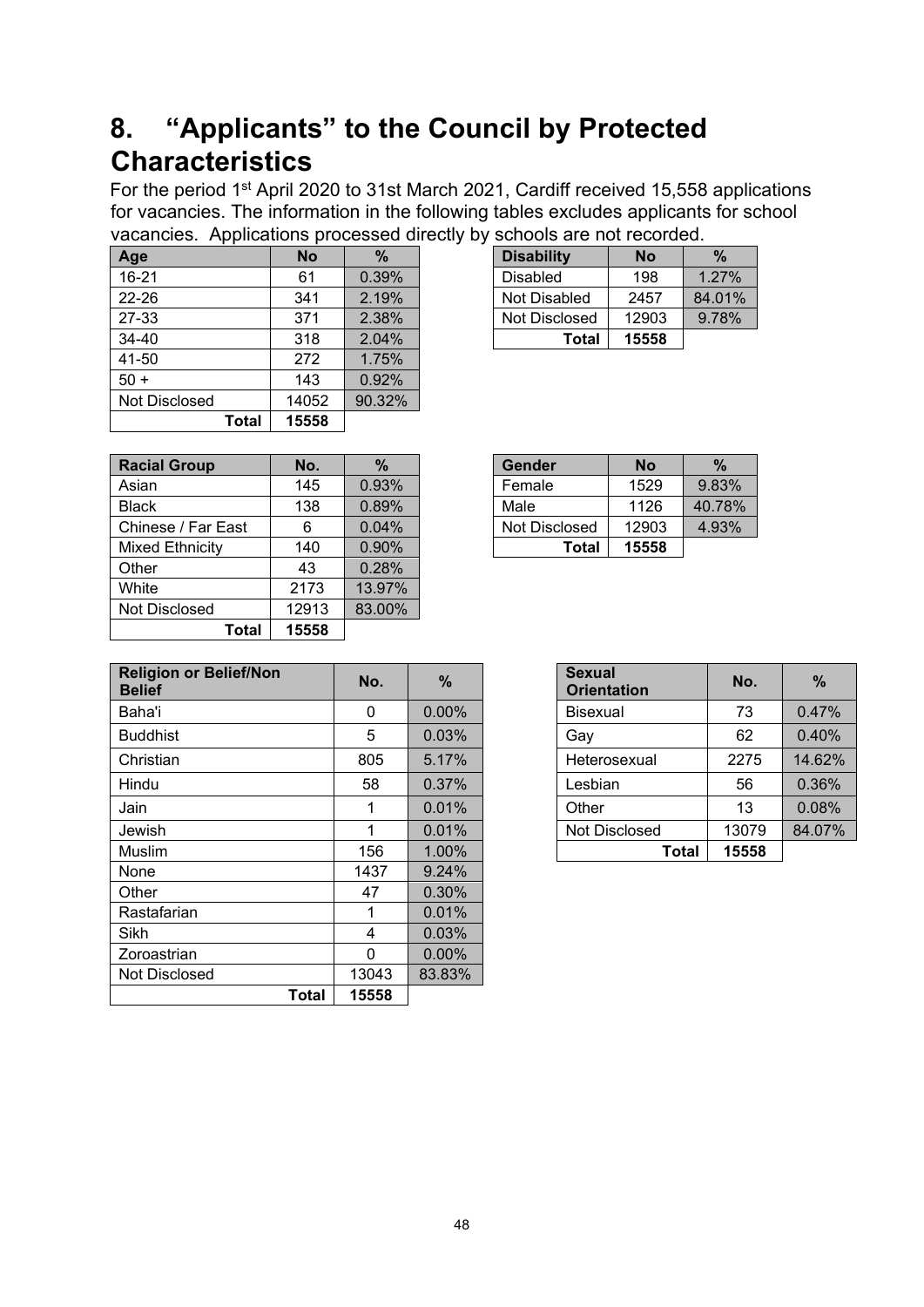## **9. Training by Protected Characteristics**

For the period 1<sup>st</sup> April 2020 to 31<sup>st</sup> March 2021, 11,902 training requests were submitted. The information in the following tables does not include school employees as training records are held by individual schools, not the Council.

#### **By Age**

|                              |           | <b>Age Range</b>                              |      |      |      |     |      |  |  |
|------------------------------|-----------|-----------------------------------------------|------|------|------|-----|------|--|--|
| Training                     | $16 - 24$ | 25-34<br>$65+$<br>55-64<br>$35 - 44$<br>45-54 |      |      |      |     |      |  |  |
| <b>All Training Requests</b> | 241       | 1615                                          | 1816 | 1843 | 1526 | 201 | 7242 |  |  |
| Approved                     | 237       | 1563                                          | 1762 | 1789 | 1479 | 198 | 7028 |  |  |

|                       |           | <b>Age Range</b>                              |                                           |  |  |                                                     |         |  |  |
|-----------------------|-----------|-----------------------------------------------|-------------------------------------------|--|--|-----------------------------------------------------|---------|--|--|
| <b>Training</b>       | $16 - 24$ | 25-34<br>55-64<br>$65+$<br>$35 - 44$<br>45-54 |                                           |  |  |                                                     |         |  |  |
| All Training Requests | $3.33\%$  |                                               | $ 22.30\% 25.08\% 25.45\% 21.07\% 2.78\%$ |  |  |                                                     | 100.00% |  |  |
| Approved              |           |                                               |                                           |  |  | 98.34%   96.78%   97.03%   97.07%   96.92%   98.51% | 97.05%  |  |  |

#### **By Gender**

|                     | <b>Gender</b>                                |      |      |  |  |  |  |
|---------------------|----------------------------------------------|------|------|--|--|--|--|
| <b>Training</b>     | <b>Total</b><br><b>Female</b><br><b>Male</b> |      |      |  |  |  |  |
| <b>All Training</b> | 4796                                         | 2446 | 7242 |  |  |  |  |
| <b>Requests</b>     |                                              |      |      |  |  |  |  |
| Approved            | 4632                                         | 2396 | 7028 |  |  |  |  |

|                                        | <b>Gender</b>   |             |  |  |
|----------------------------------------|-----------------|-------------|--|--|
| Training                               | <b>Female</b>   | <b>Male</b> |  |  |
| <b>All Training</b><br><b>Requests</b> | 66.22% 33.78%   |             |  |  |
| Approved                               | 96.58%   97.96% |             |  |  |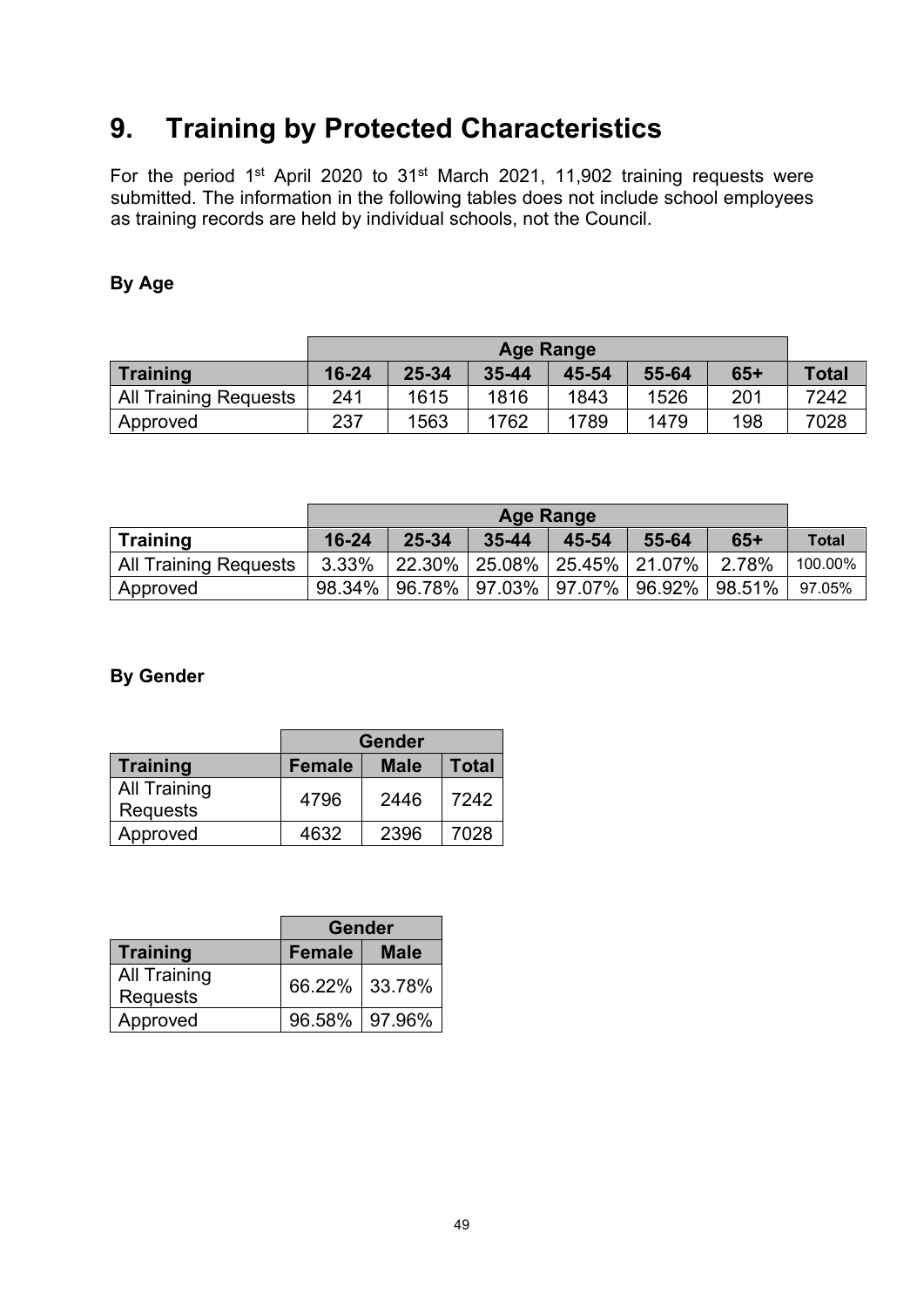### **By Racial Group**

|                          | <b>Racial Group</b> |              |                                         |                                 |              |                                       |                                |                                |                              |                              |                                    |              |
|--------------------------|---------------------|--------------|-----------------------------------------|---------------------------------|--------------|---------------------------------------|--------------------------------|--------------------------------|------------------------------|------------------------------|------------------------------------|--------------|
| Training                 | <b>Asian</b>        | <b>Black</b> | <b>Chines</b><br>e / Far<br><b>East</b> | <b>Mixed</b><br><b>Ethnicit</b> | <b>Other</b> | <b>Prefer</b><br><b>Not To</b><br>Say | <b>White</b><br><b>British</b> | <b>White</b><br><b>Europea</b> | <b>White</b><br><b>Irish</b> | <b>White</b><br><b>Other</b> | <b>Not</b><br><b>Disclose</b><br>a | <b>Total</b> |
| All Training<br>Requests | 180                 | 214          | 33                                      | 232                             | 18           | 64                                    | 6092                           | 140                            | 25                           | 86                           | 158                                | 7242         |
| Approved                 | 173                 | 209          | 32                                      | 227                             | 17           | 63                                    | 5913                           | 133                            | 21                           | 83                           | 157                                | 7028         |

|                          | <b>Racial Group</b> |              |                                |                                 |              |                                |                                |                                |                       |                              |                               |              |
|--------------------------|---------------------|--------------|--------------------------------|---------------------------------|--------------|--------------------------------|--------------------------------|--------------------------------|-----------------------|------------------------------|-------------------------------|--------------|
| Training                 | <b>Asian</b>        | <b>Black</b> | <b>Chines</b><br>e/Far<br>East | <b>Mixed</b><br><b>Ethnicit</b> | <b>Other</b> | <b>Prefer</b><br>Not To<br>Say | <b>White</b><br><b>British</b> | <b>White</b><br><b>Europea</b> | <b>White</b><br>Irish | <b>White</b><br><b>Other</b> | <b>Not</b><br><b>Disclose</b> | <b>Total</b> |
| All Training<br>Requests | 2.49%               | 2.95%        | 0.46%                          | 3.20%                           | 0.25%        | 0.88%                          | 84.12%                         | $1.93\%$                       | 0.35%                 | .19%                         | 2.18%                         | 100.00<br>%  |
| Approved                 | 96.11%              | 97.66%       | 96.97%                         | 97.84%                          | 94.44%       | 98.44%                         | 97.06%                         | 95.00%                         | 84.00%                | 96.51%                       | 99.37%                        | 97.05%       |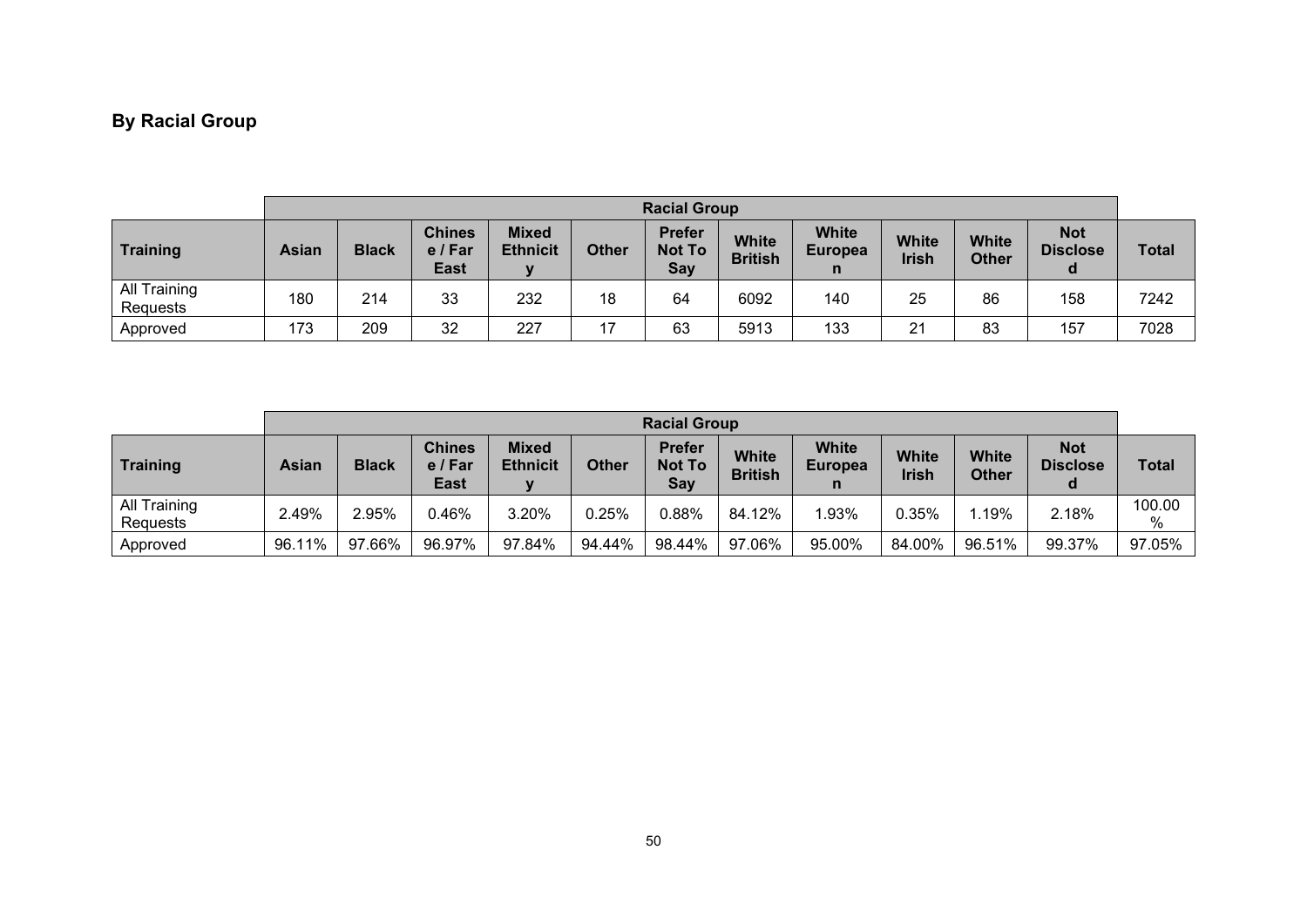## **10. Disciplinary Information by Protected Characteristics**

The disciplinary information is for Council based employees and excludes school employees. The data is based on cases closed during the period 1<sup>st</sup> April 2020 to 31st March 2021.

| By Age                       |           | Age Range |                |                |        |          |              |  |  |  |
|------------------------------|-----------|-----------|----------------|----------------|--------|----------|--------------|--|--|--|
| <b>Disciplinary Outcome</b>  | $16 - 24$ | 25-34     | 35-44          | 45-54          | 55-64  | $65+$    | <b>Total</b> |  |  |  |
| Informal                     | 0         | 2         |                |                | O      |          | 3            |  |  |  |
| No Action                    |           | 11        | 8              | 13             | 17     | O        | 50           |  |  |  |
| Verbal Warning               | 0         |           | 0              |                |        | 0        | 3            |  |  |  |
| Written Warning              | O         |           | 0              |                | 4      |          | 5            |  |  |  |
| <b>Final Written Warning</b> | O         | 2         | 2              | $\overline{2}$ | 3      | O        | 9            |  |  |  |
| Dismissal - With Notice      | 0         |           | 0              | 0              | 0      | 0        | 0            |  |  |  |
| Dismissal - Without Notice   | 0         | 4         | $\overline{2}$ | 2              | 3      |          | 11           |  |  |  |
| Total                        | 1         | 20        | 12             | 20             | 28     | 0        | 81           |  |  |  |
|                              | 1.23%     | 24.69%    | 14.81%         | 24.69%         | 34.57% | $0.00\%$ |              |  |  |  |

| <b>By Racial Group</b>       | <b>Racial Groups</b> |                                  |                                |                         |                                 |              |  |  |  |
|------------------------------|----------------------|----------------------------------|--------------------------------|-------------------------|---------------------------------|--------------|--|--|--|
| <b>Disciplinary Outcome</b>  | <b>Black</b>         | <b>Mixed</b><br><b>Ethnicity</b> | <b>Not</b><br><b>Disclosed</b> | White<br><b>British</b> | <b>White</b><br><b>European</b> | <b>Total</b> |  |  |  |
| Informal                     | 0                    |                                  | 0                              | 3                       | 0                               | 3            |  |  |  |
| No Action                    |                      | 2                                |                                | 39                      |                                 | 50           |  |  |  |
| Verbal Warning               | O                    |                                  |                                | 3                       | O                               | 3            |  |  |  |
| <b>Written Warning</b>       |                      |                                  |                                | 5                       | O                               | 5            |  |  |  |
| <b>Final Written Warning</b> | O                    |                                  | $\overline{2}$                 | 6                       | O                               | 9            |  |  |  |
| Dismissal - With Notice      | O                    |                                  | 0                              | O                       | O                               | 0            |  |  |  |
| Dismissal - Without Notice   | O                    |                                  |                                | 11                      | O                               | 11           |  |  |  |
| Total                        |                      | 3                                | 9                              | 67                      |                                 | 81           |  |  |  |
|                              | 1.23%                | 3.70%                            | 11.11%                         | 82.72%                  | 1.23%                           |              |  |  |  |

| <b>By Gender</b>             |               | Gender      |              |
|------------------------------|---------------|-------------|--------------|
| <b>Disciplinary Outcome</b>  | <b>Female</b> | <b>Male</b> | <b>Total</b> |
| Informal                     |               | 2           | З            |
| No Action                    | 21            | 29          | 50           |
| Verbal Warning               | 1             | 2           | 3            |
| Written Warning              | 2             | 3           | 5            |
| <b>Final Written Warning</b> | 4             | 5           | 9            |
| Dismissal - With Notice      | ŋ             | O           |              |
| Dismissal - Without Notice   | 2             | 9           | 11           |
| Total                        | 31            | 50          | 81           |
|                              | 38.27%        | 61.73%      |              |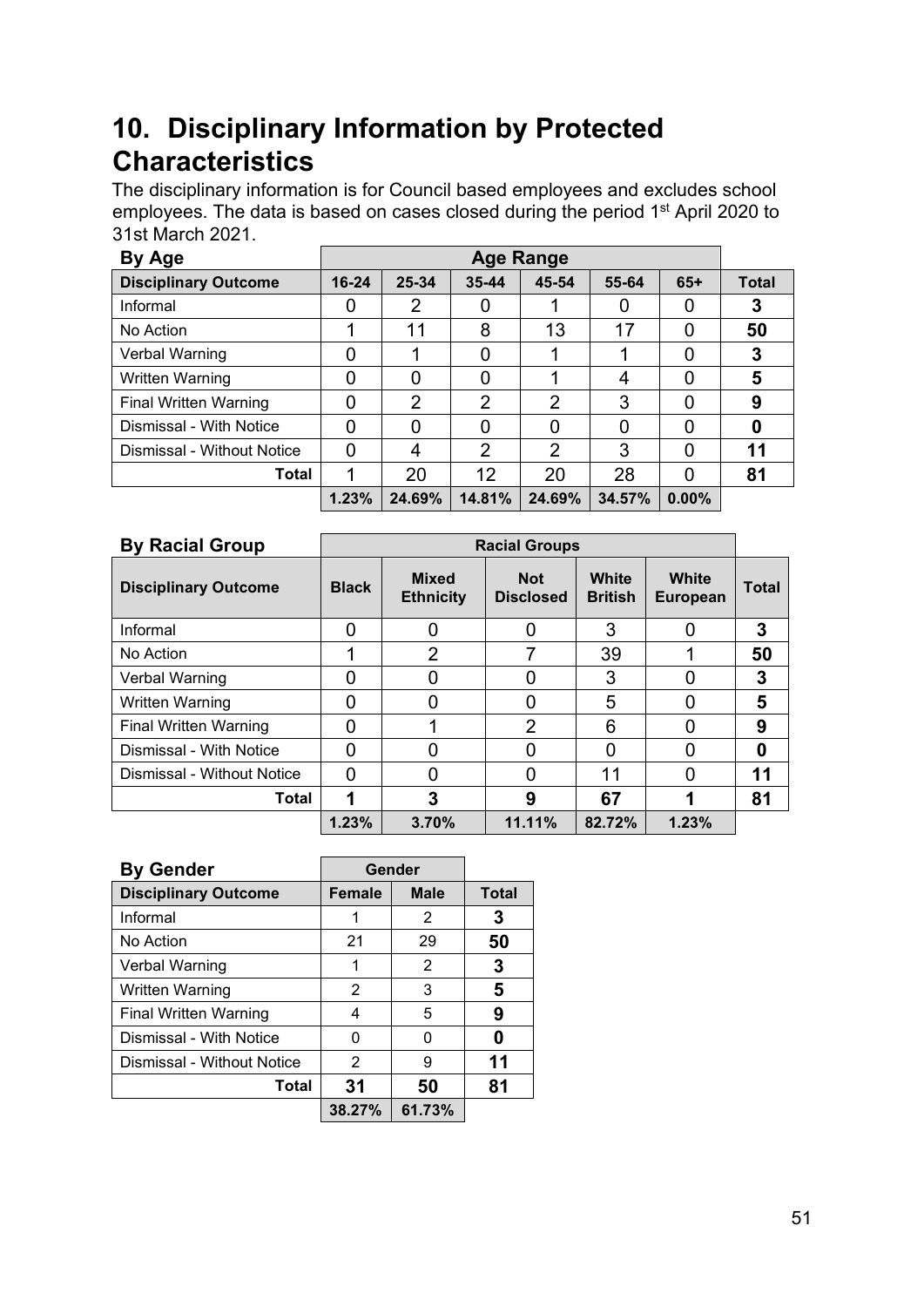Levels of data on disciplinary procedures by Disability, Marriage and Civil Partnership, Religion or Belief, or Sexual Orientation do not permit significant analysis.

### **11. Leaver Information by Protected Characteristics**

For the period 1st April 2020 to 31st March 2021, there were 3,286 leavers. The information in the following tables includes all council leavers which includes schools.

| By Age                     |           | Age Range |        |        |          |          |              |  |  |  |
|----------------------------|-----------|-----------|--------|--------|----------|----------|--------------|--|--|--|
| <b>Exit Reasons</b>        | $16 - 24$ | 25-34     | 35-44  | 45-54  | 55-64    | $65+$    | <b>Total</b> |  |  |  |
| Death in Service           | 0         | 2         | 2      | 6      | 6        |          | 23           |  |  |  |
| End of Contract            | 64        | 162       | 60     | 43     | 38       | 9        | 376          |  |  |  |
| Redundancy                 | 0         | 3         |        | 3      | 6        | 2        | 15           |  |  |  |
| Resignation                | 54        | 240       | 192    | 142    | 92       | 33       | 753          |  |  |  |
| Retirement                 | 0         |           | 5      | 6      | 82       | 73       | 167          |  |  |  |
| Termination/Dismissal      | 26        | 50        | 61     | 44     | 47       | 27       | 255          |  |  |  |
| <b>TUPE Transfer</b>       | 0         | 0         | 0      |        | $\Omega$ | $\Omega$ |              |  |  |  |
| <b>Voluntary Severance</b> | 0         | 0         | 3      | 6      | 18       | 9        | 36           |  |  |  |
| Total                      | 144       | 458       | 324    | 251    | 289      | 160      | 1626         |  |  |  |
|                            | 8.86%     | 28.17%    | 19.93% | 15.44% | 17.77%   | 9.84%    |              |  |  |  |

| <b>By Racial Group</b>     |          | <b>Racial Group</b> |                                 |                                  |                                |              |                                |                         |                   |                       |                |              |
|----------------------------|----------|---------------------|---------------------------------|----------------------------------|--------------------------------|--------------|--------------------------------|-------------------------|-------------------|-----------------------|----------------|--------------|
| <b>Exit Reasons</b>        | Asian    | <b>Black</b>        | <b>Chinese</b><br>/ Far<br>East | <b>Mixed</b><br><b>Ethnicity</b> | <b>Not</b><br><b>Disclosed</b> | <b>Other</b> | <b>Prefer</b><br>not to<br>say | White<br><b>British</b> | White<br>European | White<br><b>Irish</b> | White<br>Other | <b>Total</b> |
| Death in Service           | $\Omega$ | 2                   | $\Omega$                        | $\Omega$                         | 4                              | 0            |                                | 13                      | 3                 | 0                     | 0              | 23           |
| End of Contract            | 12       | 17                  | 3                               | $\overline{\phantom{a}}$         | 14                             |              | 11                             | 292                     | 13                |                       | 5              | 376          |
| Redundancy                 | 3        | 3                   |                                 |                                  |                                | 0            | $\Omega$                       | 6                       | $\mathbf{0}$      | 0                     | 0              | 15           |
| Resignation                | 14       | 15                  |                                 | 15                               | 36                             | 4            | 8                              | 633                     | 18                | 0                     | 9              | 753          |
| Retirement                 | 3        | 1                   | $\Omega$                        |                                  | 14                             |              | 0                              | 147                     | 0                 | 0                     | 0              | 167          |
| Termination/Dismissal      | 13       | 9                   |                                 | 4                                | 31                             |              | 15                             | 165                     | 12                | 2                     | $\overline{2}$ | 255          |
| <b>TUPE Transfer</b>       | $\Omega$ | $\mathbf{0}$        | $\Omega$                        | $\mathbf{0}$                     | $\Omega$                       | 0            | $\Omega$                       |                         | $\mathbf{0}$      | $\Omega$              | $\Omega$       |              |
| <b>Voluntary Severance</b> | $\Omega$ | $\mathbf{0}$        | $\Omega$                        |                                  | 7                              | 0            | $\Omega$                       | 26                      | $\overline{2}$    | $\Omega$              | $\Omega$       | 36           |
| Total                      | 45       | 47                  | 6                               | 29                               | 107                            | 7            | 35                             | 1283                    | 48                | 3                     | 16             | 1626         |
|                            | 2.77%    | 2.89%               | 0.37%                           | 1.78%                            | 6.58%                          | 0.43%        | 2.15%                          | 78.91%                  | 2.95%             | 0.18%                 | 0.98%          |              |

| <b>By Gender</b>             | Gender        |             |              |
|------------------------------|---------------|-------------|--------------|
| <b>Reason</b>                | <b>Female</b> | <b>Male</b> | <b>Total</b> |
| Death in Service             |               | 16          | 23           |
| End of Contract              | 255           | 121         | 376          |
| Redundancy                   | 11            | 4           | 15           |
| Resignation                  | 554           | 199         | 753          |
| Retirement                   | 114           | 53          | 167          |
| <b>Termination/Dismissal</b> | 170           | 85          | 255          |
| <b>TUPE Transfer</b>         |               | O           | 1            |
| <b>Voluntary Severance</b>   | 23            | 13          | 36           |
| Total                        | 1135          | 491         | 1626         |
|                              | 69.80%        | 30.20%      |              |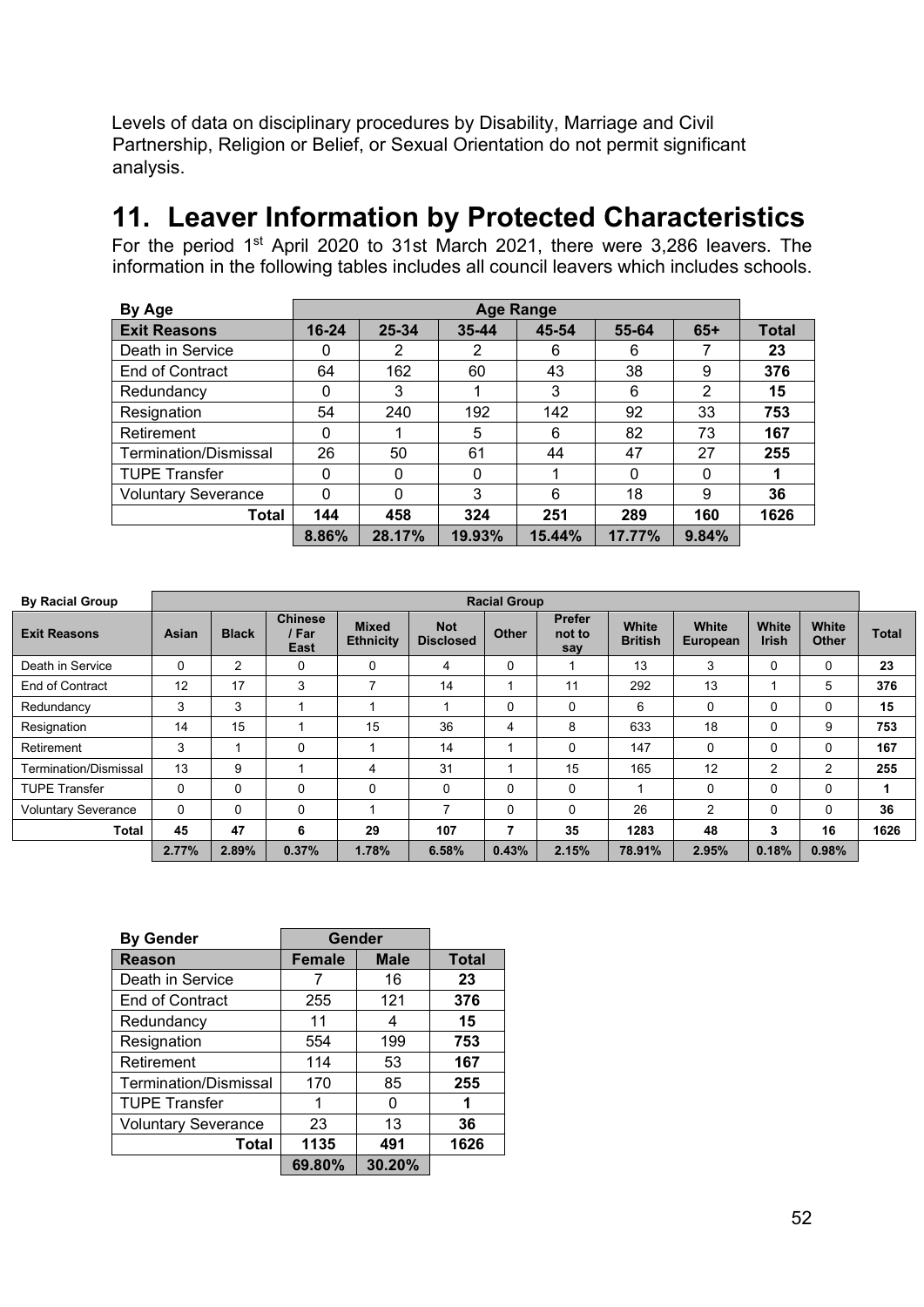Levels of leaver information by Disability, Marriage and Civil Partnership, Religion or Belief, or Sexual Orientation do not permit significant analysis.

## **12. Gender Pay Gap**

The table below display the differences in the average pay between men and women as at 31st March 2021.

|               | <b>Mean</b><br><b>Hourly</b><br><b>Rate</b> | <b>Median</b><br><b>Hourly</b><br>Rate |
|---------------|---------------------------------------------|----------------------------------------|
| <b>Male</b>   | 15.33                                       | 14.11                                  |
| <b>Female</b> | 15.83                                       | 13.21                                  |
| Pay Gap       | $-3.26%$                                    | 6.38%                                  |

The mean average involves adding up all of the hourly rates and dividing the result by how many numbers were in the list.

The median average involved listing all of the hourly rates in numerical order. If there is an odd number of results, the median average is the middle number. If there is an even number of results, the median will be the mean of the two central numbers.

The quartile table below shows the proportions of male and female full-pay relevant employees in four quartile pay bands, which is done by dividing the workforce into four equal parts. If there a number of employees on the exact same hourly rate of pay crossing two of the quartiles, males and females are split as evenly as possible across the quartiles.

|                            | No of       |               | No of         |        |              |
|----------------------------|-------------|---------------|---------------|--------|--------------|
| <b>Quartiles</b>           | <b>Male</b> | $\frac{0}{0}$ | <b>Female</b> | $\%$   | <b>Total</b> |
| Q1 Lower hourly pay        | 667         | 37.62%        | 1106          | 62.38% | 1773         |
| Q2 Lower middle hourly pay | 696         | 38.14%        | 1129          | 61.86% | 1825         |
| Q3 Upper middle hourly pay | 926         | 47.78%        | 1012          | 52.22% | 1938         |
| Q4 Upper hourly pay        | 730         | 42.67%        | 981           | 57.33% | 1711         |
| <b>TOTAL</b>               | 3019        | 41.66%        | 4228          | 58.34% | 7247         |

Note Total includes all Corporate council permanent/temporary/casual staff who were paid in March 2021.